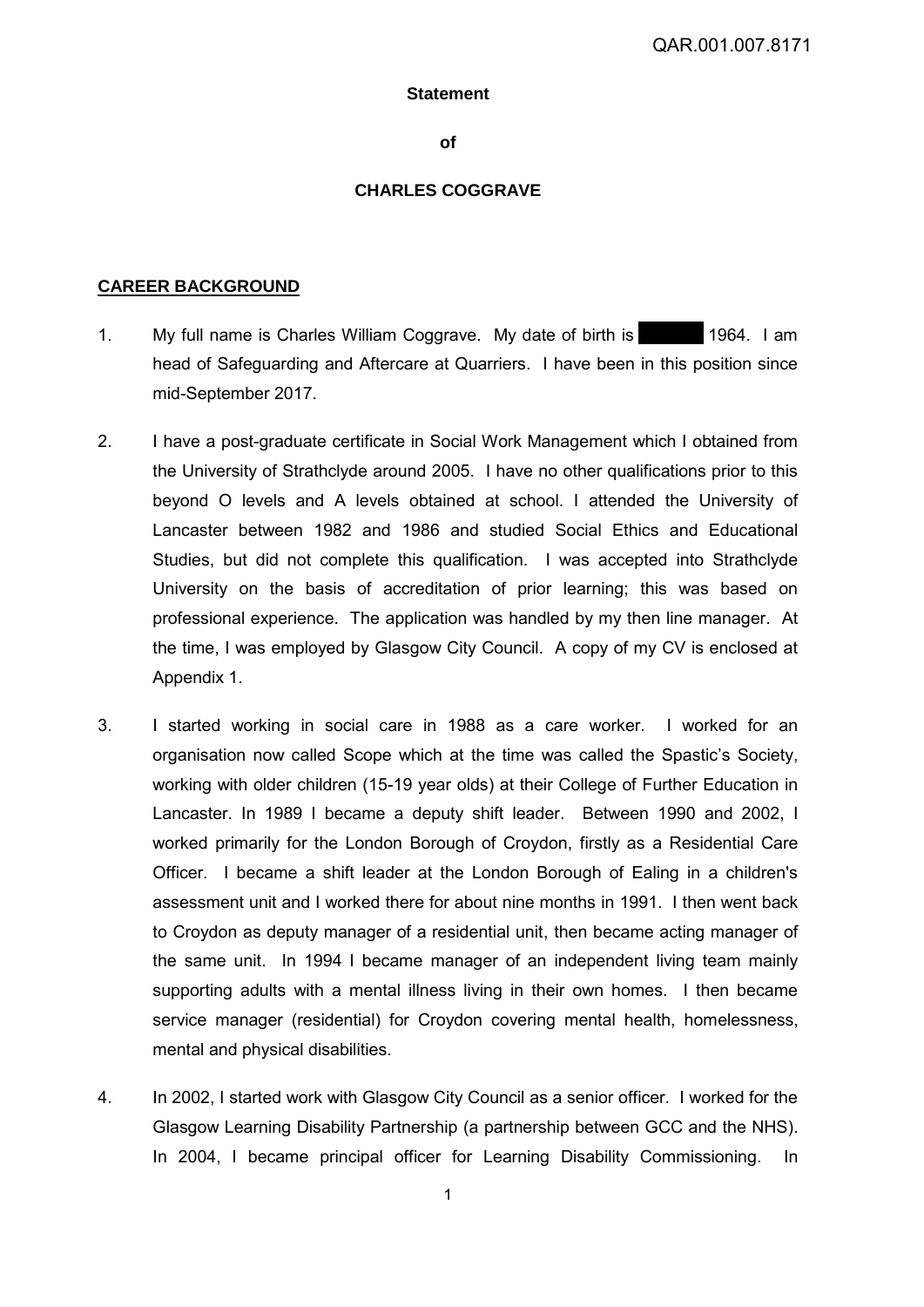2009/2010 that role was expanded to include physical disabilities as well as learning disabilities. My role also encompassed joint working with children's services commissioning.

5. In February 2013, I became a regional manager for Enable Scotland. Children's services fell under my remit. I was there until May 2017.

# **CURRENT ROLE**

- 6. The purpose of my current role is to lead and manage safeguarding governance and practice alongside Quarriers' aftercare and archiving services and to act as a member of the senior leadership team. I am also the organisation's data protection lead. A large part of my role at this stage is to be the first point of contact for issues relating to the Scottish Child Abuse Inquiry and to assist in document management, research and retrieval in order to meet the needs of the Inquiry as well as any other police inquiries. Around 80% of my time is spent on information for the SCAI including police enquiries (we have had 160 enquiries from the police so far in 2018) with the remaining 20% spent on aftercare and other Quarriers business (including my role as Data Protection Lead). Those 160 enquiries have concerned both former staff and former residents. I am not certain of the exact ratio. These enquiries usually take the form of data protection requests; however, a warrant was issued in respect of one person we support It is difficult to determine when the police began looking into a particular enquiry. We can only become aware of it when we are contacted. Police Scotland may not advise who is the subject of the inquiry or who the witnesses are; they just notify us of the information they are seeking and the legal basis on which they are doing so (usually a data protection form).
- 7. In future, I expect this to turn around with perhaps 50% of my time spent on safeguarding, strategically and reactively, and the remainder spent on general Quarriers activity including aftercare, strategy, and data protection/archiving. We hope to expand and improve our archiving service during 2019 through the use of a professional archivist.
- 8. I have four staff directly reporting to me. I have attached a copy of my job description to this statement at Appendix 2.
- 9. I interpret "safeguarding" as meaning protecting vulnerable people of any age. Safeguarding is a term used in the United Kingdom and Ireland to denote measures to protect the health, well-being and human rights of individuals, which allow people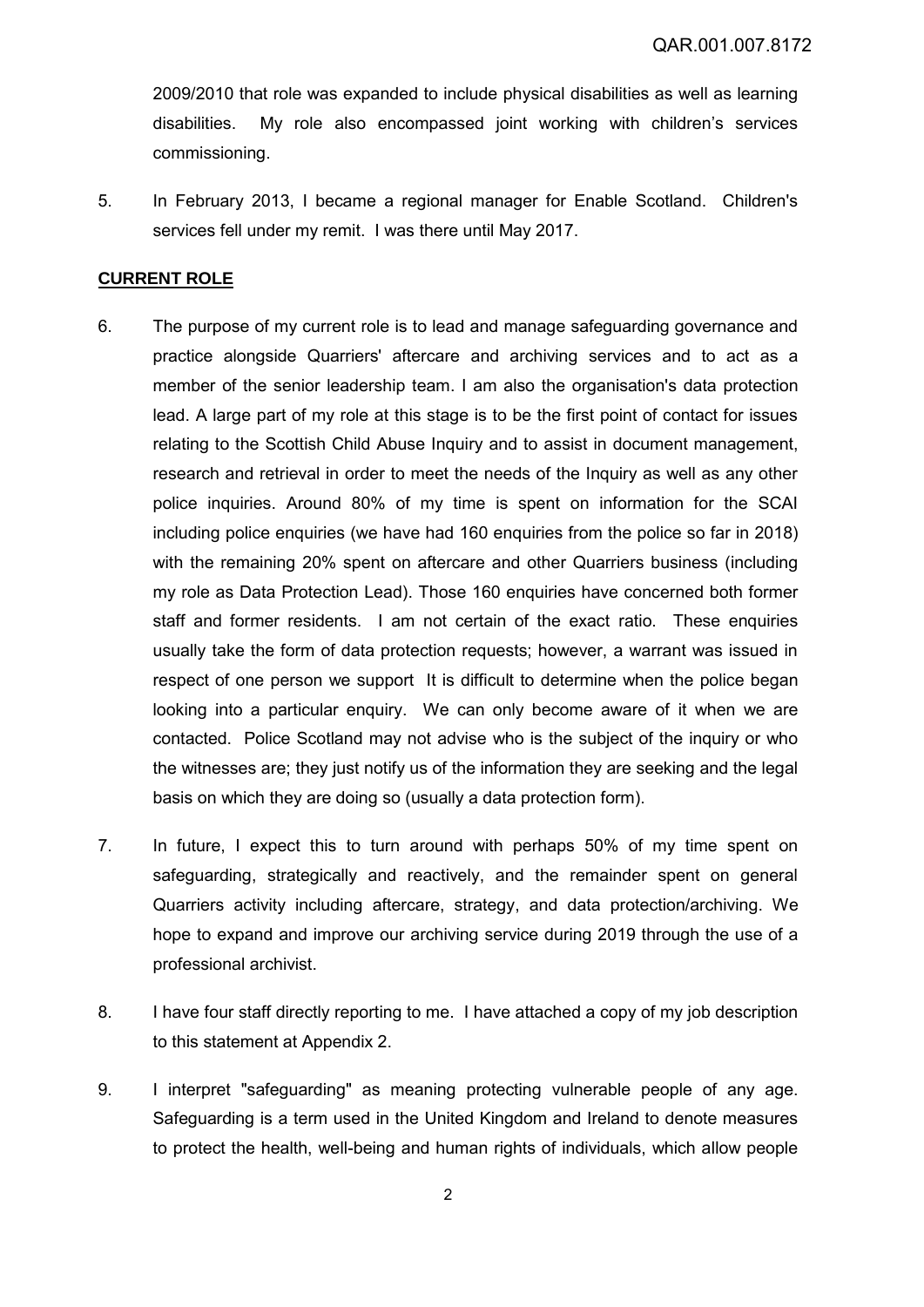— especially children, young people, and vulnerable adults — to live free from abuse, harm and neglect. I am not aware of a single, professional definition of the term 'safeguarding'; however, as cross-check, the Office of the Scottish Charity Regulator defines safeguarding as "the action that an organisation takes to promote the welfare of children and vulnerable adults to protect them from harm including physical, emotional, sexual and financial harm and neglect. This includes making sure that the appropriate policies, practices and procedures are put in place. Safeguarding includes child protection but goes further and extends to all vulnerable beneficiaries."

- 10. We will refer to safeguarding as having two elements the "prevent" agenda and the "respond" agenda. The vast majority of the organisation's efforts and input are to the prevent agenda – safe recruitments, supervision, management, training and monitoring. However, my team will also support operational teams in responding to and investigating allegations or issues of concern. This can vary for an advice and guidance role to direct engagement with an investigation where this is helpful or appropriate.
- 11. Abuse is when someone in a position of power interferes with an individual's human rights to the detriment of the individual. It is legitimate to restrict someone's human rights when such interference is proportionate and in line with good practice – for example, if they have mental health problems and require to be deprived of their liberty in order to protect them or the community under the Mental Health (Care and Treatment) (Scotland ) Act 2003 for example. It is important to map out and assess risks in order to find ways of managing those risks whilst minimising the intrusion into someone's freedoms disproportionately. The 'best interests' of the individual involved will also be considered, and this will usually involve a multidisciplinary discussion which also canvases the views of social work and relatives. The issue of transport provides a good every day example: if an individual was likely to undo their seatbelt and open the door, or grab the driver, those risks would need to be managed and putting restrictive systems in place would reduce them. This would be less restrictive than, say, not allowing the individual to travel at all.
- 12. Part of my role is to be responsible for safeguarding policies. Currently, this is a fairly substantial part of my role as the Child Protection Policy required to be updated. Quarriers brought in external consultants and implemented new policies three or four years ago. Those provide a good foundation to build on more recently. The existing policies are robust but would benefit from being updated. We are in the process of developing an overarching safeguarding policy. However, at the moment we have an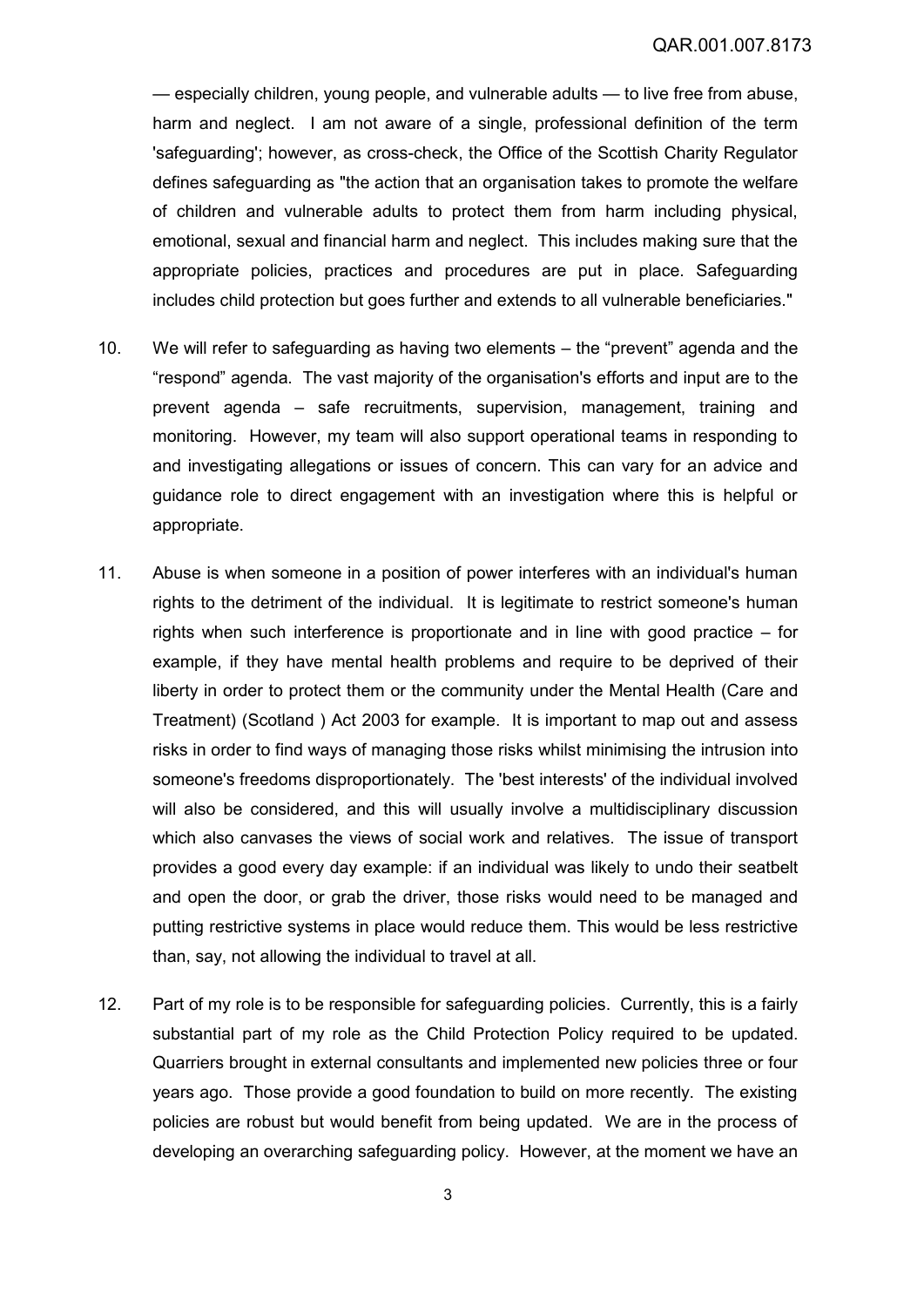adult protection policy and a child protection policy. The child protection policy applies to the whole Quarriers organisation and covers children and young people under 18 years of age. I have attached a copy of that at Appendix 3. The aim of the child protection policy is to actively promote the safety and wellbeing of children and young people and to ensure that Quarriers responds appropriately to any child protection concerns in line with legislative guidance. The safety and welfare of children, young people, and adults in Quarriers' care is paramount. This commitment and focus is reflected in sections 2.3 and 3.1 of the Child Protection Policy.

13. My role was newly created in September 2017. Responsibility for my duties was previously covered by various different departments, usually operational sections. Safe recruitment falls within the responsibility of the human resources department. I discuss the present recruitment processes below at paragraphs [69](#page-14-0) to [89.](#page-18-0)

## **MODERN DAY QUARRIERS**

#### **Quarriers' services**

- 14. Quarriers' current children's services within Quarriers Village are a respite service provided at Countryview and a longer term service at Rivendell – though that service also does occasionally provide respite care. There are currently no children in the service at Merrybrook, Quarriers Village but in recent times I understand that there were a couple of 16 or 17 year olds there. This reflected the requirements of the specific individuals whose needs fitted more appropriately with adult service provision and registration and their aspiration to move on from children's services.
- 15. As examples of other services which are geographically outside of Quarriers Village, we also has two services called What-if? Male and What-if? Female. These services provide supported accommodation for vulnerable and troubled children and young people (16 and over). These services are in dispersed flats in North Glasgow.
- 16. We also provide an advocacy and advice service for children from five years upwards with difficult home lives who still live at home. We have a service in the Borders which only started recently. That is providing mindfulness and mental health services and in-reach services in schools.
- 17. In addition to this, Quarriers currently supports nine children who are boarded out in foster placements. The fostering service is provided, managed and monitored by Quarriers. Quarriers contract with self-employed foster carers who provide services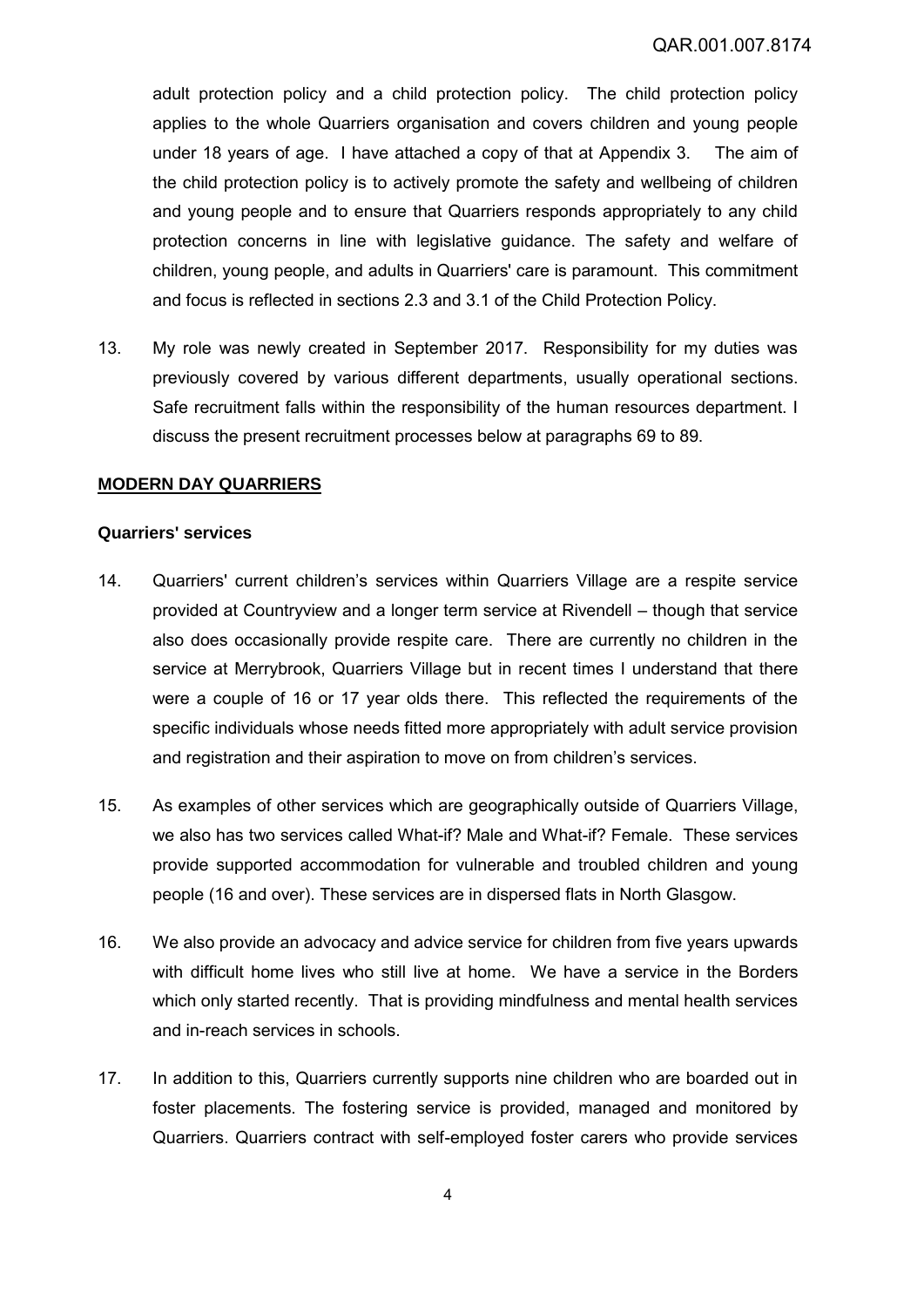to Quarriers who in turn contract with the local authority. Carers are appointed and scrutinised by an independent panel, supported by a supervising social worker and scheme manager. They, along with other adult household members, are subject to regular PVG (Protection of Vulnerable Groups) checks and scheme updates.

- 18. The Head of Children & Young Persons Services is Fiona Nicholson. I understand from figures which Fiona has provided that in 2017/2018, Quarriers supported 3,115 children. 1,355 of those children were supported directly and 1,760 were supported indirectly. We also support adults with children. Our services which engage or involve children are wide ranging- for example from supporting children who are carers to the parent or older siblings, to children with disabilities who require significant support themselves. We also provide in reach services to school groups and services to adults with substance misuse issues, who are also parents, as an example of indirect support to children.
- 19. Referrals come from a variety of sources from the local authority, health and education departments, and families themselves. In some cases, our work will be through self-referral. Each child, young person, and family has their own unique needs but the intention is usually to support the maintenance of the family unit, or to enhance their independence and for this to be as supportive to the individuals involved as possible.

### **Residential childcare**

- 20. Our services' local policies for dealing with child protection issues are, to an extent, service dependent. Quarriers care for children with or without disabilities and in a variety of different circumstances. These range from in-reach services in schools offering mindfulness support to classes, to more intensive relationships with foster carers or even 24 hour a day support services
- 21. There are different levels and depths of risk assessments which are carried out depending on the level of support or type of care which is being provided to a child.
- 22. In relation to residential care the child protection policy is itself a "generic" risk assessment which tells us that abuse of children is always a potential risk. There will however also be individual or service risk assessments that are subject specific and child specific.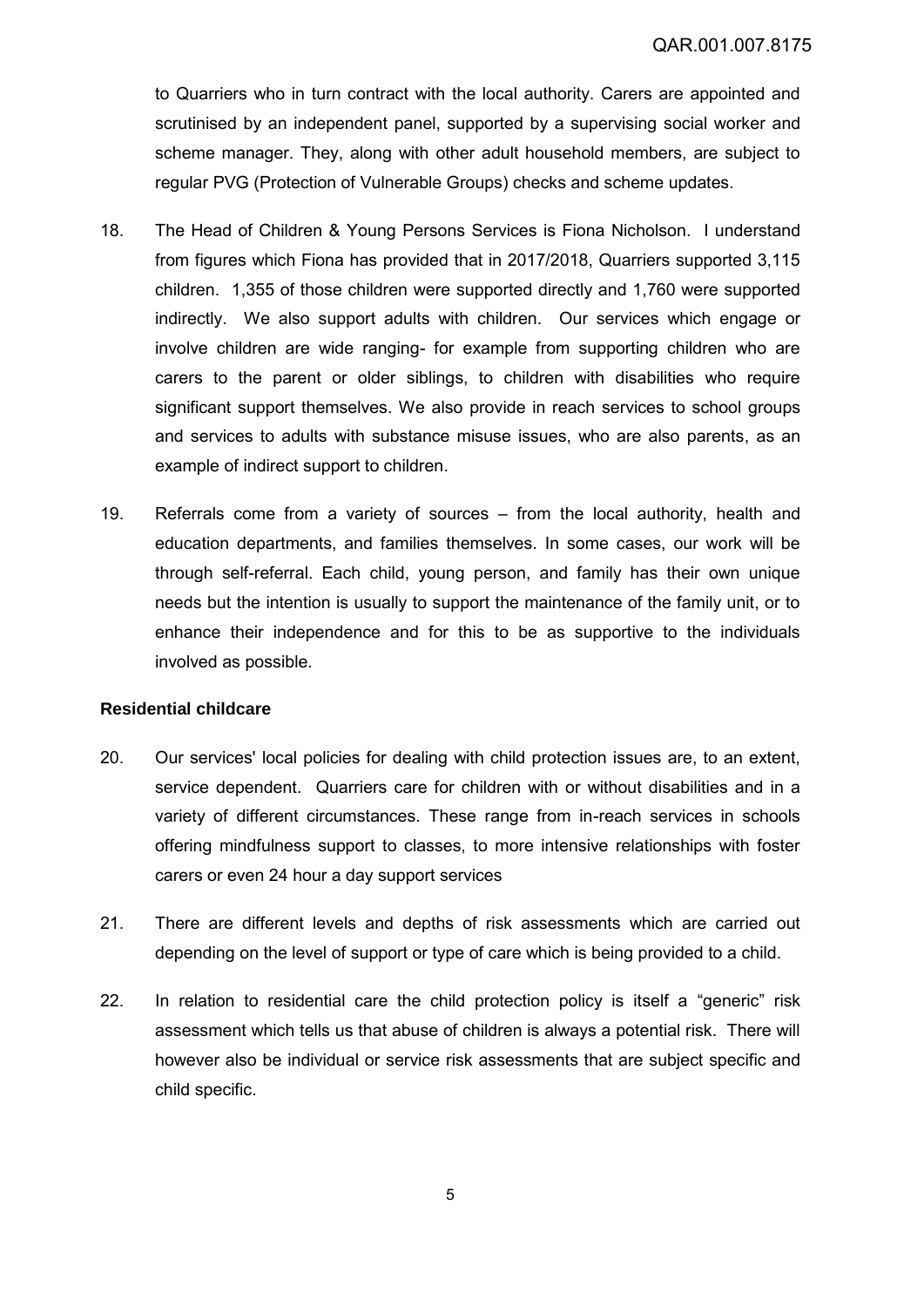- 23. When we initially receive a child into residential care we look at the information provided by the local authority and others to determine whether a more in-depth assessment is required. I would expect to see a range of risk assessments in every child's file. However, what risk assessments are there will really depend upon the individual child, their history, their vulnerability and our level of interaction for example.
- 24. To return to the example of transport, we have a policy on taking a child in a car. There is a Quarriers Standard in relation to that which covers things such as the qualifications of the driver, the insurance which is in place, the suitability and type of vehicles etc. However there could also be additional individual requirements depending upon the individual child. So, for example, if they are a child that might try to jump out of the car then you would need to consider that and how you prevent that from happening. You therefore have to risk assess that aspect and to have an individual plan for each child. To do this, Quarriers employs generic risk assessment templates. These address what the risk is, how severe it is, and how it can be minimised. However, the risk assessment would be tailored to the individual to whom is being provided. Prior experience concerning the individual is a critical part of the risk assessment protocol.
- 25. When a child comes into our care with an identified risk or history of abuse the care plan should include an assessment of that risk and an approach about how we manage it. It should be supported by a separate risk assessment template.
- 26. Quarriers currently support nine children who are in fostering arrangements. If we are placing someone in a family environment then we carry out a variety of risk assessments. In these situations, the local authority retains ultimate responsibility in respect of the child, but Quarriers are contracted by the local authority to provide a foster care arrangement. Foster carers are often self-employed but supervised by the local authority. However, Glasgow City Council contract with Quarriers to recruit, and supervise foster carers. Foster carers in this example remain self-employed. In the first instance, there is a matching process. We look to try to place a child with a family that is appropriate in terms of location, how they live, their aspirations for the child and the presentation of the individual. Quarriers also provide training, oversight, and supervision by a supervising social worker in respect of these foster carers.
- 27. PVG checks are carried out on the household including children and other adults and children who might be regular attendees as members of the household. As a gauge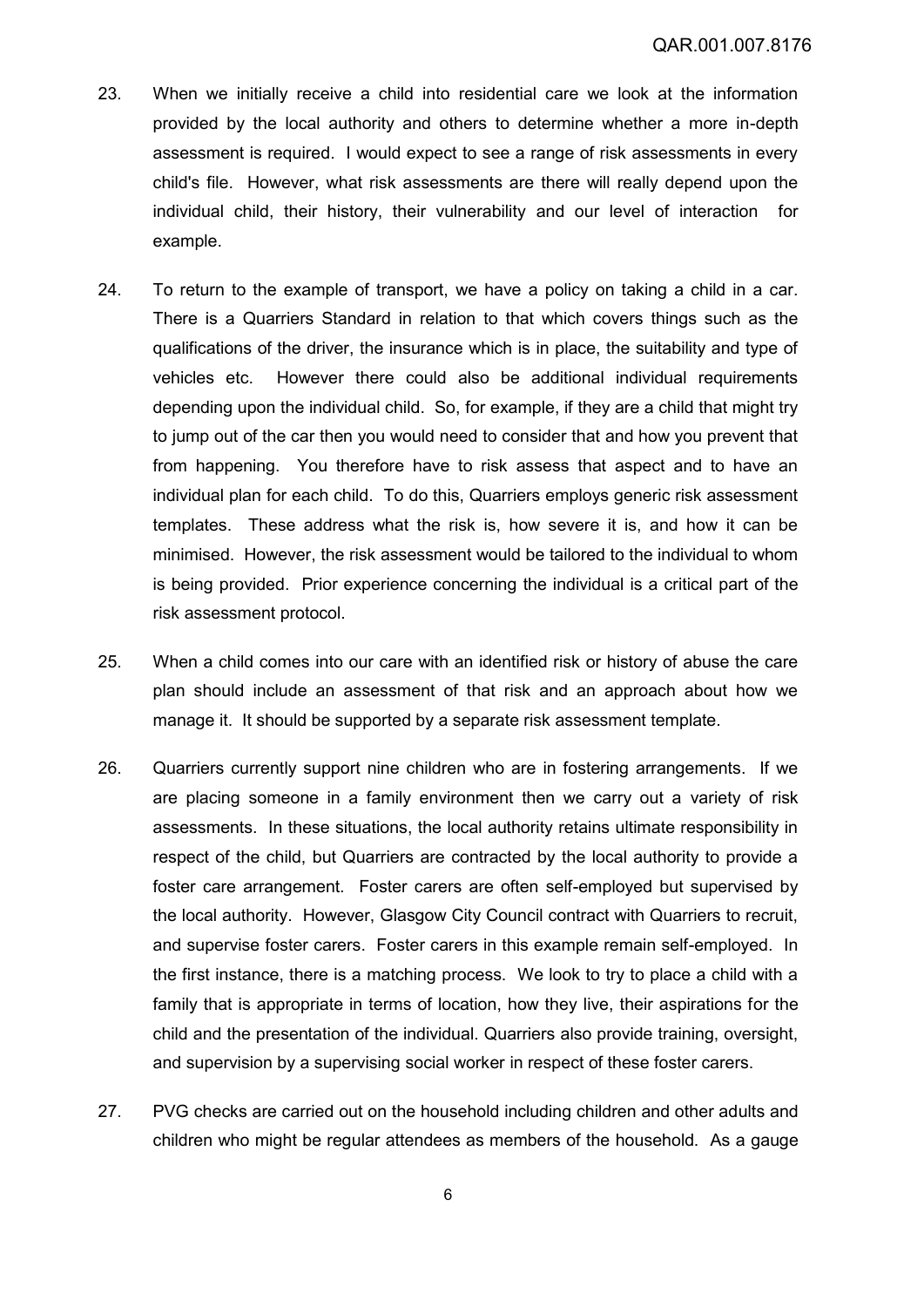of how wide that net is cast, in respect of our 17 assisted persons and foster carers we hold interest in approximately 200 PVG certificates. The risk assessment would be revised and applied if there were any changes to the household.

- 28. A placement agreement and contract will then be drawn up with Quarriers, the local authority and the individual carer. There should be individual contracts for each placement with terms and conditions.
- 29. An occupational therapy assessment is commonly carried out for children with disabilities.
- 30. The priority in child protection is keeping the child safe.
- 31. With children who are exhibiting sexualised behaviour they may be both very vulnerable in that they may be at risk of abuse and they may also be at risk of offending against others.
- 32. A copy of the pro forma support plan used in the Rivendell service is enclosed at Appendix 4 as an example. This addresses the child's background, important routines, social needs, and personal care needs. It also contains guidelines for care planning, outcomes and simple statements about risk and "how to keep me safe" for example. These guidelines will be supported by risk assessments held separately to the care and support plan.
- 33. Each child is allocated a key worker. That worker should coordinate support for the child and be the focal point for the family, external agencies, nursing input etc. The key worker should be the person responsible for the child's plan. However, if it is considered, by any party, that advocacy services are required then I have always viewed advocacy as an independent service and I would consider it more appropriate that that was carried out by a third party, such as a service under the auspices of the Scottish Coalition of Advocacy Alliance. Depending upon the circumstances a key worker will normally have responsibility for four or five children. However, sometimes a key worker will be allocated to one child if the child has particularly complex needs.
- 34. We have a whistle-blowing policy under which employees and others are encouraged to report things that they think are wrong on an anonymous basis. A copy of the whistleblowing policy and procedures is enclosed at Appendix 5.
- 35. Children have access to external advocacy services and are sign posted to appropriate organisations through leaflets, pamphlets etc.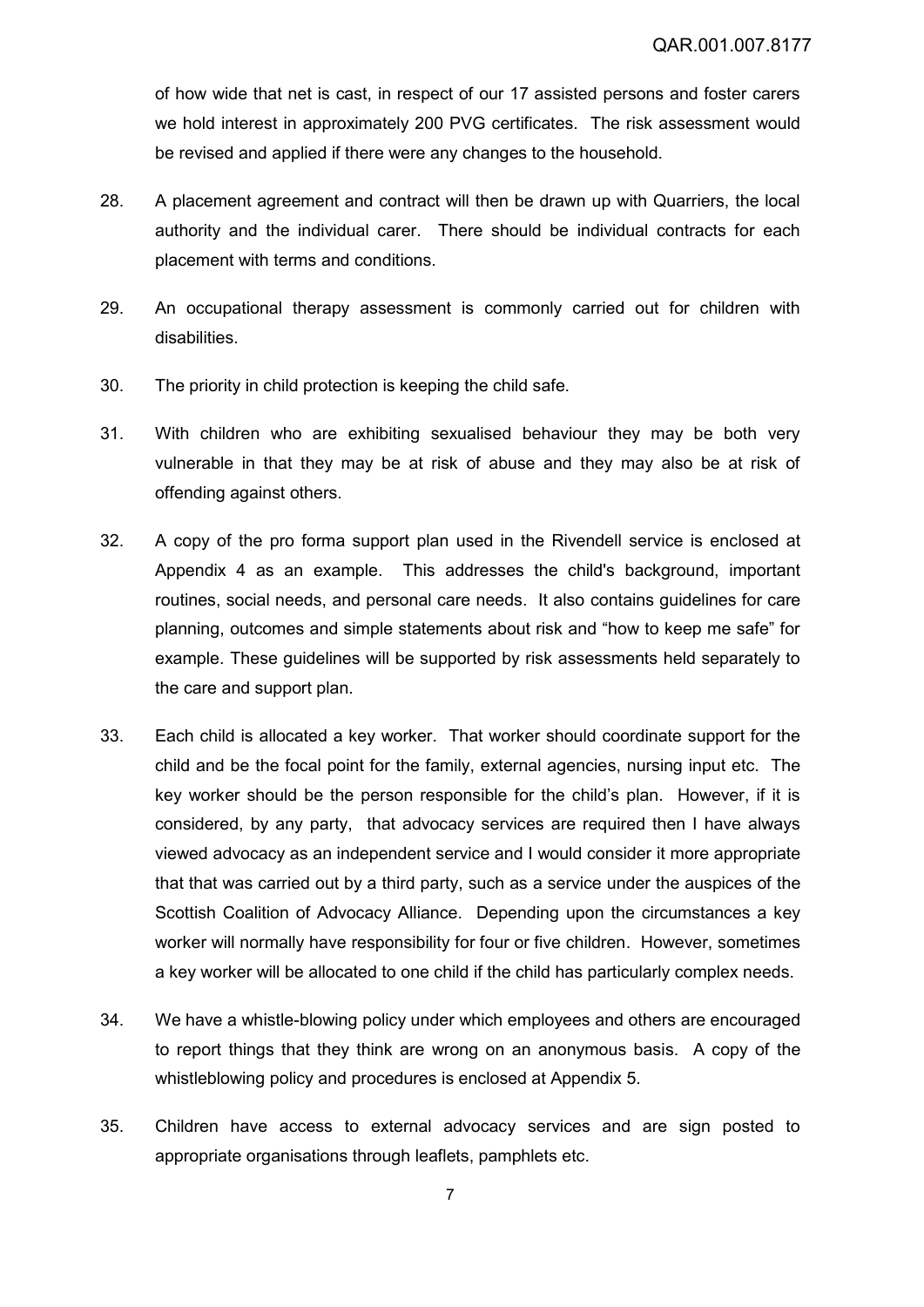36. Children's voices are also heard through inspections. The Care Inspectorate will come out and interview children in our care. This will include engaging and communicating with children who have difficulties with communication. The Care Inspectorate requires to consider how such interviews are carried out and we would provide information to assist.

#### **Childcare reviews**

- 37. For children in care we have a minimum review every six months. Quarriers have no specific policy in respect of residential care that sets out the approach to these reviews. However, there is a legislative requirement to do so every six months as a minimum set out in Regulation 5 of The Social Work and Social Care Improvement Scotland (Requirements for Care Services) Regulations 2011. With some children, we will be doing it weekly if things are not going very well. A blank copy of a review form is enclosed at Appendix 6.
- 38. Local authorities should be part of the annual review of the child. The family would also be involved if there was no reason for them to be excluded. They would only be excluded if the local authority advised us to exclude them from the review. Other participants could include relatives, other carers, or a named person (although this would be unusual). I understand that the custom and practice is that arrangements are made by telephone and that is then followed up by an email to confirm. However, it is not unthinkable that it would just be Quarriers staff in attendance.
- 39. A copy of our Standard on Planning with the People Quarriers Support is enclosed at Appendix 7. This standard is designed to ensure that all Quarriers staff understand and respect good practice principles of planning in order to empower the people we support.
- 40. The child will be present at their review unless they choose not to be. Their views are always taken into account.
- 41. Historically, my inclination is that childcare reviews would have been more dependent on the local authority social workers. Instituted by the Social Work (Scotland) Act 1968, local authorities have a duty to monitor and review placements via social work input. However, my view from having worked within and with local authorities is that there would have been a variation in practice between organisations. Historically, some local authorities chose to take the view that they were paying an organisation to care, and it was therefore their responsibility to report how they were doing that;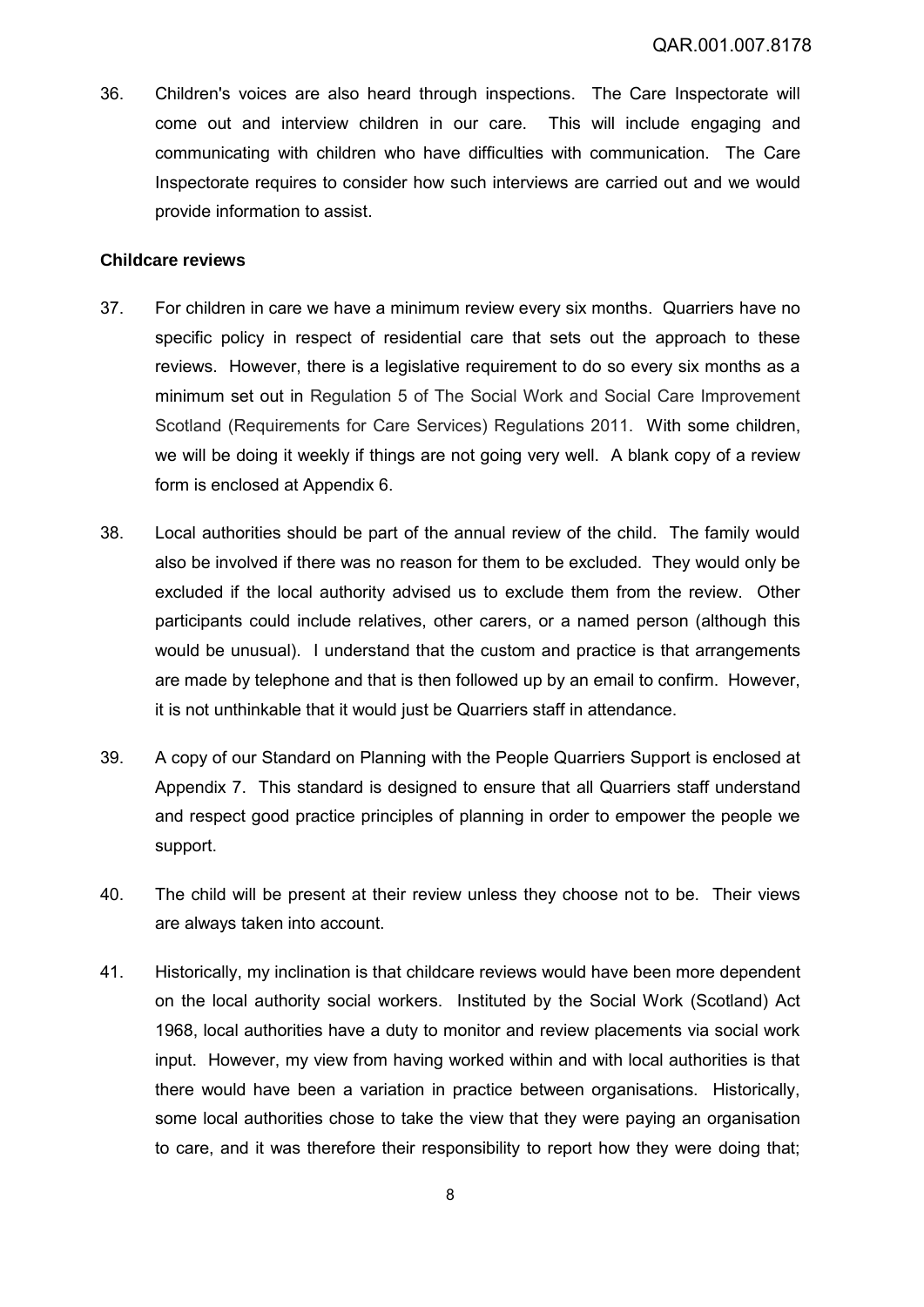others were proactive in their involvement. Children may have been invited to reviews, but in reality it may have been difficult for the child to be forthright in their opinions. There would still be a number of barriers in respect of those children whose behaviour challenges us, but it is incumbent on us to facilitate their engagement.

- 42. Throughout the latter part of the  $20<sup>th</sup>$  century, each local authority developed its own mechanism of recording its own reviews and my impression is that individual cottages would have gathered inputs from children over time.
- 43. My own experience is that there is been an incremental process in canvassing the views of a child at Quarriers. For example, when one looks at system of reviews in Seafield, there are records of preparing children for case reviews, including questions about what the child wants to get out of the review, seeking their input, addressing any current issues. Previously, in my experience, care providers and local authorities tended to adopt a paternalistic approach. Now, culturally and having a legal obligation so to do, social care professionals are more sensitive to and respectful of a child's opinion. GIRFEC (Getting It Right For Every Child) and SHANARRI (Safe, Healthy, Achieving, Nurtured, Active, Respected, Responsible, Included) were the biggest moves forward in this regard. The "I" for "Included" dictates our requirement to canvas the views of the child in how they are supported and all aspects of their life. This obligation is also set down in legislation; section 33(6)(b) of the Children and Young People (Scotland) Act 2014 provides that "in deciding whether a child requires a child's plan, the responsible authority… is so far as is reasonably practicable to ascertain and have regard to the views… the child". Similar provisions are made in the Children (Scotland) Act 1995 but it must always be regarded as good social care practice to seek the views of the individual supported on the outcomes and aims of that support.

### **Autism**

44. Autism is something which society has become increasingly aware of in the last 15 years or so. I am quite sure that there are bound to have been children on the autism spectrum who would have not been diagnosed when they were at Quarriers Village in the 1950s and 60s etc. Historically there will also have been children with learning difficulties such as dyslexia who would have been undiagnosed at that time and, as a result, will have been treated very differently to the way they would be treated nowadays.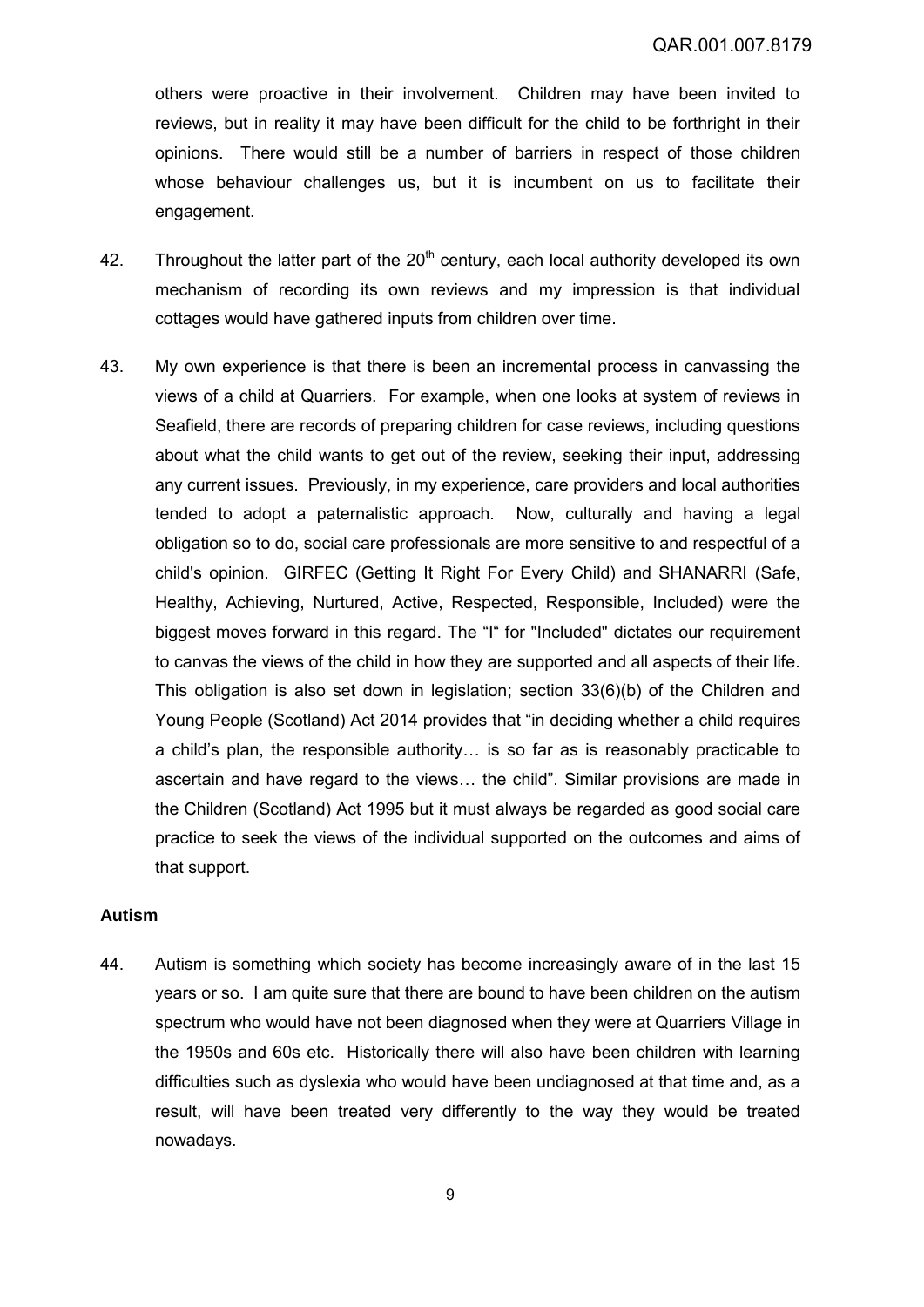45. The level of support and intervention required by children with complex needs will be reflected in the support plan and associated interventions. Using the SHANNARI framework the support plan can be used to cover all aspects of the child's life and outcomes (I am using "outcomes" in the sense used in the Self Directed Support (Scotland) Act 2013 to reflect the outcome the support should facilitate). Using the SHANNARI approach alongside an outcomes focus allows for careful planning and recording to ensure clear guidance on the aims and objectives of the support and the mechanism to achieve this and any associated risk. This is underpinned by a review system, access to outside agencies, and a multi-disciplinary approach.

# **CHILD PROTECTION**

### **Historic practice**

- 46. Historically, my perception of the complaints procedure within Quarriers Village (unwritten and informal though it was) was that the children would report any concerns to the superintendent. The intention was that the superintendent would then have approached the houseparents to discuss the issue. However, from the accounts of reports I have read within applicants' statements, that system appears to have provoked retribution from the houseparents, or that the superintendent's response was not robust. If that was the case, it is conceivable that a child would learn not to make reports or complaints. This is clearly not an acceptable or robust approach and the negative outcomes are foreseeable. Serious allegations today would result in the suspension of staff and, where a crime may have been committed, a report to the police.
- 47. I have seen records which suggest that Joe Mortimer established a boys and girls council in the 1960s. As I understand it, that would have been the first time that the voices of the children were formalised to any extent. However, it is unclear to me how effective or open an environment this would have been to enable children to voice specific concerns of ill-treatment.
- 48. Beyond those options, a child's only recourse may have been to his or her houseparents, and that would not have provided any solution if they are the ones mistreating them, or if the houseparent felt revealing or substantiating/accepting this concern might reflect negatively on them.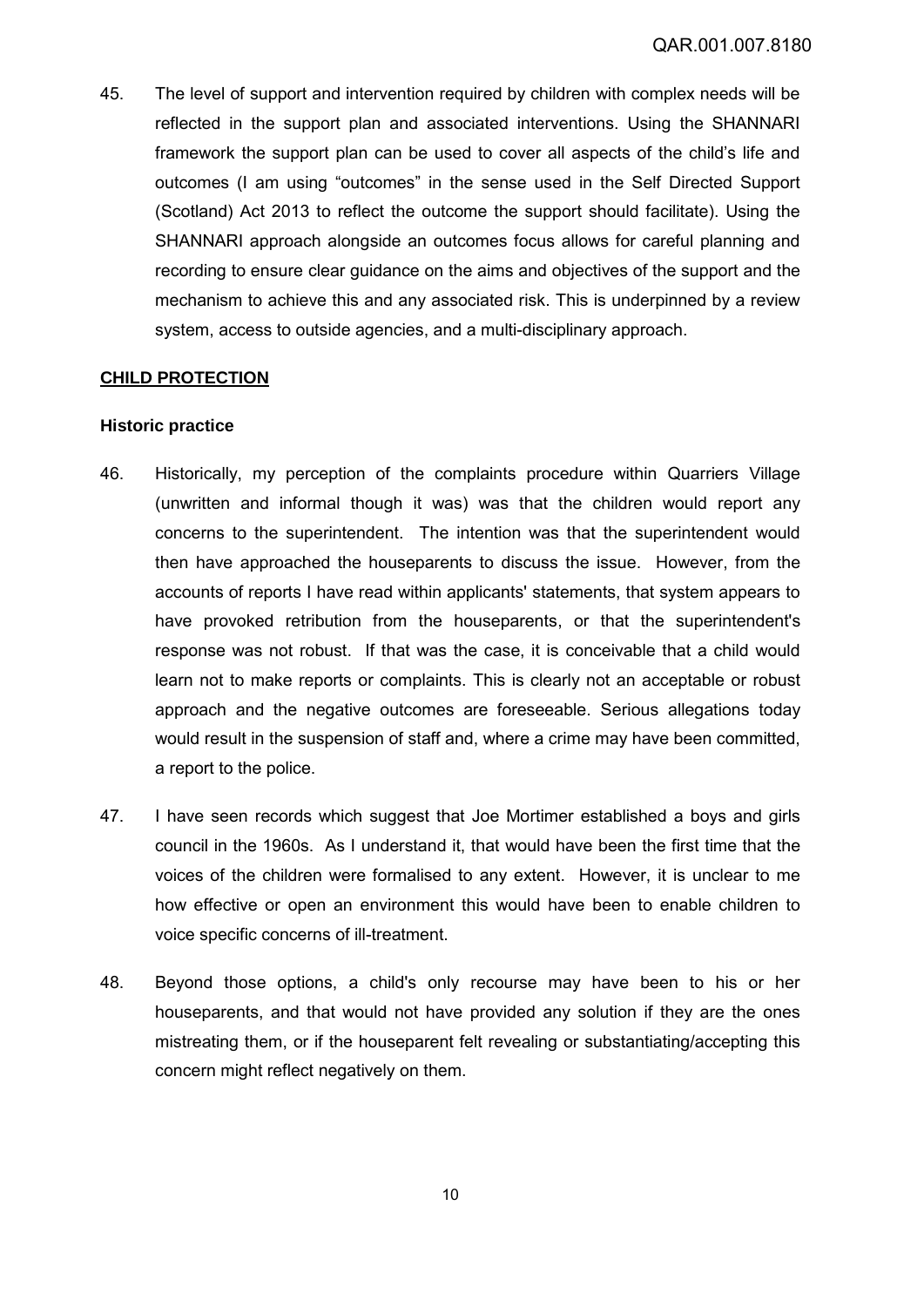# **Current practice**

- 49. Through my current role, I have learned something of the history of Quarriers and particularly about how childcare provision at Quarriers Village worked. There are many significant differences between the services provided by Quarriers nowadays and the services provided during the Quarriers Village era.
- 50. Today, there is a much greater focus on risk assessment. Carers will consider the questions "what is a risk?", "how do you manage a risk?", and "how do you minimise a risk?" In the context of assessing a proposed limitation of the human rights of a child or vulnerable adult, there would be a risk assessment approach for transparency. My impression is that, historically, there was not a great deal of transparency in the cottage model.
- 51. Further, in terms of protecting individual children, the precise methodology and approach will vary from child to child, depending on age, capacity and other variables. The plan will be included in each support plan, commonly under the "S" (for "Safe") of SHANNARI wellbeing indicators. A blank copy of a Quarriers SHANARRI outcome plan is enclosed at Appendix 8.

#### **Current practice: identifying concerns**

- 52. There is now a broader cultural understanding that physical and sexual abuse was far more prevalent than was previously understood. There is a much more professional and standardised environment in social care today. There is significantly more legislation and far more regulation and oversight. The requirement for training and consistent and transparent approaches and record keeping, which underpins this approach, has developed hugely since the 1980s and can be seen when reviewing records held by Quarriers over the ages, as well as being apparent from my own experience. The village itself is no longer solely, or even in the majority, owned and run by Quarriers and staff generally come from a range of areas, rather than all living as neighbours.
- 53. In addition, culturally, there used to be a far greater focus on what could colloquially be called "stranger danger" – the risk posed by unknown persons. My impression is that, previously, Quarriers viewed "strangers" as those who would be a risk. Today, the greater risk is understood to be from people known to a vulnerable person. What I understand now of the pathology of the paedophile is that that they might, for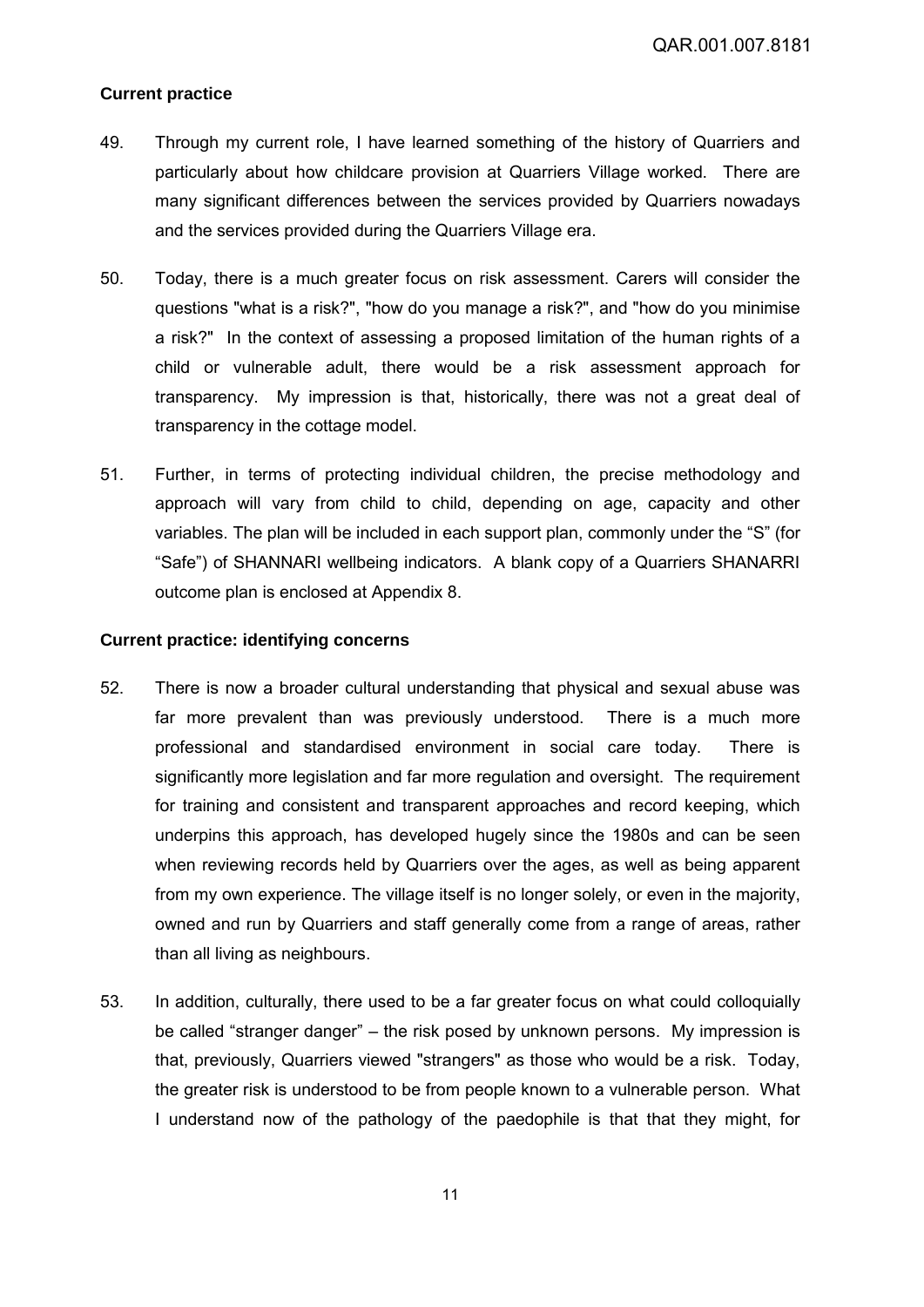example, insinuate themselves into the family unit as a tactic to gain access to children.

- 54. That understanding is reflected in advances in professional practice and safe recruitment, and developments of intelligence lead approaches such as disclosure and PVG checks. In my experience as a commissioner, I recall it being an issue that staff in some services we commissioned were commencing roles without clear PVG checks being completed. In these scenarios, the system of peers policing peers was not robust enough. In my current role as a safe guarder, it is not acceptable for any carer having contact or even beginning employment, let alone training and induction, without these checks.
- 55. Section 4 of the Child Protection Policy deals with identifying concerns. It identifies general, physical and behavioural signs that should alert staff to the possibility that a child or young person is being abused.
- 56. Spotting signs of abuse starts from a process of understanding behaviour as a form of communication. Nowadays we engage various techniques, often under the banner of "positive behaviour support" approaches. When people do things which confuse us we, as social care professionals, try in the first instance to understand the behaviour. We ask ourselves why they are behaving in that way. We have moved away from looking at behaviour as good behaviour or bad behaviour. We take a more psychological approach to it and ask ourselves why and what the person is communicating to us by using this particular type of behaviour. This approach is useful, for example, to teams of support workers involved in the care of younger adults or those on the autism spectrum. Psychological theories are explored in CALM (Crisis and Aggression Limitation Management) training and the Quarriers inhouse induction and topics such as the role of carer feelings, thoughts and action in the maintenance of challenging behaviour; Zimbardo (AKA the Stanford Prison Experiment) and the perceived effects of power, as well as "bad apple, bad barrel or bad barrel makers"; Milgram and authority; and the Asch experiment and "groupthink" are all explored.
- 57. One sign of abuse could be self-harm. That has a variety of different manifestations. Children can self-harm through eating disorders, use of drugs or alcohol or physical self-harm. It can be a sign of trauma. Bed-wetting would also be looked at as a sign of trauma in the first instance if the child was of a particular age. Bed-wetting could also be down to a physiological issue; it would not necessarily be the first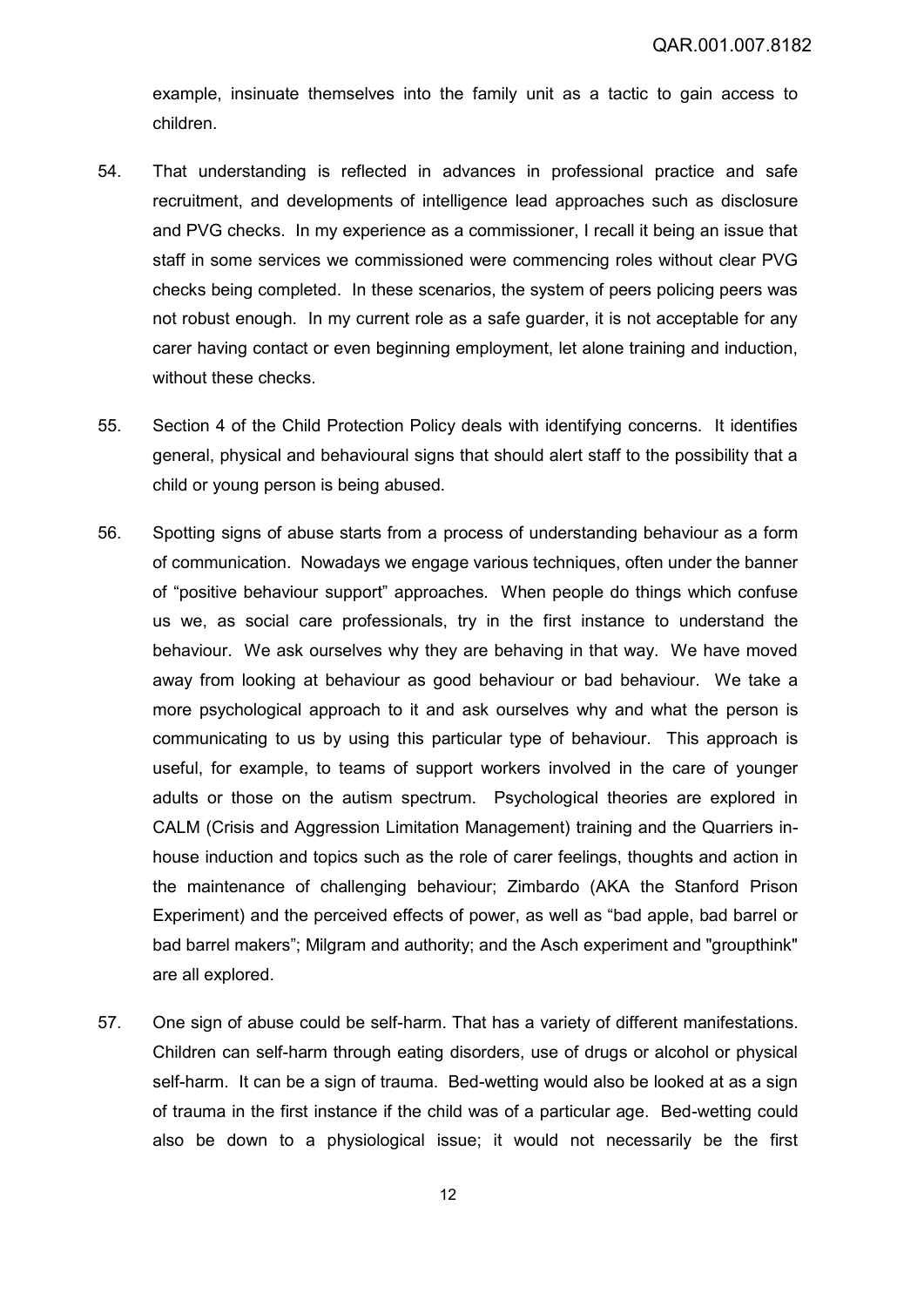consideration, but would be high up on the list of possibilities. This issue would be explored through conversation with the child and background information. If managing a cottage today, in my opinion, houseparents would start with examining what they knew of the child's background, have a conversation with the child, and explore how they felt. It may also be appropriate to arrange a visit with a GP or other healthcare professional. The approach would be dependent on the carer's prior knowledge, but in the absence of that (or at least any knowledge of trauma) an appropriate next step might be a medical examination. This would at least rule out any underlying physiological cause, or flag physical issues indicative of trauma/abuse (e.g. bruising). Other signs would be withdrawal, lack of interaction or an inability to form age appropriate relationships. We would also look for changes in behaviour and then look at the timeline to determine if there were any other changes around the time the change of behaviour took place. Our recording expects not only records of such changes but the pre- and antecedents of behaviour in order to allow more informed judgements. We also are trained to look out for any signs of physical harm. There is also an interpretative element of what a child says to you when you are speaking to them. Often a child will not report abuse to you directly. However, there may be other signs you can notice which may give you cause for concern. This is a critical area for training and support – classroom style training can assist and give a knowledge framework, but this needs to be supported and reinforced through supervision and on the job support/ reflective learning and application.

58. It is important that training and policy are regularly updated and refreshed to ensure the most current "thinking" and practices are available to our staff.

### **Current practice: allegations of abuse**

- 59. Section 5 of the Child Protection Policy deals with the discovery of or allegations of abuse. The Scottish Government National Guidance for Child Protection 2014 is referred to within the Child Protection Policy. This was incorporated in 2014 when policy was reviewed.
- 60. Our policy is that, on hearing a disclosure, staff should listen, not ask leading questions and ensure that the account which is given is recorded factually at the earliest opportunity. It should then be immediately reported to the on-call manager or to the operations manager, local authority and safeguarding team. Where there is any immediate danger the police or emergency services must be called.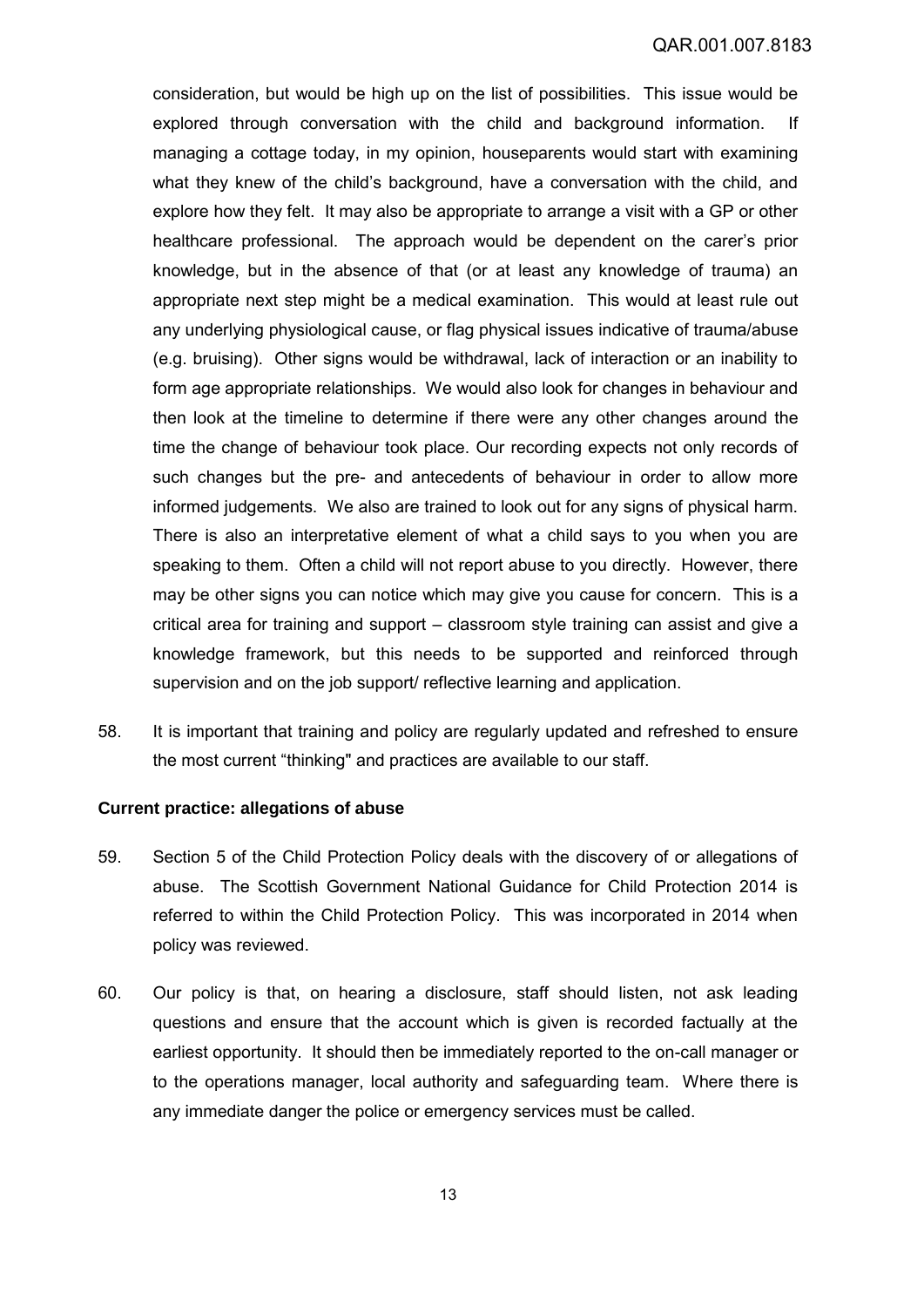- 61. Staff will explain to the child or young person (under 18) what will happen next and will reassure them that they will only share information with those who need to know in order to keep them safe.
- 62. The allegation would also be reported to the head of service, safeguarding team and the Deputy CEO/Service Director.
- 63. An allegation of harm form or other report to the placing authority (dependent on their requirements) will be completed. That is a report form which is sent to the local authority highlighting areas of concern. It is essentially the form which is used to notify the local authority social work team formally of a child protection concern. These forms and reporting formats vary across local authorities. A blank version form used by Glasgow is enclosed as an example at Appendix 9. A report to the Care Inspectorate via their "e-forms" will also be completed.
- 64. Quarriers have an internal form called the reporting allegations of harm form. I have enclosed a blank version of that form at Appendix 10. That is an internal report and is completed regardless of whether an alternate format is required and is completed. The allegations of harm form is a first line report; its purpose is the recording the allegation. However, when it comes to reporting the allegation, this would either be via the host local authority's standard format, or allegations of harm form. I had previously understood that every local authority had its own child protection form, and although I have only been involved with approximately half a dozen across Scotland, of those, perhaps one third have their own form. The Quarriers allegations of harm form would be submitted to the local authority when there is no specific form mandated.
- 65. The report to the local authority is a very significant step and requires to be completed within 48 hours of an allegation being made. The report should be made to the "host" authority i.e. the authority in which the concern occurred as opposed to the referring or funding authority. Once the host authority is notified of an allegation, it would then have a duty to report to the funding authority.
- 66. In some circumstances it may be necessary to contact the police, for example if an assault on a child has been witnessed or if there is direct evidence of immediate risk to a child supported by Quarriers or where a crime has been committed.
- 67. Whenever there is an allegation of this nature there is nearly always a multidisciplinary conversation. Frequently this will involve an inter-agency discussion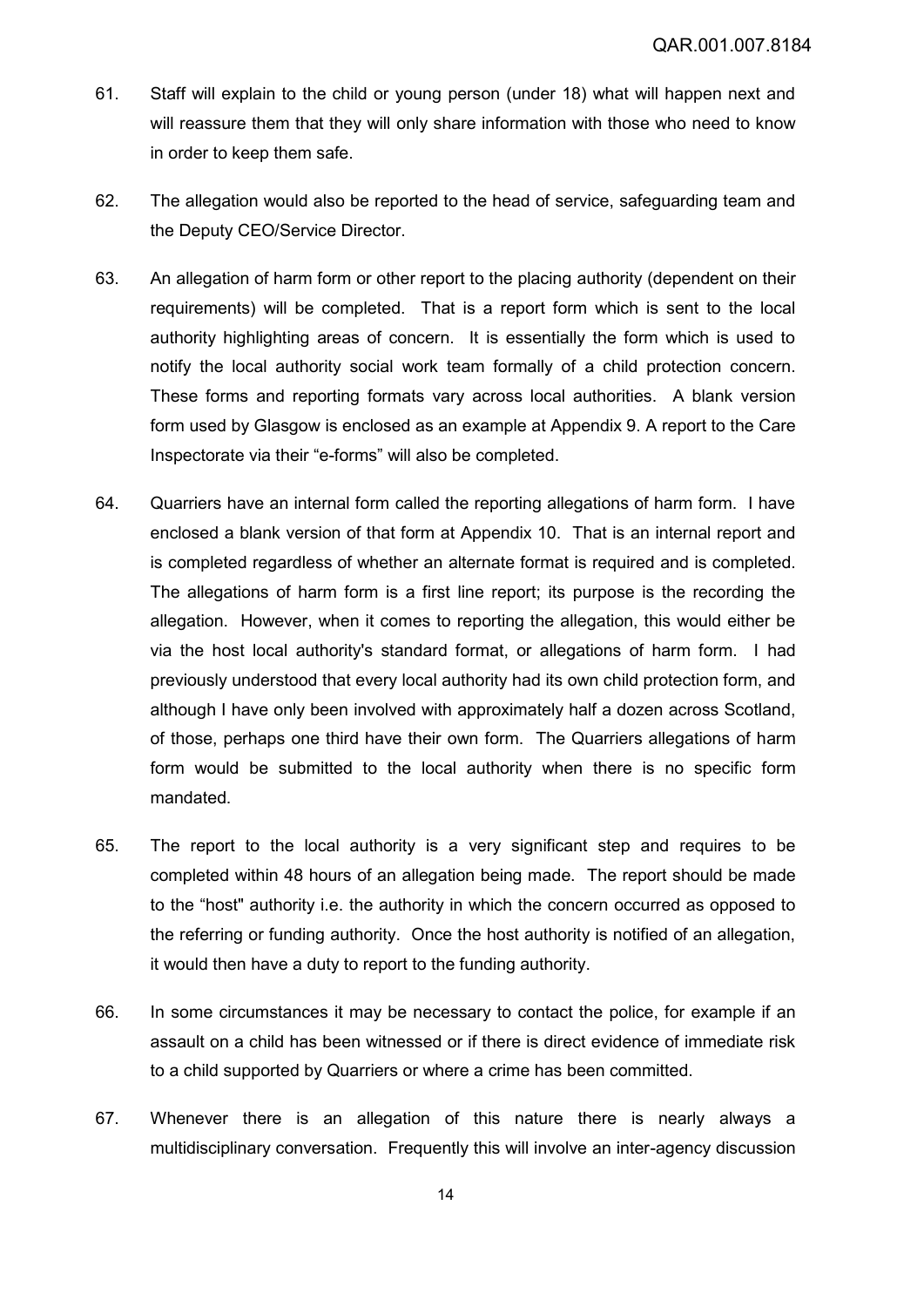(IAD) between, for example Quarriers, social work, and professionals from other organisations/disciplines such as the NHS and police. The local authority would convene a case conference and that would be the planning vehicle for considering response to allegation of harm. A case conference can take some time to arrange, so the IAD can often take the form of a conference call and is usually initiated by the local authority.

68. Throughout all of this the safety of the child is paramount. All of the procedures are set out in the Child Protection Policy.

# **STAFF**

## **Recruitment**

- <span id="page-14-0"></span>69. Day to day responsibility for recruitment lies with the head of Quarriers Human Resources department, Alistair Dickson. Quarriers has a safer recruitment policy which is part of our recruitment and selection policy. I have enclosed a copy of the most recent version at Appendix 11, although there is an ongoing process of revision which will be concluded, it is hoped, by the end of 2018. Quarriers also has to comply with safe recruitment legislation and guidance from the Care Inspectorate and Scottish Social Services Council.
- 70. The process which is followed is that a new post is advertised. Responses to the advertisement are screened by HR. These are then passed to the hiring managerfor example the team leader at a service who, alongside a panel, would shortlist these applications using pre-agreed criteria.
- 71. We then move to the interview stage. Generally speaking there are two interviews. There is an interview conducted by staff. However, we also have another interview where we involve the people we support and/or their carers and families in the recruitment process. We will use the parents of children that we support or care leavers to assist in the interview process. In my experience that is a useful tool. They can often tell if someone is going to be suitable.
- 72. Often for more junior posts we have a group exercise. For more senior posts we carry out psychometric testing. The psychometric tests are usually management scenarios (prioritisation, organisation, working in partnership) and usually applied to project manager posts and above. We employ three accredited assessors and

15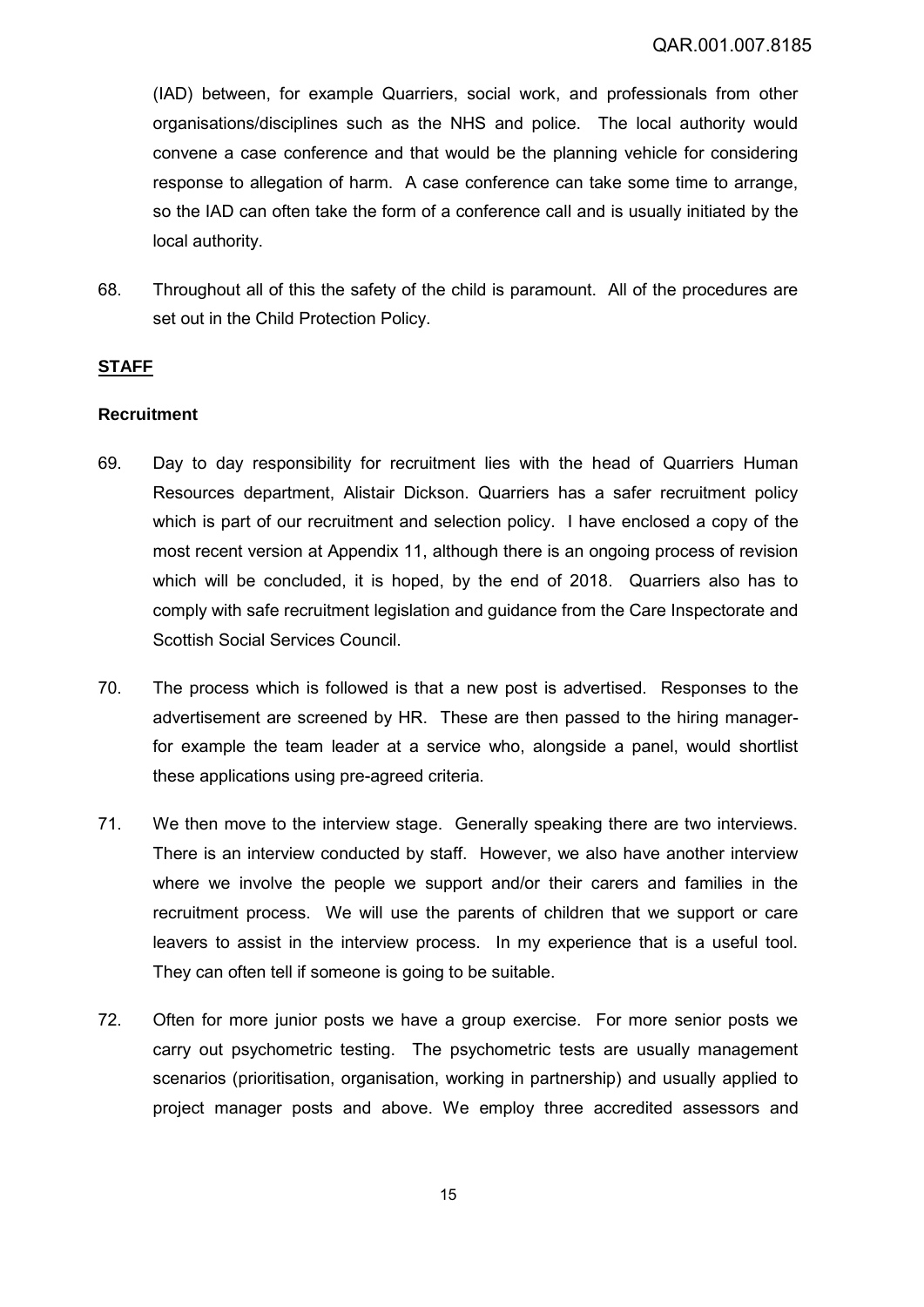although they may not always be available for all management posts, they will always be involved in more senior appointments.

- 73. Where an offence has been disclosed on the application form or at interview the hiring manager must refer to Quarriers' policy on the employment of ex-offenders. I have enclosed a copy of this at Appendix 12. Approval to hire an individual with a previous conviction for theft, assault, violence, possession of knives or any offence carrying a custodial sentence must be signed off by the Deputy Chief Executive and HR Director. Where the individual has been convicted of a sexual offence they will normally be considered unsuitable for employment with Quarriers. The decision to employ in this instance could only be taken by the Chief Executive or the Deputy chief Executive in her absence.
- 74. Quarriers require references for the last three years and one must be from the applicant's current or most recent employer. Quarriers request a minimum of two professional references for each applicant. For some applicants this may mean obtaining more than two references. A commitment within the Quarriers recruitment standard is that appointments are only made on receipt of satisfactory references, Enhanced Disclosure Scotland checks and a pre-employment health questionnaire.
- 75. The HR department will seek the references, and the applicant applies for the appropriate disclosure check. There will also be an occupational health check. Every employee requires to have a police check carried out. There are then different levels of disclosure certificates which can be obtained. The appropriate check is advised by HR, based on the guidance of Disclosure Scotland. The individual is responsible for obtaining their disclosure or PVG certificate from Disclosure Scotland. Candidates can be invited to bring that with them to interview or it can be stipulated as a requirement that they must provide it after the interview. If someone has an existing PVG certificate, the applicant must inform PVG that Quarriers need to be notified as having an interest and we will require a scheme record update to be produced. New updates are required every three years for all staff and volunteers who fall within the ambit of PVG / Disclosure Scotland. Where a disclosure check reveals that an individual is on the children's list in accordance with Protection of Vulnerable Groups (Scotland) Act 2007, Quarriers is prohibited from employing that person in a child care position as defined by the Protection of Vulnerable Groups (Scotland) Act 2007. The children's list system superseded the previous Disqualified from Working with Children List as established by the Protection of Children (Scotland) Act 2003.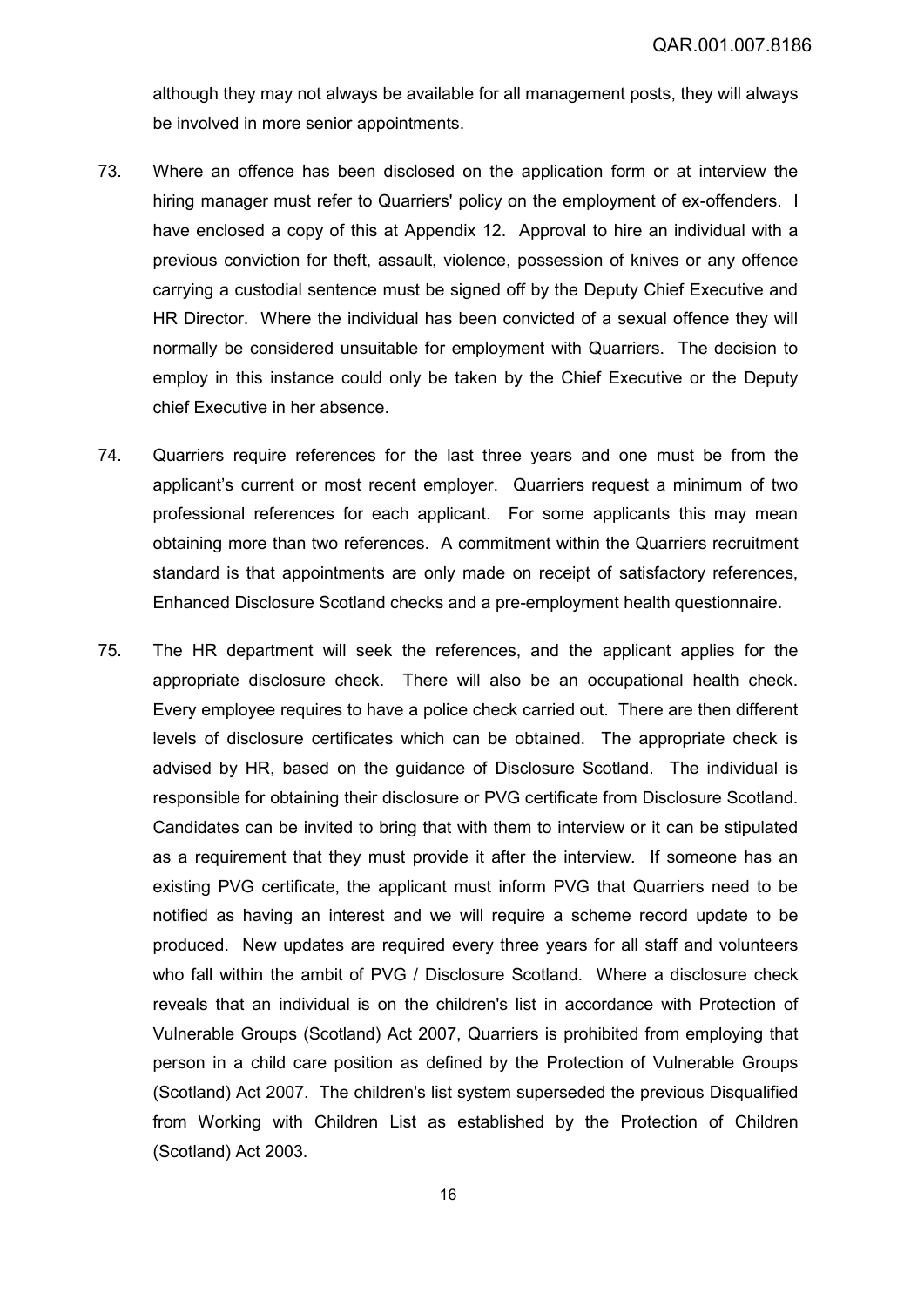- 76. Quarriers would always seek Enhanced Disclosure Scotland checks in respect of social care workers, that but might not be the case for all employees. For example, I have not had an Enhanced Disclosure Scotland check because I have no direct access to vulnerable persons. The parameters for this are set by Disclosure Scotland, not Quarriers. Where there is any dubiety we will provide Disclosure Scotland with a copy of the relevant job description and they will take a view as to the appropriate level of disclosure.
- 77. Final sign off is required from the HR department before a candidate can be employed. If there is a positive record on an applicant's disclosure certificate the decision to employ them would require to be approved by the relevant operations manager and the Head of Service. Quarriers would not start to train or induct a volunteer or a member of staff until all these checks were in place.
- 78. For those individuals who fall within an area where judgement is required, there is a risk assessment approach which involves the relevant heads of service. For example, in relation to applicants who had drug possession convictions, some factors to be considered would include how long ago the conviction was, the age of the applicant at the time of the offence and the seriousness of the disposal from the court; these, in addition to a number of other factors, would receive a ranked score. Such a risk assessment is a tool which is used to support the recruitment standard. In some instances (e.g. where the applicant has been convicted of a sexual offence or received a custodial sentence for assault) that individual would normally be unsuitable for employment or volunteering within Quarriers, and a decision to employ could only be taken by the CEO.
- 79. There is then a standard probationary period of twelve months for all staff.
- 80. Within the first six months of being in post there is a significant amount of mandatory training which an employee requires to carry out. A copy of the training matrix is enclosed at Appendix 13. There is then further specific training which they require to carry out after that depending upon what role they are in.
- 81. For regulated posts, we check that the individual is registered with the appropriate regulator – usually the Scottish Social Services Council. SSSC maintain a register of carers and this identifies any registrants who have either been removed or suspended from the register due to, for example, fitness to practise issues. There are some posts however where the employee does not require to be registered.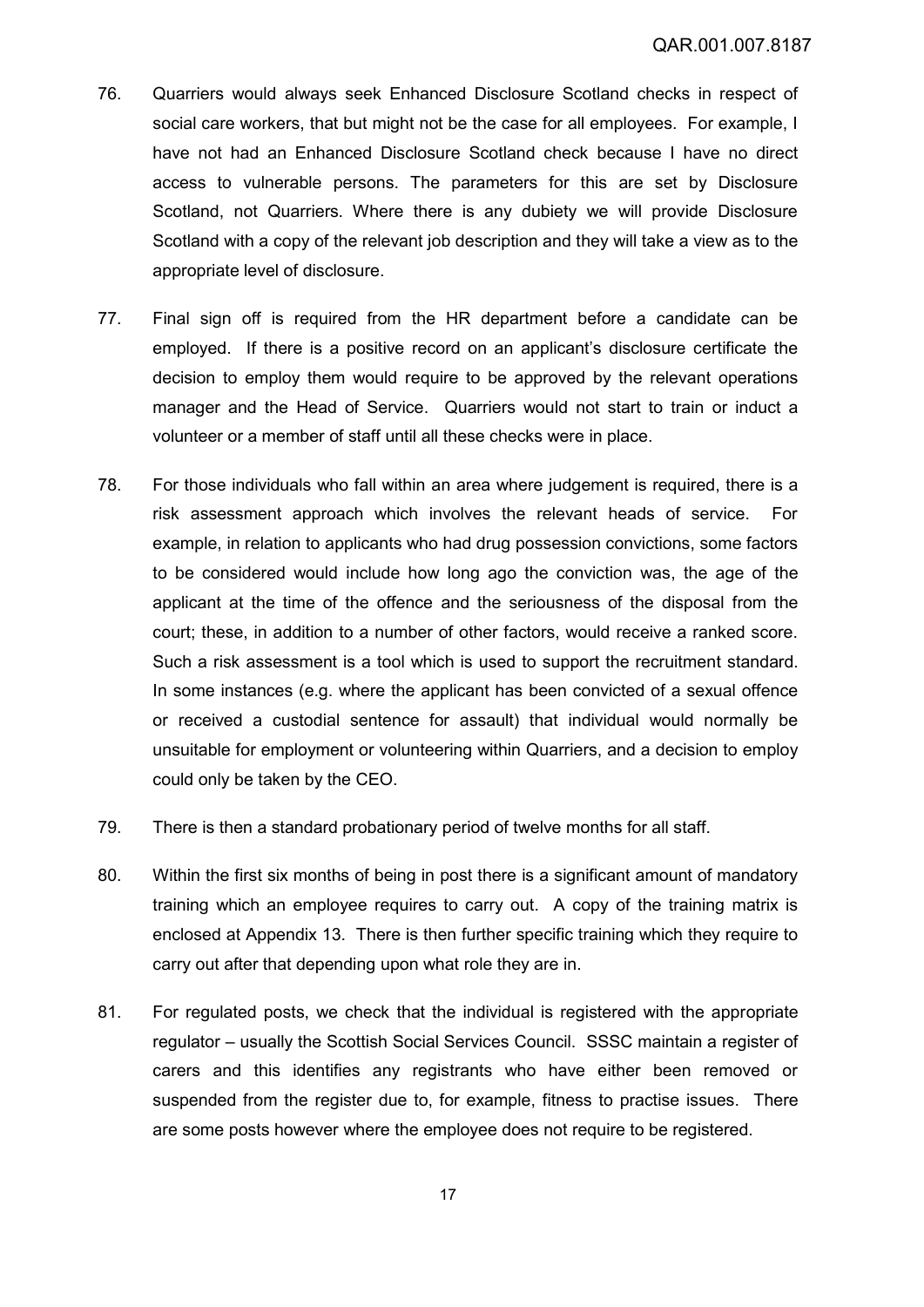- 82. Scottish Criminal Records Office (SCRO) checks were in place from approximately 1995. Formerly, I understand we would request an SCRO check from the police for all potential employees which would tell us about previous convictions in Scotland. Candidates were asked to disclose if they were subject of any previous criminal convictions. At that time, SCRO checks were the only mechanism to check if a job applicant had any criminal convictions. However, Quarriers stopped doing SCRO checks in 2011 when Disclosure Scotland/PVG checks were introduced.
- 83. There are different levels of PVG Certificate. In order to work in children services an applicant requires an enhanced certificate. The basic certificate discloses details of criminal convictions. The enhanced certificate can include ongoing investigations or allegations which have been made which have not led to prosecution or conviction.
- 84. We do not carry out the most enhanced types of checks for all employees. For example, as I was not going to be directly working with children Disclosure Scotland were resistant in allowing me to go through the advanced/enhanced disclosure. The compliance manager for Disclosure Scotland advised that it was not appropriate for me to have an Enhanced Disclosure/PVG and the only option was to undertake the standard disclosure. This was based on the level of unsupervised client contact the post was believed to have
- 85. Obviously, these checks do not enable you to eliminate the risk entirely and can only flag up if there have been previous issues with an applicant.
- 86. In many ways societal awareness is one of the greatest safeguards we've got. When it comes to sexual abuse, one has to consider how determined and devious paedophiles can be in order to gain access to children. They will often develop relationships with adults in the first instance, solely to facilitate access to vulnerable children. This behaviour was first brought to my attention during a course on childhood attachment and child abuse in when worked for London Borough of Croydon in the late 1990s. One of the consultants on that course, Brenda Robinson-Fell, had worked with child abusers, including John Venables and Robert Thompson, the murderers of Jamie Bulger. Ms Robinson-Fell advised me about paedophiles who would use lonely hearts or dating websites in order to identify people and ultimately insinuate themselves into children's lives. This training was available to all staff, though it tended to be more focused towards managers or more senior practitioners. The training also dealt with working with adults with mental illness, a significant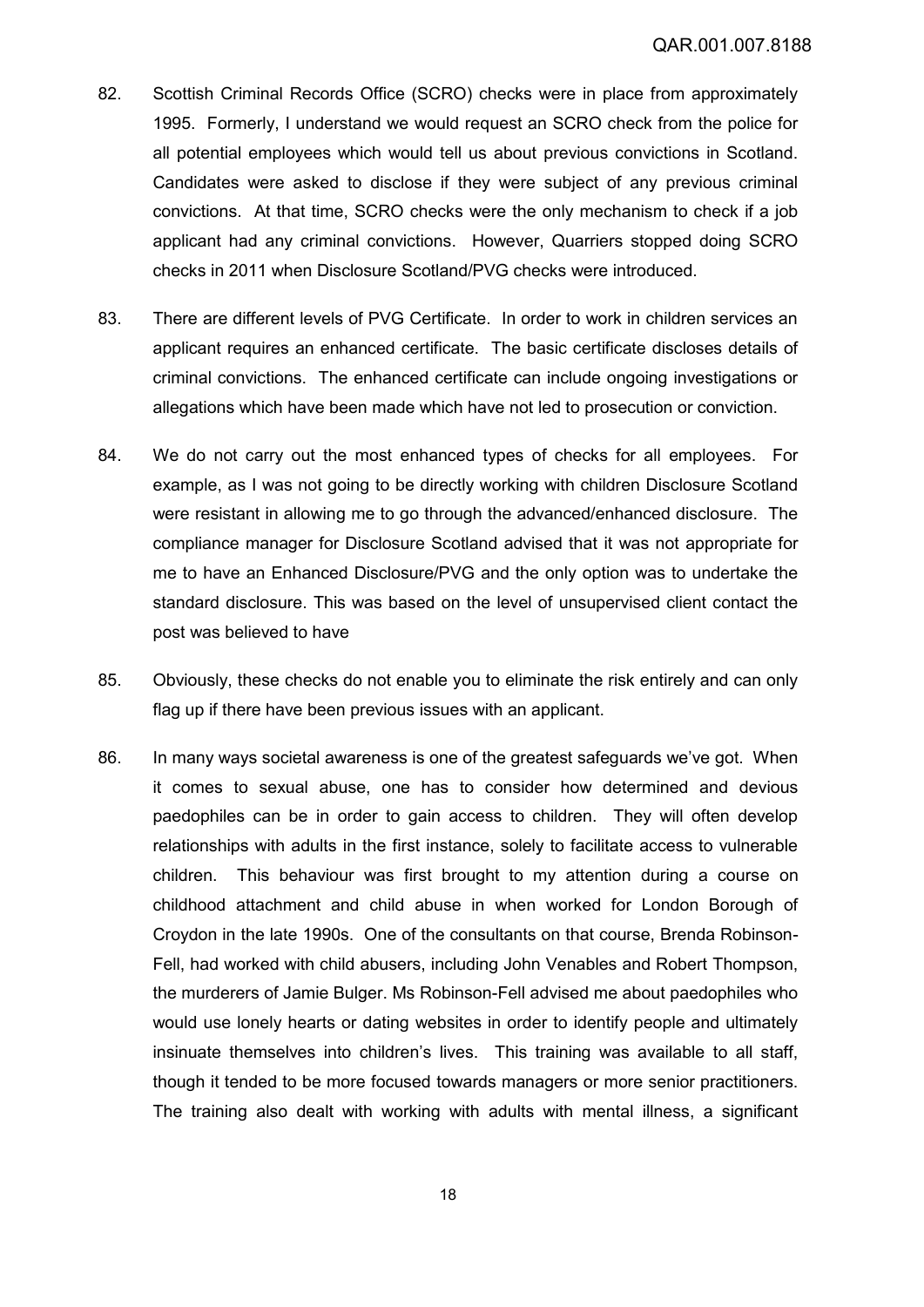proportion of whom would have experienced childhood trauma and/or a dissociative disorder, and how child abuse could bring about detachment and dissociation.

- 87. The risk of physical abuse might sometimes be attributed to a lack of skill and empathy, and a poor approach. Training is also a relevant factor, but the appropriate employee has to have a mind set and a personality which is suitable to those sorts of situations. If they do not have it then that presents a risk. Safe recruitment involves making an assessment of these attributes at an early stage and following up on that through an employee's probationary period and supporting those inherent values and approaches through a range of technical and practical training inputs and on the job supervision. For example the use of Positive Behaviour Support planning techniques or, for those services where physical intervention may be required, the use of CALM training.
- 88. A particular problem can be raised when a carer responds to someone who is physically challenging them. For example, if a carer finds him- or herself in the position of being confronted by challenging behaviour, such as shouting, this can stimulate adrenaline and a 'fight or flight' response. Carers might then experience an instinctive response to dominate the individual displaying that behaviour. This can lead to a situation when someone intercedes physically. Quarriers' standard on Positive Behaviour Support encourages care staff to divert attention to positives, rather than negatives. How that support is discharged will vary depending on the individual showing these behaviours; it needs to be bespoke to the individual. Although there is an overarching policy, individual differences are captured in individual care plans and risk assessments. This is because carers need to have an awareness of personal signals or stressors. This is particularly true for people with autistic traits. Has to be bespoke because everyone has different triggers. A copy of the standard on promoting positive behaviour is enclosed at Appendix 14.
- <span id="page-18-0"></span>89. All Quarriers staff are required to declare to their Line Manager any changes in the information or circumstances that were provided during recruitment, selection or referencing process. This obligation is outlined in the Quarriers Contract of Employment and Quarriers Code of Conduct and includes any police or social work involvement/investigations including: warnings, reprimands, cautions, conditional discharges, charges, convictions, admonishments, fines or driving offences that occur during your employment. It also includes offences which occur outwith the work place. A copy of the disclosure of police/social work involvement memo is enclosed at Appendix 15.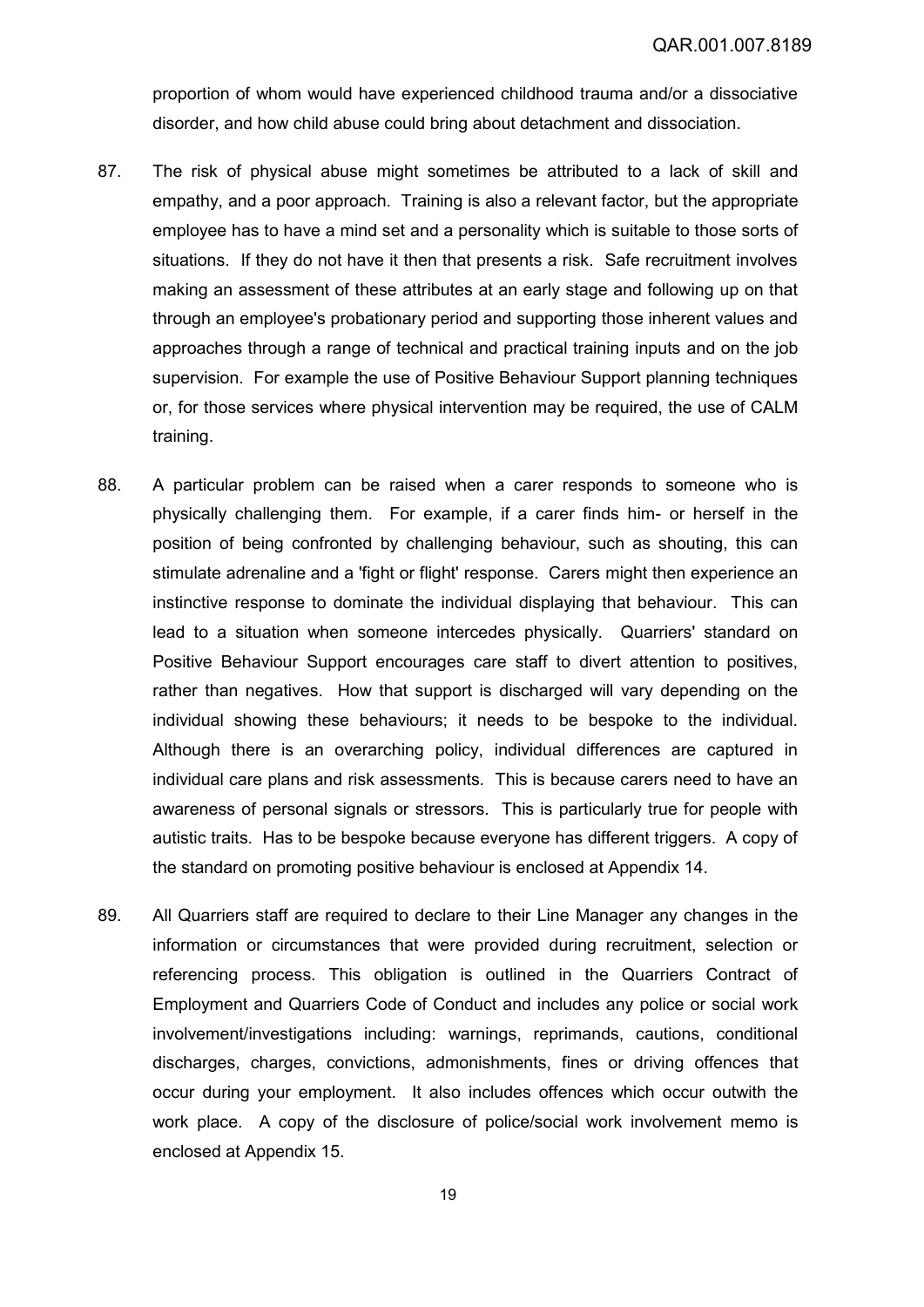# **Training**

- 90. As a minimum, employees working directly with children require to have an SCQF7 qualification in Children's Care. SCQF7 has now superseded SVQ qualifications. Previously, an SVQ3 qualification was required. They obtain that from college but there is an element of workplace assessment as it is a vocational qualification and assessment involves both written and practical work. In order to fill posts employers sometimes need to take people on before they have obtained their SCQF7 / SVQ3 and in such instances they are supervised and supported to achieve the appropriate qualification, in line with SSSC registration and guidance.
- 91. Care workers in a children's service require to be registered with the SSSC. SSSC requires that new (unqualified) staff register with a conditional registration within six months and will have 5 years overall to complete their qualification. Failure to register or failure to achieve the qualification would be a breach of contract.
- 92. Quarriers' approach is dependent on current SSSC guidance and the local recruitment needs and support is targeted to harder to fill posts/ areas. For example, some remote areas may be harder to recruit to with a smaller pool of candidates. We have also found that we cannot fill posts if we demand that everyone has the qualification before they start work.
- 93. Quarriers have a department for learning and talent development. The head of service is Alex Kelly. In November 2018 Quarriers were awarded the Platinum Investors in People award, we believe only the second social care organisation in Scotland to achieve this standard.
- 94. From discussions with Quarriers' learning and talent development department, I understand that the qualification involves learning about relationships, power dynamics, and equality work in relation to those with disabilities. In relation to children I understand it involves something on attachment theory, interaction practice and recording skills. There are taught and supervised practical elements across 8 units, 4 mandatory and 4 optional. There are about 50 options to pick from which should relate to the specific requirements of the post they are undertaking or aspire to. As an illustration, the core/mandatory modules are as follows: (1) Promote effective communication; (2) Promote health, safety and security in the work setting; (3) Develop your practice through reflection and learning; and (4) Promote the safeguarding of children and young people. See Appendix 16. An overview of the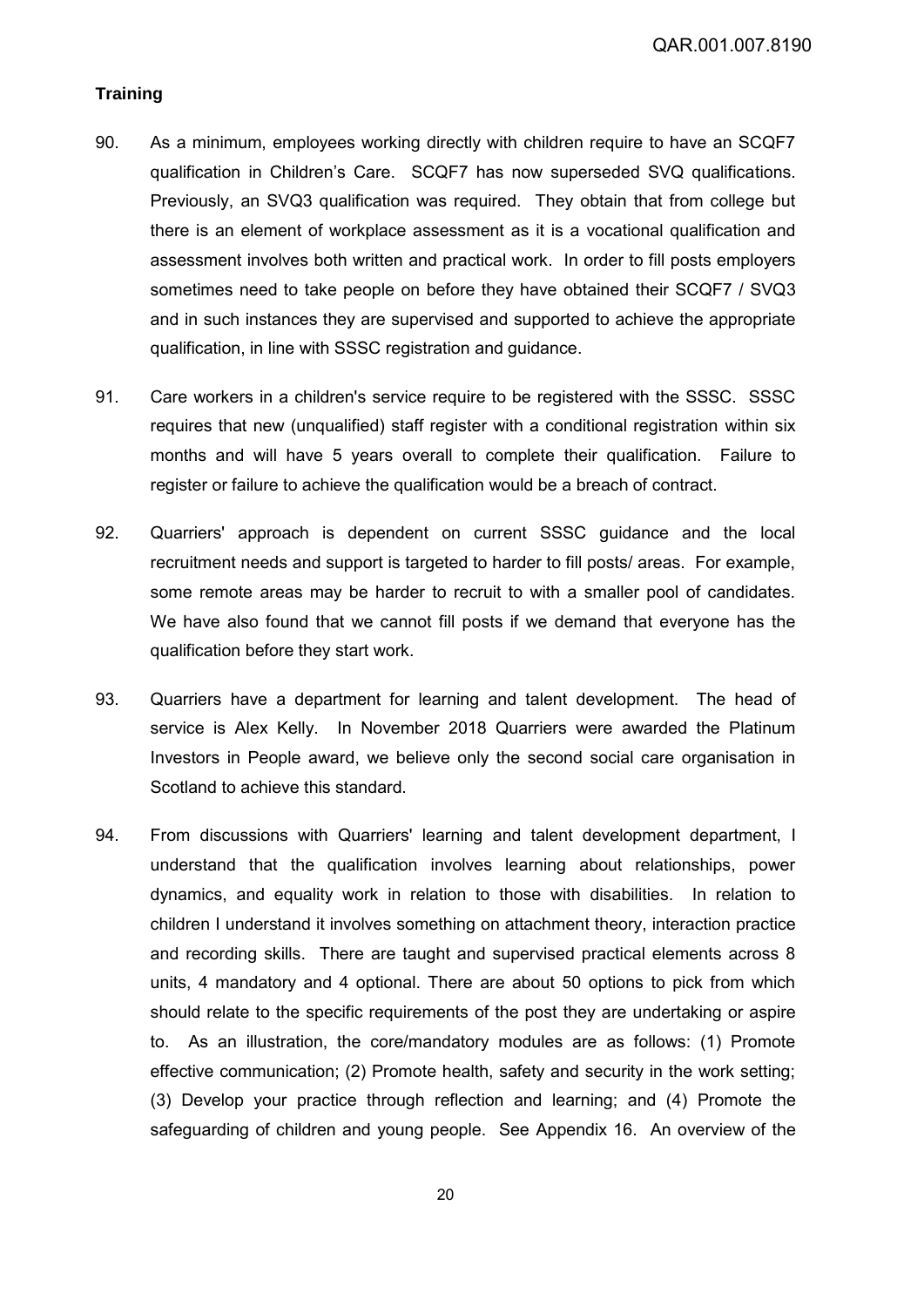"Promote the safeguarding of children and young people" is enclosed for information at Appendix 17.

- 95. Quarriers have their own in-house training as part of an employee's induction. All employees have a 12 month probation period. There is mandatory training which an employee requires to complete within six months. There is then further mandatory training to be completed within one year which differs depending upon the area in which the individual is working.
- 96. The Child Protection Policy sets out the basic expectations on training at Section 10. It is the responsibility of project managers to ensure all staff working in children's, families' and young people's projects have up to date training and that they attend the mandatory training course on "Protecting Children – Basic Awareness" within the first six months of employment and before being confirmed in post. Project managers have a responsibility to keep a training log for all staff and to ensure their training is up to date.
- 97. It is also the responsibility of the project managers to ensure that all staff complete a child protection refresher training session on an annual basis.
- 98. The training covers issues dealt with in child protection legislation including recruitment, capacity, age of consent and signs of abuse/what one would expect to see. The training relevant to each role will depend on what kind of children the staff are working with. Individuals' "behaviours" are no longer seen against a value framework but as indicators or, as the Positive Behaviour Support Framework would outline, "All behaviour is a form of communication". So aggression, withdrawal or age inappropriate behaviours would be thought of as indicators rather than judged "bad" behaviour worthy of punishment.
- 99. From my discussions with the Quarriers' learning and talent development department, I understand that at the conclusion of the child protection training participants will (a) understand key terms in relation to child protection; (b) recognise and be aware of the signs and symptoms of abuse; (c) identify children at risk of child exploitation and how to minimise the danger; (d) know how to respond to a concern that a child may be at risk of significant harm and record information; (e) be aware of the legal framework in relation to child protection in Scotland; and (f) recognise the key needs of children as outlined in Getting it Right for Every Child (GIRFEC). Changes will soon be incorporated into the course to address the following: (a) a lead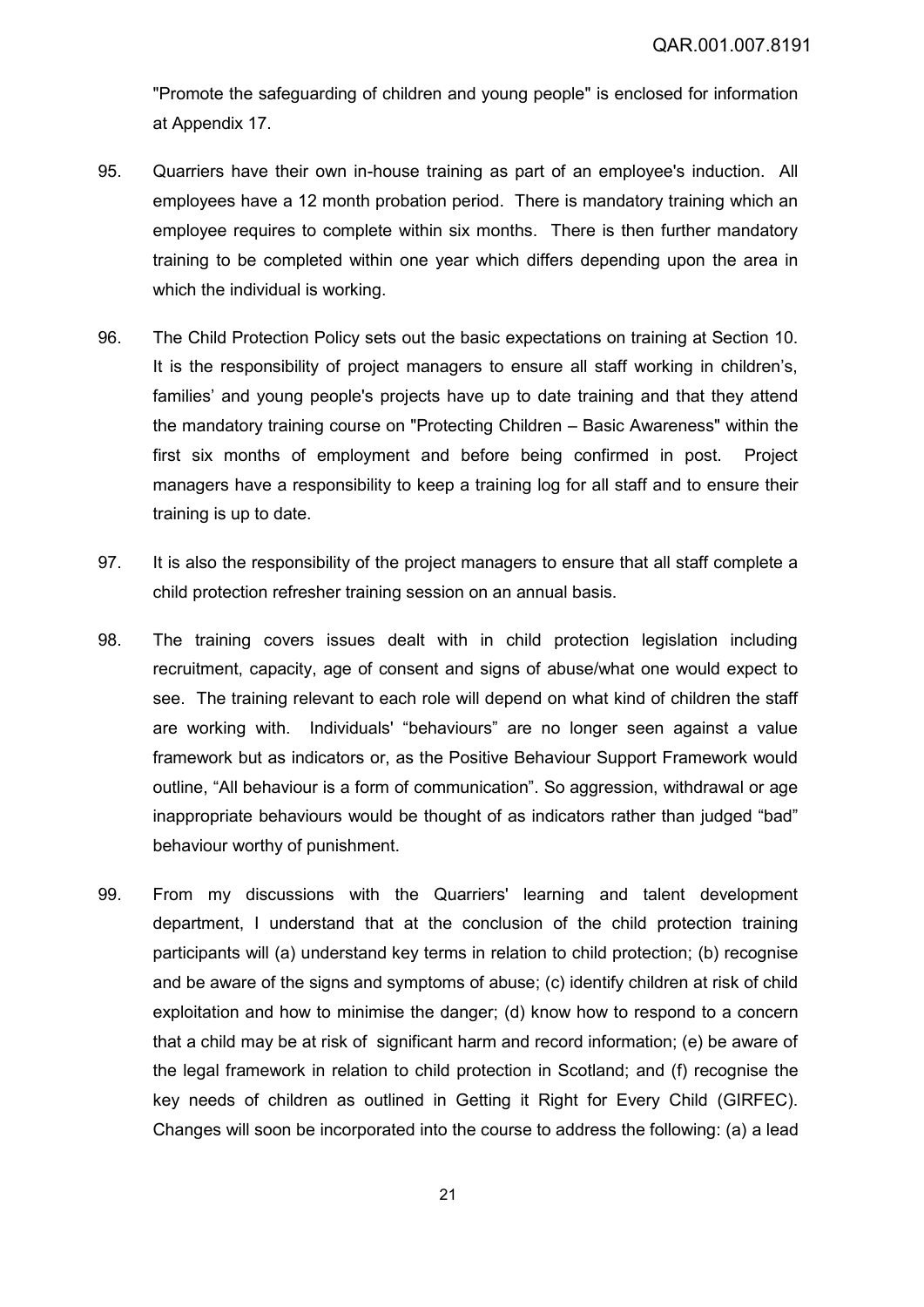facilitator (a full time facilitator from learning and development) is now in place and will oversee all changes and content to the course; (b) defensible decision making will be discussed in greater depth in both tutor notes and slides; (c) in respect of the relevant projects, additional sexual exploitation information will be added to Quarriers' catalogue of e-Learning courses. This is because all tutors agreed that this issue was already comprehensively covered in the mandatory child protection course and a face to face session was not necessary.

- 100. One of the areas of real difficulty that we have is around consent in vulnerable young people aged between 16 years old and their early 20s. This is a national challenge reflected in recent criminal trials in England where those over the age of consent, but clearly vulnerable, are exploited.
- 101. Something else which staff are trained upon is what Fiona Nicholson, our head of Children, Families and Young People Services terms "professional bravery". That is essentially having the courage to stand up and ask questions or raise concerns when you are concerned that something is not right. This is reflected in the Quarriers whistleblowing policy which also addresses day to day lapses or inconsistencies in practice.

### **Supervision**

102. One significant difference between Quarriers historically and today, I would say, is in supervision and oversight. Over the years, there has also been a huge continuum of change in respect of record keeping. Having read a number of children's records dating from late  $19<sup>th</sup>$  century, through to Southannan and then Seafield School records, it is clear to me that, in the cottage system, there were very few employees in each of the cottages. I have also reviewed some Seafield and Southannan employee files, and it is clear that Protection of Vulnerable Groups (PVG) checks were carried out and that reports were made to the Scottish Social Service Council (SSSC) where appropriate. Although Quarriers employee files are generally only available from the 1990s onwards, supervision is increasingly recorded there. Prior to that payroll cards are generally the only available records and if supervision took place, it was not recorded. In my own personal experience, I recall supervision being a new concept introduced in the 1990s. Now, it is the expectation of the Care Inspectorate that care providers will have a supervision policy.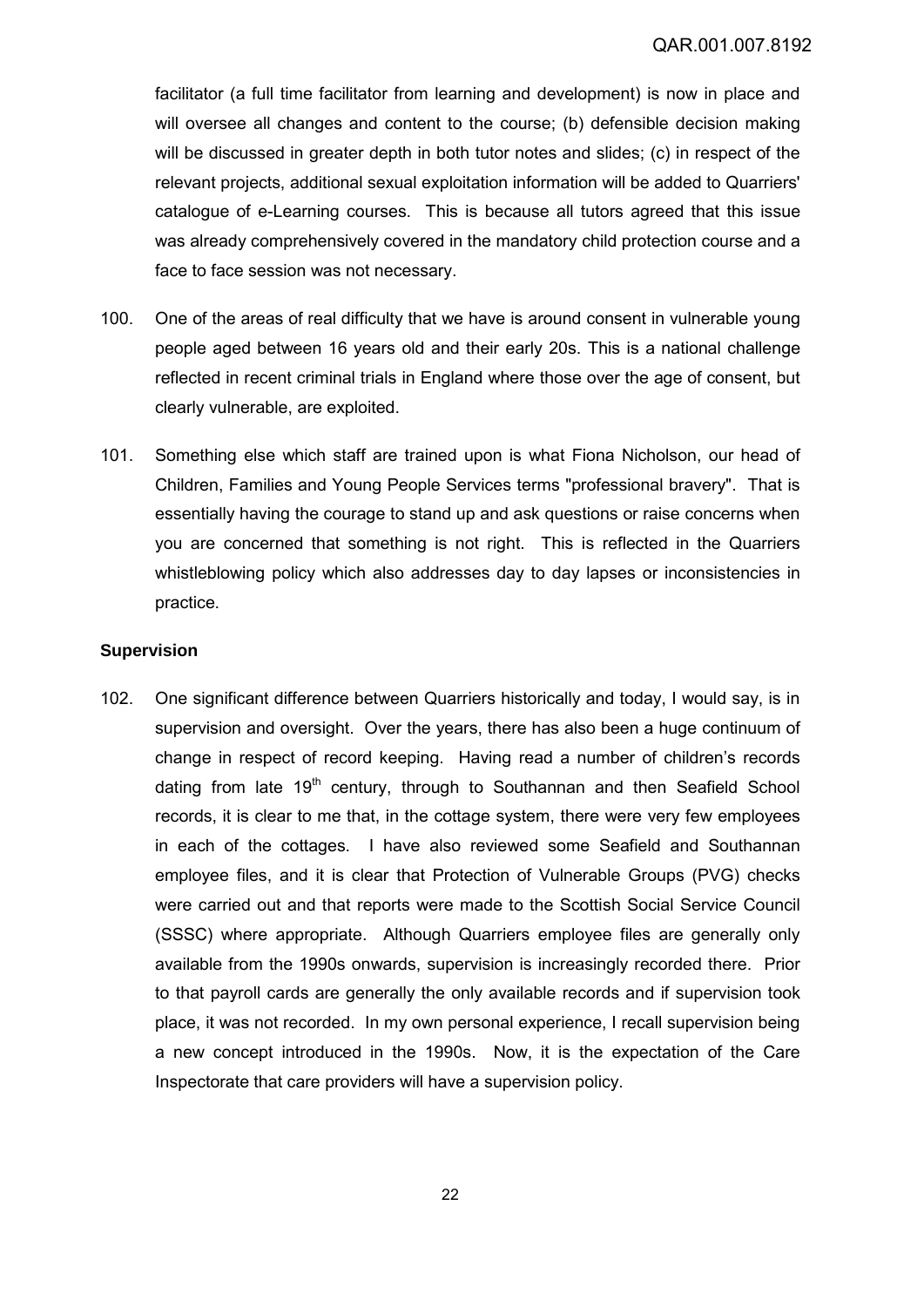- 103. In terms of oversight, my view is that cottages and indeed Quarrier's Village as a whole were quite insular. My perception is that there were particular houses which were reluctant to have visitors and I have read accounts ranging from there being restricted access for children's relatives, to the relatives simply not coming at all. From various discussions with former residents, it is my understanding that there were different standards among the cottages and each set of houseparents ran the house as they felt fit. In my opinion, that is not acceptable in a 'professional' care home where there needs to be a set of standards maintained, for example those set by the Care Inspectorate. In today's organisation, care inspectors, social workers, managers and relatives visit much more frequently and these all contribute to the safety of the people we support.
- 104. The houseparents had overall responsibility for the cottage with control over how the cottage was run. The "standards" for each cottage were set and implemented by each set of cottage parents, rather than set and monitored by the organisation and focussed on the supported person. Today, there is significantly improved transparency and oversight allowing increased scrutiny and accountability. The services are much easier to visit, both by other staff but also by family members and lay people and, indeed, geographically less remote. The environment is open to scrutiny. There is also a different culture societally. There is a much greater understanding and recognition of abuse and less automatic deference to those seen to be in position of power or authority. In addition there is a far more robust inspection and regulatory regime. There is also a much more robust culture of prevention. Quarriers employ safe recruitment techniques and carry out pre-employment checks which conform to the parameters of safer recruitment as outlined by the Care Inspectorate. These include requesting three references, including the last two employers and the appropriate level of disclosure certification, as set by Disclosure Scotland. Employees are subject to periods of probation, ongoing supervision, assessment and training. Record keeping is also of a much higher standard. Today's Quarriers services, for those with high levels of support, expect detailed notes to be made every day about every activity - from personal care and hygiene to menus, social interaction, health, medication and personal development. This is in stark contrast to records keeping in the 60s or 70s where even moves between cottages might not be recorded.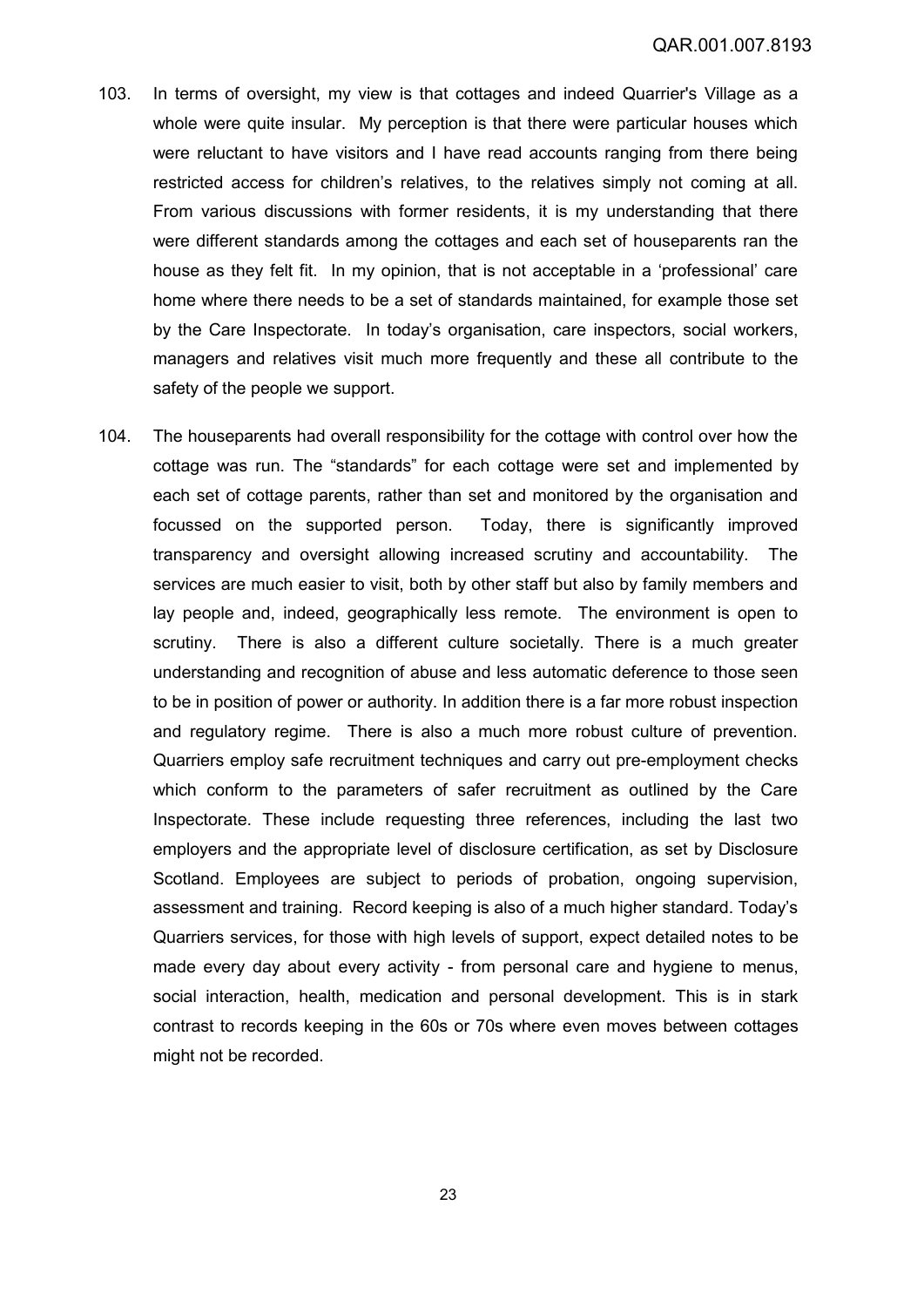- 105. Quarriers now have much more standardised procedures than was the case in the past. There were a number of audit processes, both internal and external to ensure that units and individuals are being supervised.
- 106. Line managers provide supervision sessions on a one to one basis with staff. They should meet quarterly to discuss their training, support and their day to day work.
- 107. Line managers are supervised monthly.
- 108. Quarriers have a quality service and carry out quality audits. The head of quality will attend services and check whether policies and procedures are being complied with. They will check the standard of record keeping. There are things that need to be checked such as the fridge temperature, fire alarms and water temperature. They will also take a sample of children's files to look at the frequency of recording and the quality of the records. They will look at the number of complaints / accident / incident reports. They will inspect the premises and review the quality of the environment. They will also interview service users. All of this is put into a report. There is a peer auditing mechanism.
- 109. All staff have annual appraisals conducted by their line managers.
- 110. In terms of external supervision the Care Inspectorate carry out detailed reports. They carry out announced and unannounced inspections. They sample files. They look at training records. They meet with staff, people we support and family members and investigate complaints.
- 111. The local authorities do not inspect the services in my experience. They tend to rely upon the Care Inspectorate reports. However this will vary dependent on local resources and geography. For example, during my time covering Orkney services, the local authority knew our local services intimately. Other local authorities may inspect back office functions; safe recruitment, for example, might be sampled and audited by our host authority as part of their contract compliance duties.
- 112. A copy of the supervision policy is enclosed at Appendix 18.

### **Role of superintendent**

113. A further change between the historic and current organisations is that in days gone by there appeared to be a significant reliance on the superintendent, in so far as the houseparents would be expected to report any issues to him, and the children appear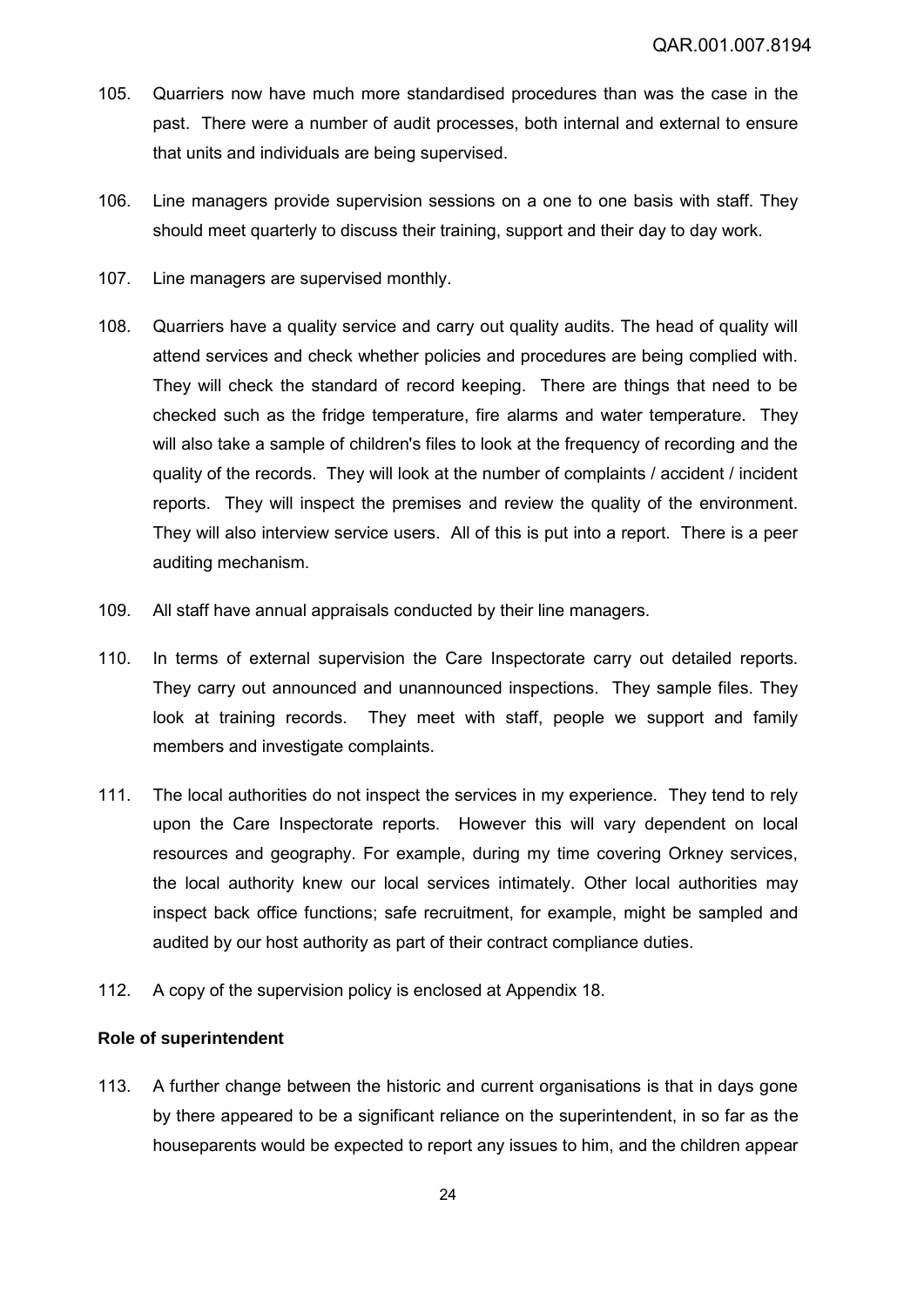to have been expected to do the same. To my mind that was one of the weaknesses of the system as with perhaps 70 plus houseparents and a significant number of other staff ("aunties" for example) it would have been impossible for one person to adequately support and supervise that number of employees. Today, there is a multidisciplinary approach to the reporting of concerns or complaints.

## **Staff ratios**

- 114. One huge difference between Quarriers' current services and what happened historically at Quarriers Village is the number of staff in the cottages and rotation of staff. During our "cottage" period there might be 20 children in a cottage with two houseparents' and some domestic assistance. As far as I can tell the houseparents in the cottages hardly ever rotated. The children therefore had very little direct contact with other staff outside the cottage. The house aunties seemed to be answerable to the houseparents. For services such as Rivendell today, there would be over 20 staff in total supporting 6 or 7 children.
- 115. There is significantly better rotation of staff nowadays. In modern services a whole new group of people will come in on different shifts. The capacity for an individual to say that they did not like something, or for a member of staff to pick up on signs of something are therefore improved. Whilst this gives a broader range of options individuals to form relationships with, it does mean that relationships between carers and children can take longer to develop.
- 116. Today, many more people are available to those in care to form a relationship with and make disclosures to. At Rivendell we have a staff to child ratio above 1 to 1 on a shift basis. There will probably be six children and eight staff in the morning and then another group of staff on backshift and a smaller group at night. The children at Rivendell require more staff given their physical and intellectual needs. However the ratio of employees to children historically was such that it would be very difficult for house parents to keep the children occupied and engaged or to give them the individual level of care we would now consider appropriate.

# **Foster friends and volunteers**

117. Going back to the 1940s and 1950s, I have not seen any record of a formal process of vetting of 'foster friends' or 'befrienders' as I would understand it through a modern social work lens. Historically, the 'process' of becoming a foster friend seems to have begun with individuals or couples writing to Quarriers asking to be involved in a child.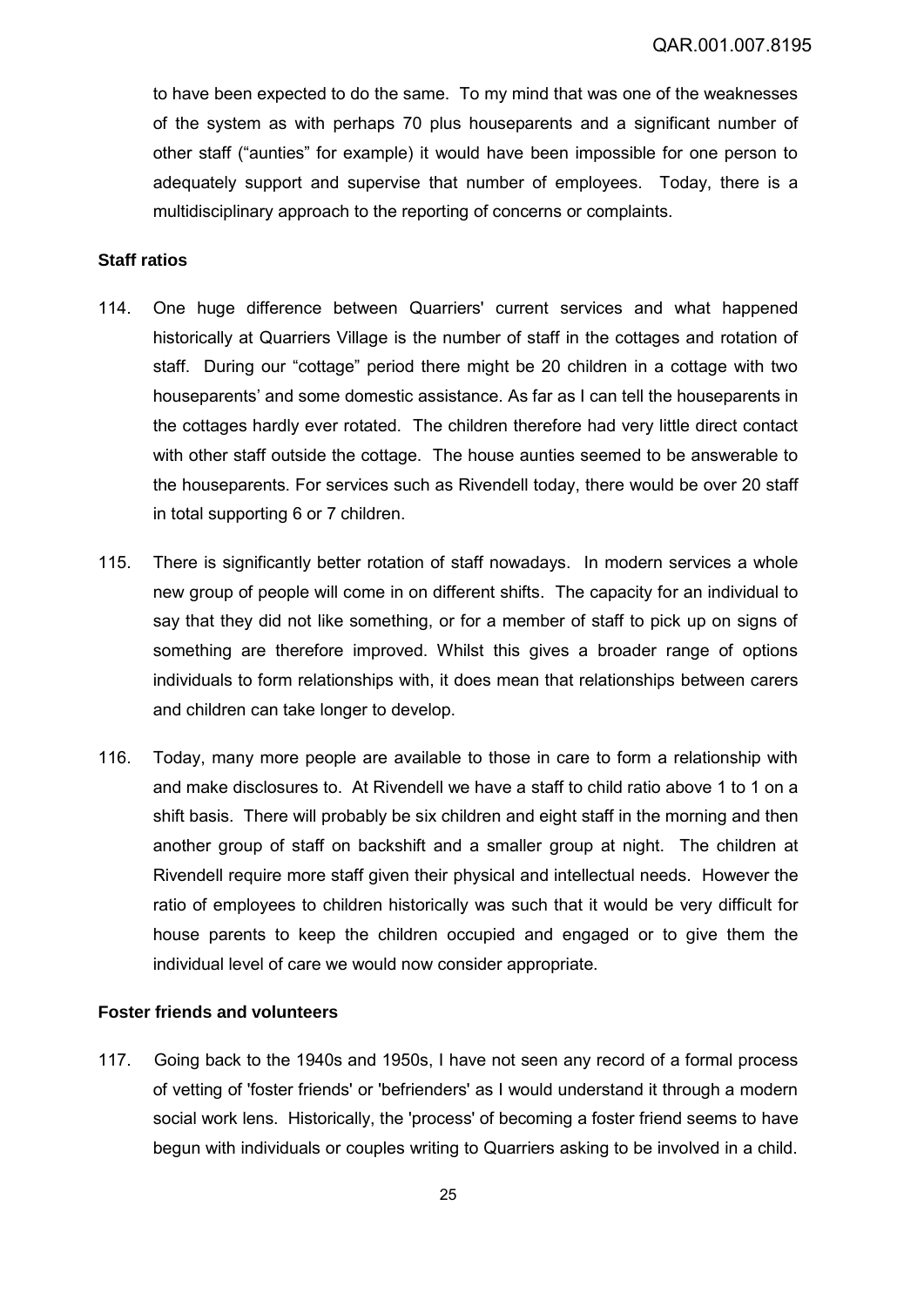More often than not, the request was made by a couple. After this request is made, I have seen some (albeit very irregular) evidence of scrutiny of these individuals. That may include, for example, letter from the police sergeant or local minister indicating that the applicants are of good character. Whilst this may have been 'of the time', and to some extent forward thinking, it is nothing like the scrutiny of today. My suspicion is that there was very little in the way of support or training for foster friends. I am not aware that they were provided any leaflets.

- 118. Letters requesting particular sexes or ages were not uncommon; sometimes specific ethnicities were requested. I would have to speculate as to how that request was managed and came to a position where a particular child was matched with particular foster friends. However, from the former residents spoken to and the applicant statements I have read, I do not get the impression the child had a great deal of input, excepting the fact that some former children said they were not particularly keen on the experience; this may have been acknowledged by Quarriers and the contact not repeated.
- 119. I have seen such correspondence during my reviews of children's files, though from experience, I am not certain that all relevant correspondence, and references, concerning particular foster friends would be held within a child's file. Similarly, I cannot recall ever having seen any record of a foster friend interview; that is not to say they process didn't happen, simply that it was not recorded to the best of my knowledge.
- 120. Within the children's files I have reviewed, I have seen records of children going to stay with foster friends over the weekend or for school holidays. I have also seen some records of foster friends taking children out for the day, though in my experience there are fewer of these examples. I assume the difference is down to how much time and effort foster friends wished to put in. Contact with foster friends either on birthdays or Christmas appears to have been arranged individually at cottage level. More often than not, how trips or visits with foster friends came to pass is not recorded. Generally, all that is recorded is that the trip or visit took place.
- 121. I have never seen a historic separate befriender or volunteer file. This can be contrasted with the more recently position in respect of volunteers.
- 122. Looking at the foster friend scheme, again with a modern social work lens, the 'safeguarder' in me my views this scheme as something which could have potentially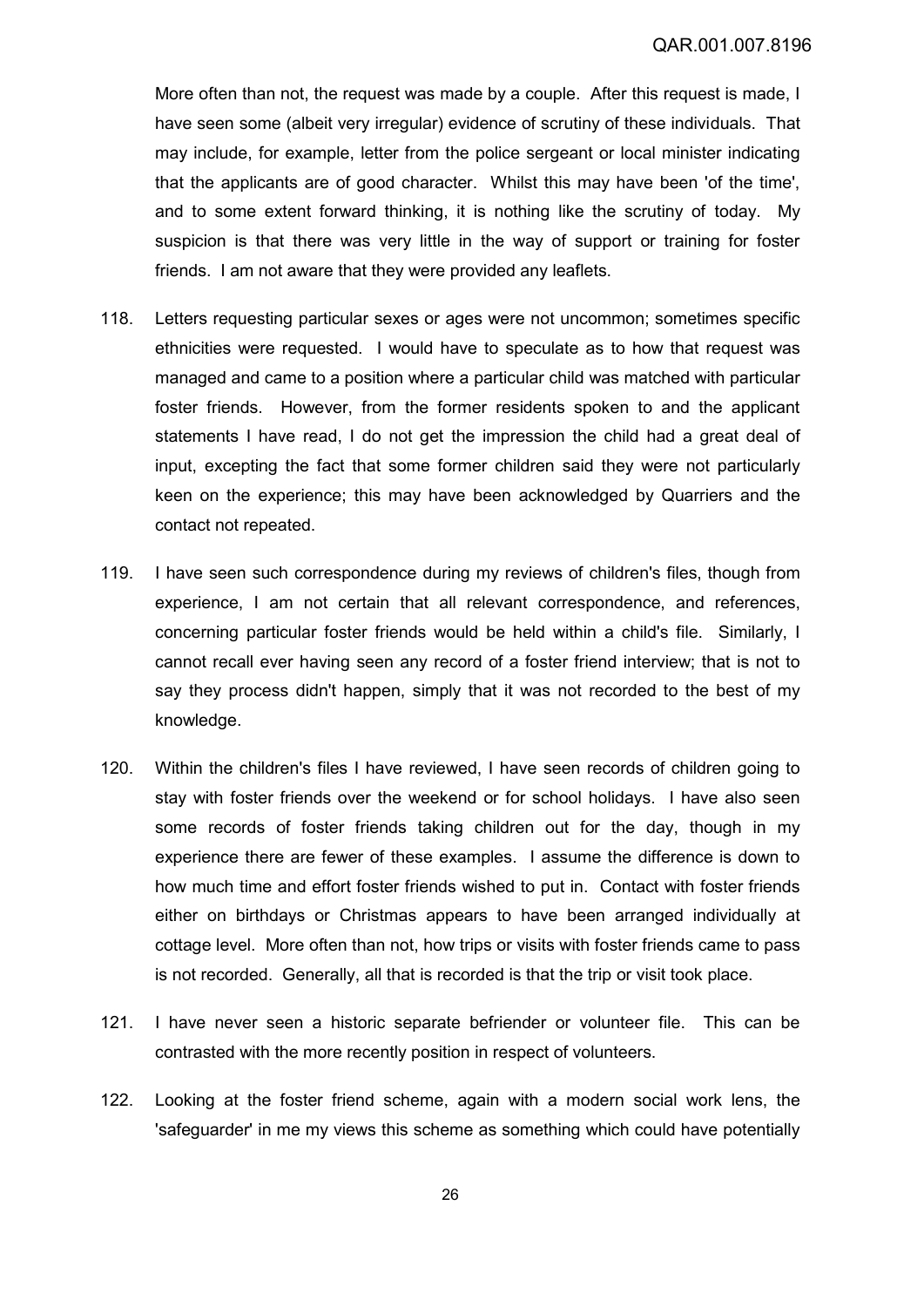been exploited. So much of what I have read indicates that each cottage was an independent household run by the house parents. That was the ethos of Quarriers Village for a very significant period of history. In my opinion, it is possible that this scheme put children at risk, though at the time it was potentially seen as something of which would be of assistance to the house parents and of benefit to the child.

- 123. The historic foster friend scheme stands in stark contrast to the modern day approach to volunteers. Today, we have a small team arranging volunteer placements based in our volunteer centre which opened in 2007, headed by a volunteer coordinator, Louise McGinty. In turn, she is supervised by the HR director. Quarriers currently has in the region of 500 volunteers.
- 124. Every volunteer has to complete a formal application and the extent of their interview will be dependent of the role. Quarriers will always seek disclosure and criminal records; we would insist on PVG and Disclosure Scotland checks. If with volunteers are actively involved in dealing with vulnerable individuals (e.g. in a roles such as a driver) an Enhanced Disclosure check will be sought. As with the disclosure checks for staff, the appropriate level of check is set with reference to Disclosure Scotland guidance.
- 125. We have clear expectations in respect of training records and profiles for volunteers and are developing our monitoring so that it mirrors the approach taken with staff. As our volunteer service has expanded it has become clear this is more appropriate. This training includes both generic and specific issues (e.g. understanding the risk presented by/to vulnerable people, assessing what is reportable, etc.). The volunteer will also have supervisor with an allocated supervision meetings every 4/6 weeks. Individual files in respect of each volunteer are held.
- 126. Reports on each individual volunteer must be made quarterly on activities undertaken, risks assessments, physical lifting, etc., and supervisions completed and recorded in order to make sure training is refreshed.
- 127. Occasionally, there is an issue regarding volunteers ending their arrangements formally because the impetus for employees to do so is not always present for volunteers. There is an effort within the organisation to formally end voluntary arrangements where they are ended practically.
- 128. There is a range of policies which are applicable to volunteers. For example, they are specifically mentioned in the child protection policy. To that end, a handbook has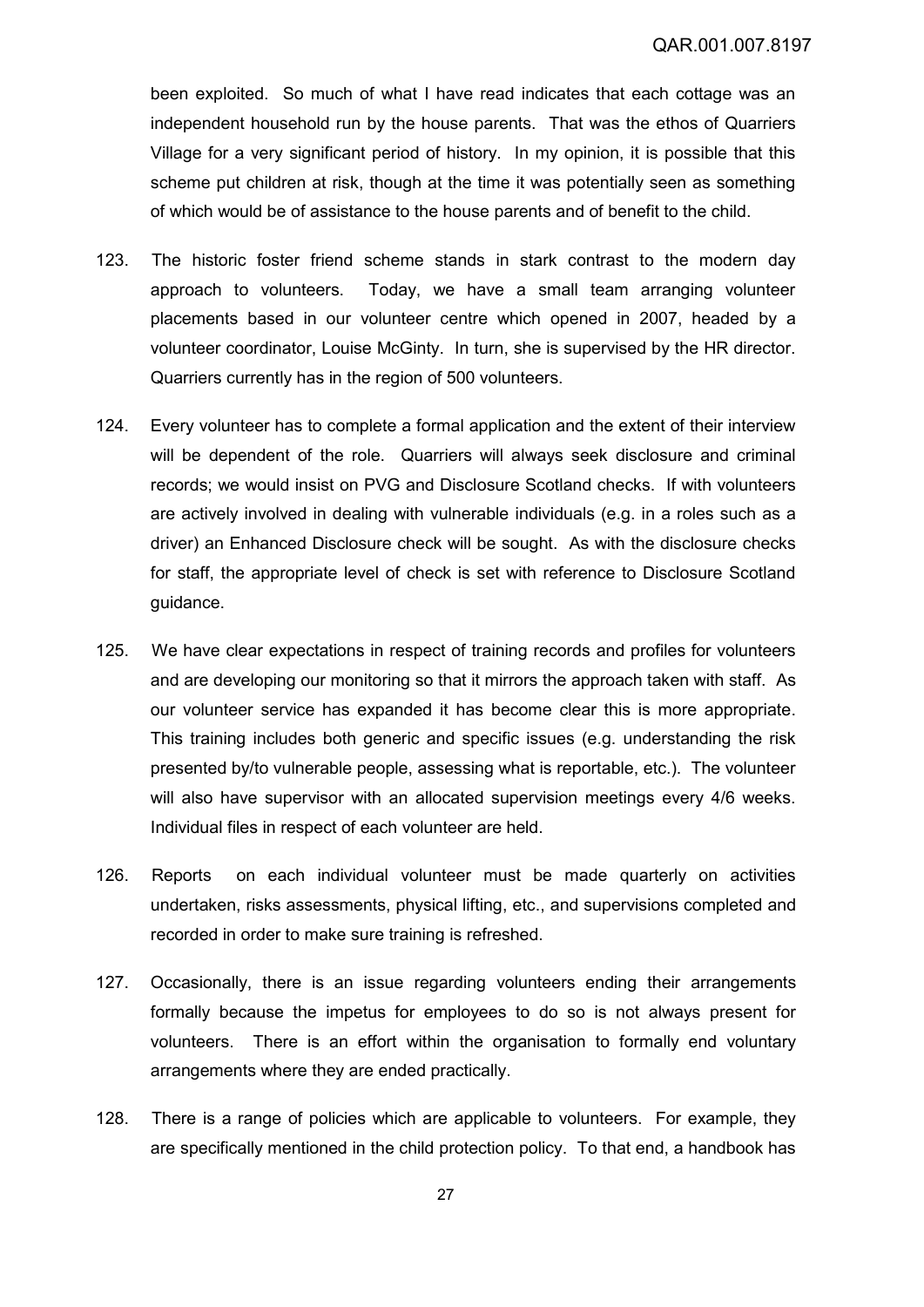been prepared which provides volunteers with all the relevant policies. This is supplied to each volunteer at the outset.

129. This process reflects the requirements of Quarriers' robust recruitment process; key milestones and checks and balances must be in place before volunteer applications can be progress.

### **RECORDS**

#### **Children's files and other sources**

- 130. Generally, for each child historically cared for in Quarriers Village there will be what is referred to as a 'children's file' which would today be more commonly regarded as a social work file. This will contain notes of progress, records of visits, reviews, and correspondence from and to the superintendent. It may also contain social work reports, psychologist's reports, some medical information, and occasionally school reports. Occasionally, the records for several siblings will be held together in what is referred to as a 'family file'. In terms of what is held for each particular child, there will be a varied of documents depending on when that child was admitted.
- 131. In addition to the file pertaining to the child, there will also be an application for admission form. Admission Forms were introduced in 1910 and were used until 1997. These were completed by Quarriers and either the parents, person placing the child, or the referring local authority. They contain information about the referral, some information about the child's background, the reason for referral, religion, ethnicity, whether there any siblings, and other immediate family. There is also a record of a medical examination which tended to be carried out on admission. This document records when the application was made, when the child was admitted, the cottage they were placed, and they were discharged.
- 132. Going back to the early 20th century, there would generally only be an application for admission, together with entries in the history book, scroll diary, and annual register.
- 133. The first history books began November 1871 and ran until October 1938. These are handwritten historical registers in date order which recorded date of admission, name of child / family, age, whether parents are living or dead, and the person recommending the child. A reason for the admission was also recorded.
- 134. The scroll diaries were introduced in 1876 and ran until 1924. The scroll diaries are handwritten historical ledgers recorded in date order. They served as desk diaries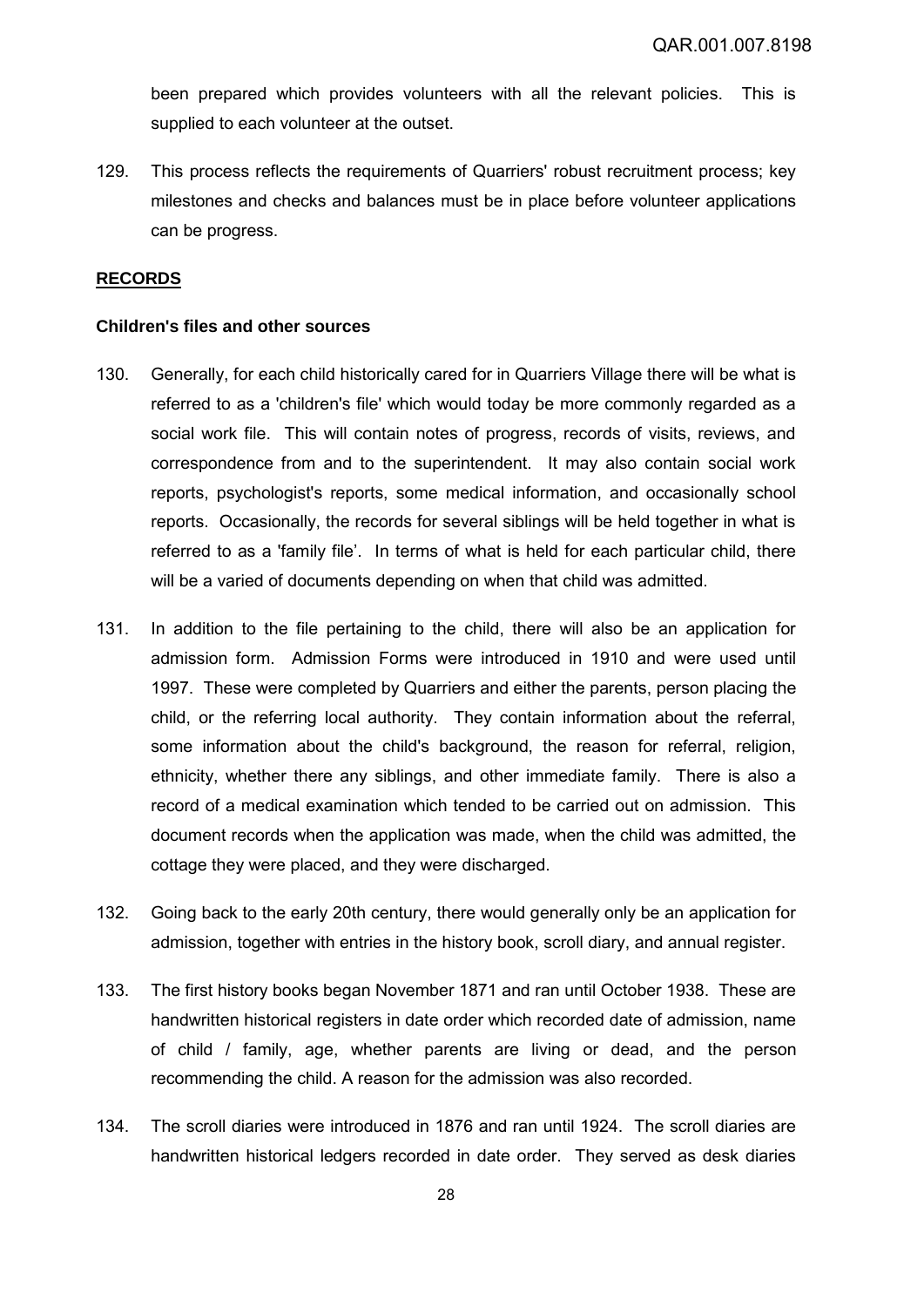recording visitors and the purpose of their visit. It some of the diaries it also recorded children arriving and their circumstances prior to being admitted. Enquiries and updates being made about children in other homes were also recorded.

- 135. The annual registers ran from 1897 until 1955. The annual registers are handwritten registers in alphabetical order which recorded date of admission, child's name, birthday, folio number, cottage number, discharge date and where to. They also act as a record of which children were in Quarriers Village each year. There is an admission section which recorded date admitted, child's name, area they came from, and what cottage number they went to during that year. There is also a discharge section in the registers which recorded the date of discharge, name of child, who they went to, cottage number and date of birth for children who left that year. My understanding is that these registers were to be kept at Quarriers Village and spanned each year from November to October. These registers were used in conjunction with History Books.
- 136. As you move into the post-WWI period, you might see more information in the files. At that point, the records primarily contain correspondence from/to senior management regarding overarching issues such as bills or payments, applications for placements, correspondence to parents, employers, information regarding upcoming discharges, etc. Over time, but only really in the post-WWII era you begin to see more "day to day" recording of issues and events by staff who actually had contact with the children. Then there is a significant leap forward which would tie in with the introduction of the social work team in response to legislative changes. This would record information about activity.
- 137. There may also be a record in relation to the child in the discharge books. Discharge cards ran from 1957 until 1984. These record when children left and where they went. These are small green folders containing individual typed discharge cards which are in alphabetical order for each child. The information recorded was the child's name, local authority, folio number, date of birth, date of admission, cottage number they were in, siblings, siblings discharge date and child's discharge date. I understand that these books were to be kept at Quarriers Village and spanned each year. The discharge books tend to show which cottage a child was placed in at the end of their time in care, but do not uniformly record every cottage a child was placed in or when they moved. Therefore, they do not provide a robust recording system about a particular child's movements whilst in Quarriers' care.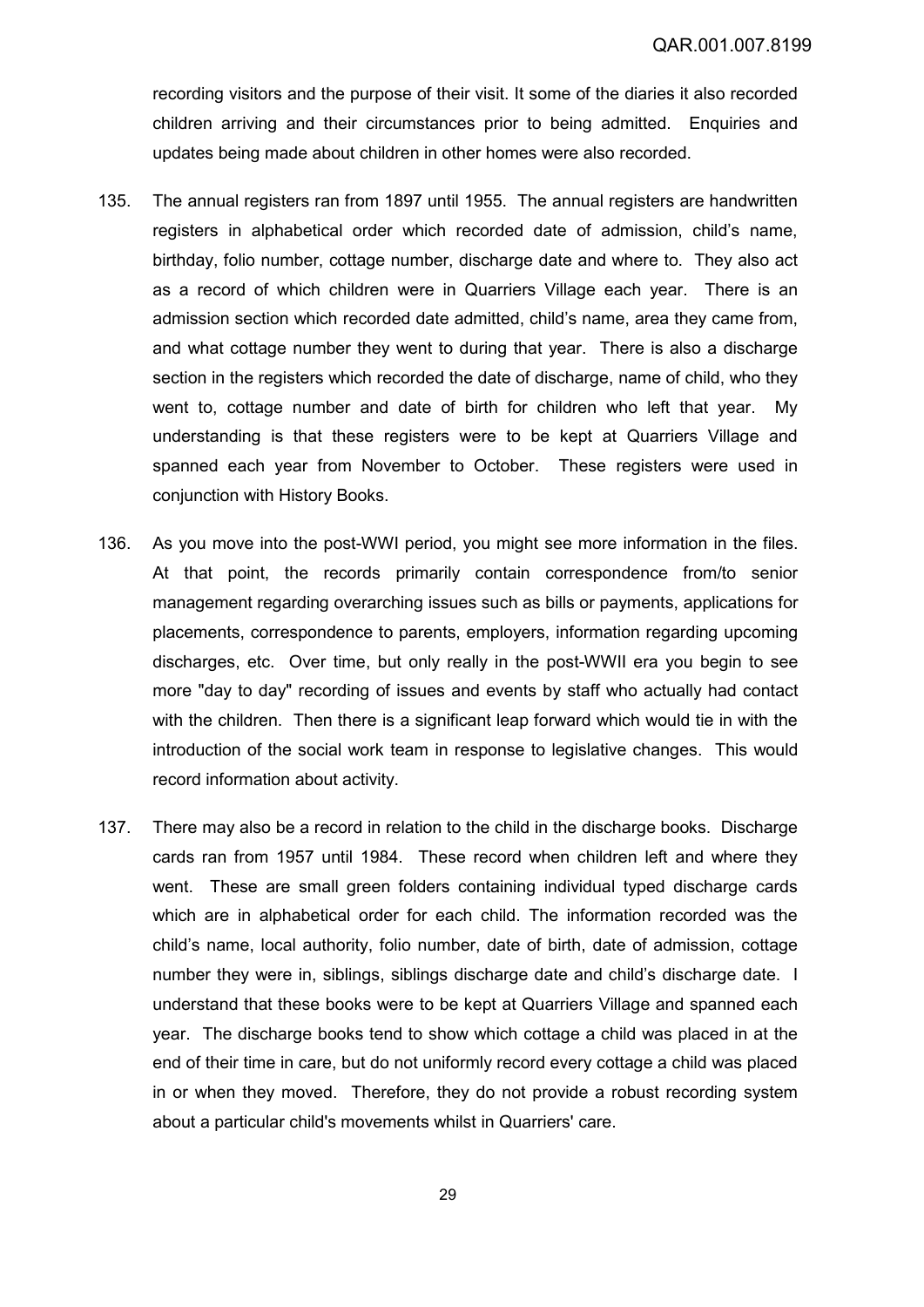- 138. More significant issues started to be recorded in the mid-20th century. For example, starting the 50s and 60s, records sheets for visitors were introduced.
- 139. From the 1960s into the 1980s, there was far more social work input, and the level of detail recorded grew incrementally. However, this system stands in contrast with a modern approach, with which you would see a log completed per shift in respect of all aspects of a child's day, for example, bathing, medication, feed, activities. This level of detail was not recorded until the 1990s.
- 140. In respect of Southannan children's files, there is far more "day to day" reporting being recorded, although there is a definite focus on social care over education. There are daily records in respect of the children; for example, they record whether the child went to class (but not which classes), and whether they were disruptive, but there are few specifics. There is not a great deal of educational records; there are no timetables, etc. Education is mentioned but only where it crossed into the social care element. Southannan used a system of physical de-escalation called Therapeutic Crisis Intervention and there are occasionally body map charts within the children's file when this was used. I do not recall a great deal of safe systems of work documentation within the Southannan records, risk assessments, and support planning, etc.
- 141. Moving into the 1990s, and looking specifically at the Seafield children's files, there is much more day to day detail again. Risk assessments are also included and there is evidence of canvassing the child's views. I am not aware of a sea change in reporting as between Southannan and Seafield, but my impression from the records I have reviewed is that it increased.
- 142. In respect of Seafield, there was an IT system which served as a database called Quarriers On-Line (QOL). This is now no longer used and access to it is restricted. I understand that it contains administrative documentation, but cannot definitively say what is there. My understanding is that Joe Broussard was ahead of his time in terms of IT literacy and made great use of this at Seafield. Much of the documentation pertaining to the school was held locally, and we have not been able to trace it since the school's closure in 2014.
- 143. Occasionally there may also be reference to a child in what is known as the Narrative of Facts. These are organisational records, similar to annual reports. Some children are mentioned and occasionally there are photographs. The Narratives of Facts go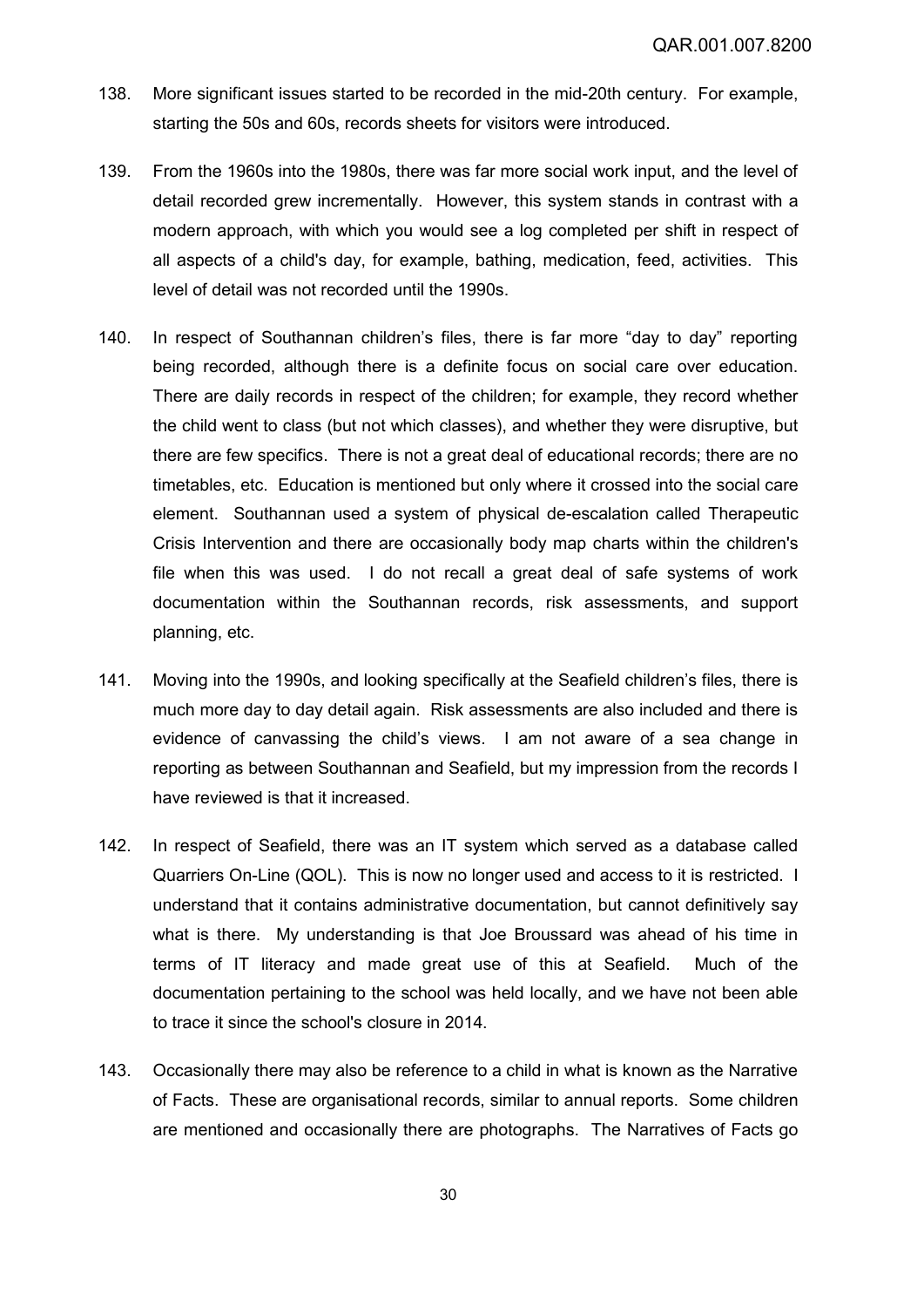back towards the beginning of the 20th century. Towards the end of the 20th century they began to be known as Annual Reports; they are still produced today. As the latter name suggests, documents are annual, public facing reports which highlight significant events, such as changes in senior management, annual activities, holidays, royal or celebrity visits, fundraising efforts, and service developments. They are essentially a "good news vehicle" of what the organisation is proud of. They also contain some financial reporting, in addition to some photographs (i.e. on the front cover and dotted throughout the report), often of children, the village itself, or staff, for example if there was a new superintendent.

- 144. As I understand it, we began a process of scanning the original children's files for those cared for in Quarriers Village in the early 2000s. This was completed by a group of University of Strathclyde students. I have no personal knowledge of where exactly the records were held prior to that. These records are now held on an electronic archiving system called Alchemy which stores a record for every child in Quarriers Village who came through the cottage system up to around 1997/98. There are several thousand records (in excess of 20,000) digitally scanned onto a database and accessed through a piece of software called Alchemy. This allows us to access the records available for a particular individual. The principal records are held at Iron Mountain's document storage facility, though there are some records held on site in Quarriers Village, for example history books and admission cards.
- 145. The Southannan and Seafield children's files are not digitised. They are held in Re-Store's document storage facility. The records for these establishments are far more voluminous than those historically held for children homed in Quarriers Village. There are daily logs in respect of the children, and they also include the detailed referral and background information.

#### **Efforts to recover records and documentation**

146. Where there have been boxes stored off-site and their contents are unknown (owing to missing or incomplete indices) the safeguarding and aftercare team have been calling them back from storage, or sometimes attending the storage facility, to review their contents and provide a broad description. In respect of the documentation stored for Southannan and Seafield, this exercise is complete. The safeguarding and aftercare team are engaged in an ad hoc approach to calling back boxes containing unidentified Quarriers Village records adding to the details on our inventory as we review boxes as part of our research for the Inquiry. This approach has been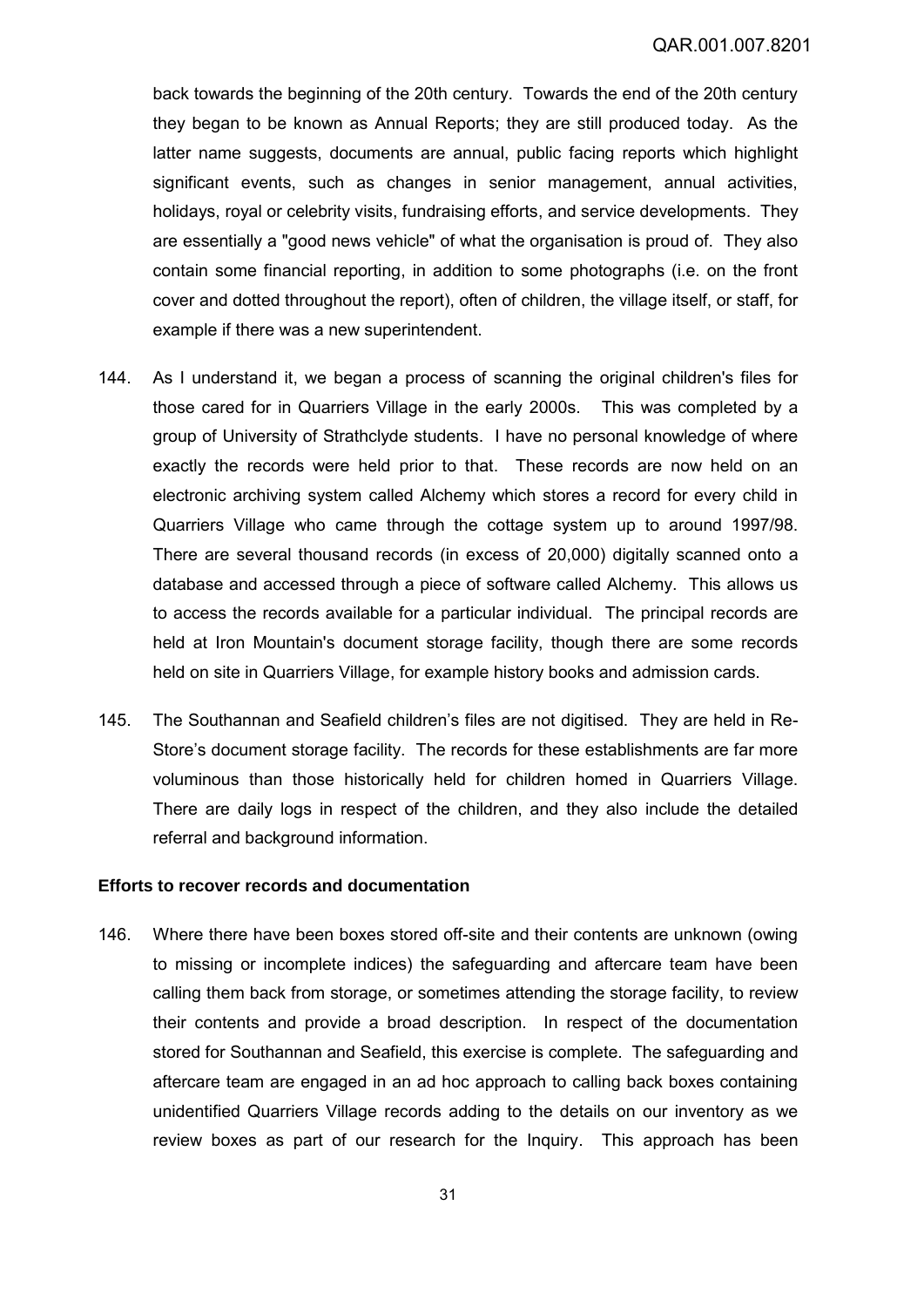adopted in order to facilitate responses to the various section 21 notices service by the Scottish Child Abuse Inquiry whilst attending to the to the team's additional responsibilities.

- 147. Approximately 1,500 boxes have been reviewed across Iron Mountain and Re-Store. There are approximately 7,000 boxes stored in total. Over 1,500 individual children's files have been reviewed to date.
- 148. In the course of recovering documentation to enable Quarriers to response to various section 21 notices, the safeguarding and aftercare team have used the information gathered to update and fill out our existing inventory and also inspected every loft and cellar of property in Quarriers Village that remains owned and occupied by Quarriers. We have also approached tenants to view their properties, many of whom have allowed access or reported themselves.
- 149. Within the building formerly known as 'the drapery', we have recovered a cache of photographs and other media. A volunteer is in the process of cataloguing all of this material.
- 150. There are some businesses in buildings within the village which were formerly owned by Quarriers. We have been allowed access to some and have checked those. Corporate Services checked premises for relevant documentation.
- 151. We have also written to several hundred former staff and associates to enquire whether they have retained any records. Unfortunately these efforts have, in the main, been fruitless; the responses have ranged from nil to "nothing of interest", excepting responses from Stuart McKay and Ian Brodie.
- 152. We also reached out to the Former Boys and Girls Association, but the secretary has not responded to correspondence.
- 153. We have also approached Glasgow City, Renfrewshire, and Inverclyde Councils in respect of any relevant documentation they hold. However, this has not produced any documentation. I would assume school records are held by the local authority. A member of the safeguarding and aftercare team has inspected records held at the Mitchell Library in Glasgow and this has produced some limited documentation in respect of the William Quarrier School. They hold no records after 1950 and are not able to explain why.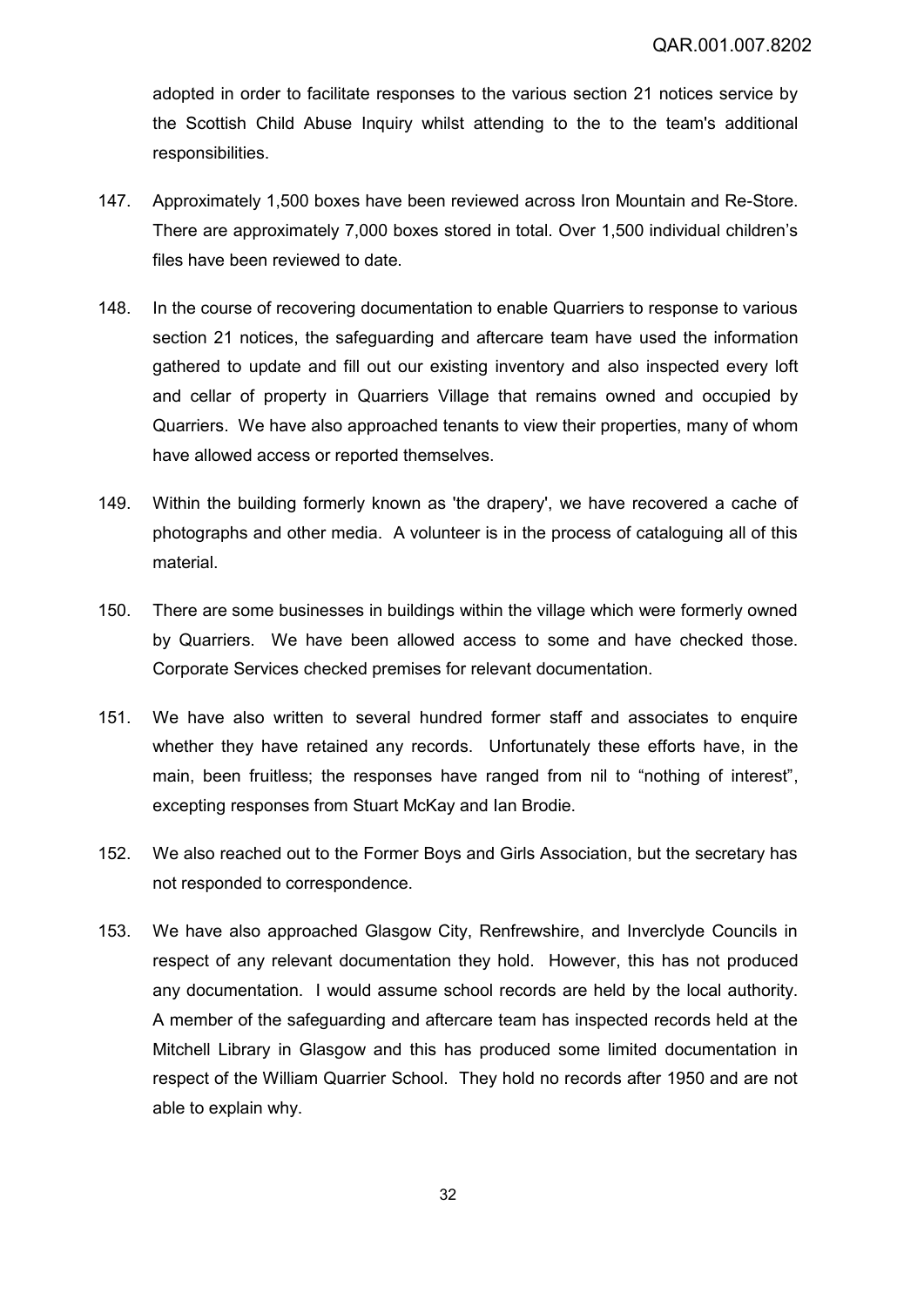- 154. In the course of these investigations, hundreds of organisational records and employee files have been reviewed (in so far as they are extant).
- 155. In respect of employee records, prior to the 1990s, staff contracts were managed by the finance department. Payroll cards are often the only records held in relation to those historic employees. In the early 1990s, Quarriers established a quality department and HR department, and the policies extending from these developments seem to have catalysed the recording of personnel information. It is at this stage that personnel files began to be collated. Now, Quarriers hold significantly more records regarding recruitment, training, disciplinary, and grievances. Back office infrastructure has supported that change, in conjunction with the development of a culture of greater recording.
- 156. We have made a number of enquiries of individuals, where appropriate, about "punishment books" or "punishment logs". Some cannot recall there ever having been such a log in the cottage, or say there were never any punishment books. Others mention reports being made and the log being called up to the office periodically. Unfortunately, we have had no success in tracing any such logs.
- 157. Although there are some medical notes contained within the children's files, we have not been able to trace what could be referred to as 'medical records'. My understanding is that at some stage these files may have been transferred into the hands of the NHS. Records of the previous General Practitioner have been transferred to a local GP.
- 158. I am aware that there is there has been some misfiling of employee documentation. An employee's file was found in a boxed marked 'miscellaneous finance'. We have no way of knowing how extensive that issue is.

### **Access to records**

- 159. I am very aware that being able to access their records is a matter of considerable importance for former residents. Quarriers has a records management policy which has just been revised following on the Data Protection Act 2018. I have enclosed copy at Appendix 19. This is split between two different types of requests: (1) subject access request and (2) genealogy request.
- 160. We receive a lot of requests from former residents seeking to access their records. We also receive a lot of requests from the descendants of residents and those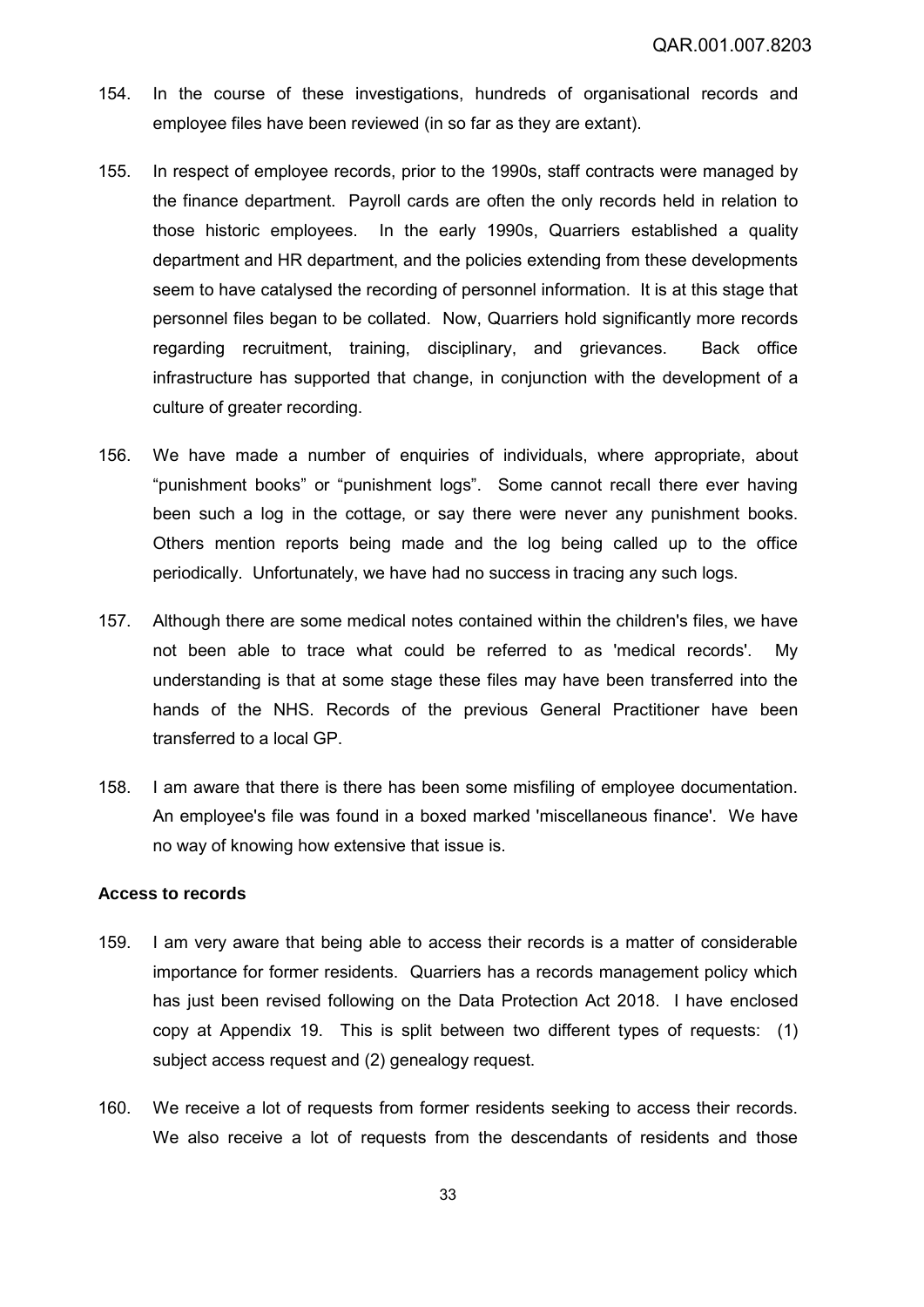carrying out genealogy enquiries. For example, in the first 8 months of 2018 we have received over 200 requests for records – the majority as subject access requests, the remainder looking for a deceased relative's records or information relating to their family.

- 161. In terms of practicalities, we require a written request for records. We need photographic identification and confirmation of address. We try to find alternative ways to confirm the identity of an individual if providing either of those two things is difficult for them.
- 162. Our preference is not to post records out to former residents. Reading the records of your time as a child is often a hugely emotional experience and we find it is often helpful to have someone on hand to answer questions, explain some of the notation and put some context to the comments. It is not uncommon for records of the 50s or 60s, for example, to be written in a way which would wholly unacceptable today and is distressing to the individual reading about themselves. Once we receive a request we will advise the individual that the records will be redacted of third party information. We will leave in details of Quarriers staff. This is because we don't regard this is a personal information but as professional information and because we aim to redact as little as possible, within the law. However, if there is anything about another child or other third parties then we would usually redact that. There is not usually any difference between what is provided to a former resident and what is provided to a descendent, save that records of the deceased are often older and have less in them. If the third party is known to be deceased, we do not have to redact as DPA will no longer apply.
- 163. Historically a lot of children's records were kept in family files. That can prove a particular challenge. We do seek to redact as little as possible. However, in the family files we require to redact information about the individual's siblings and that can often lead to redacting large parts of the file.
- 164. Our preference is always to meet with a former resident before providing the records. The aftercare team like to have a face to face meeting with them where we will explain that they may find it difficult to go through the records. The point of the meeting is to explain the records and some of the language used in them to them so that they understand it. Essentially we are providing pastoral care to help them understand and interpret the records. This can involve providing further information and contextualising things. One member of the aftercare team is a social worker and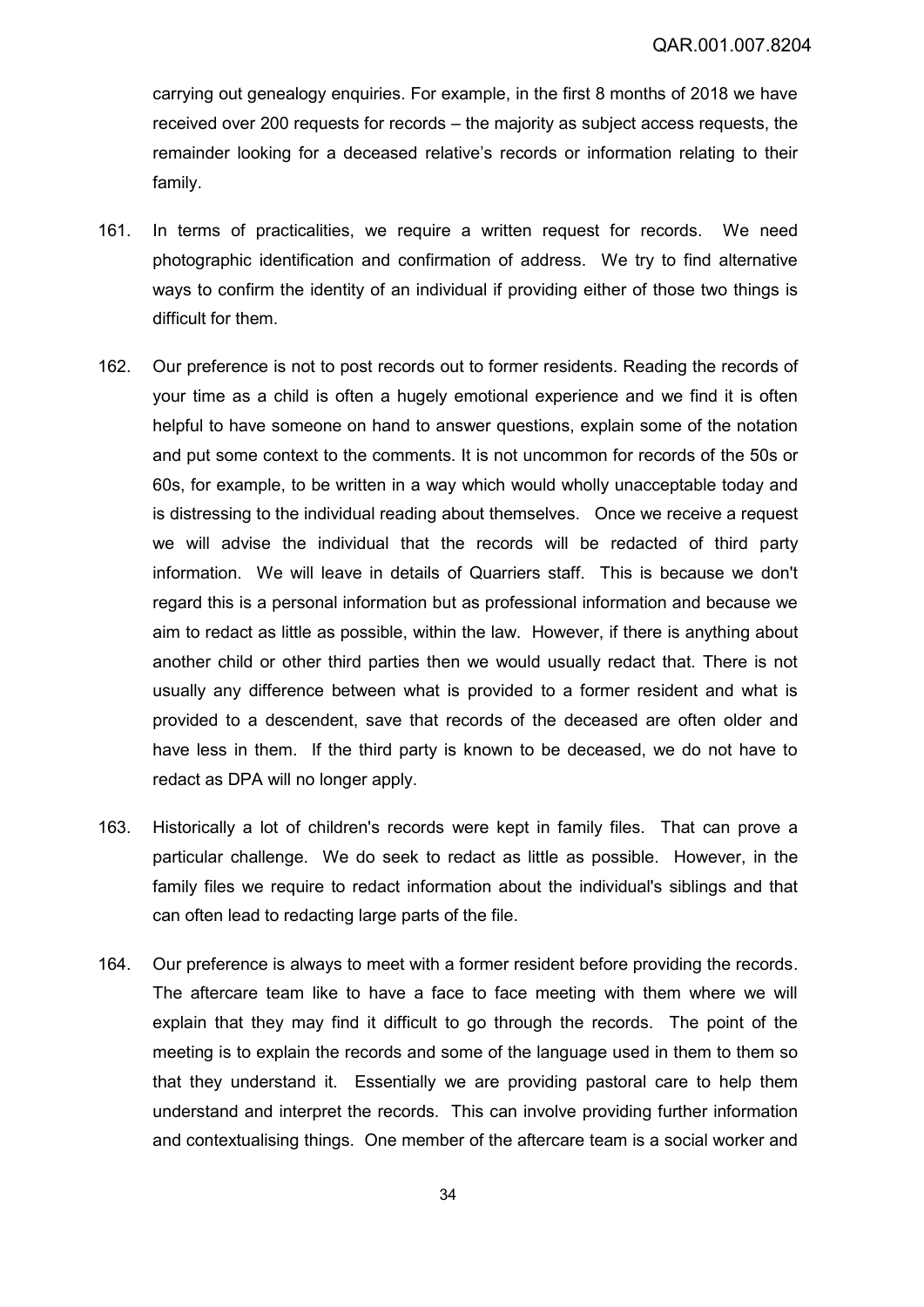another is a former policeman, and although the team aim to deal with these meetings in a supportive and empathetic manner, they do not (and cannot) provide any form of professional counselling. They endeavour to be respectful and allow people to be heard and voice opinions, but they do not provide a therapeutic environment. If appropriate, the aftercare team could refer individuals on to third party services. It can be a very emotional and challenging thing. We ensure information on support, external to Quarriers, is available and included in packs of information provided.

- 165. We have information that we provide former residents with which signposts them to other support agencies. This information takes the form of Scottish Child Abuse Inquiry, Future Pathways, Victim Support, National Care Forum and In Care Survivors leaflets available in the meeting room which individuals can just pick up. However, the aftercare team also pro-actively offer these when it seems appropriate. A sample of the leaflets currently on offer is enclosed at Appendix 20.
- 166. We only post out records rarely. We can travel within Scotland to meet a former resident to pass their records over. Sometimes people do not want to meet with us or it is not practical for them to do so and, if that is the case, we will arrange for the records to be sent out to them. On occasion their records are requested by a solicitor on behalf of the individual and, in such instances, we would not usually be afforded the opportunity to meet the individual.
- 167. When I joined Quarriers, Josie Bell worked in the role of genealogist/aftercare worker. She was engaged by Quarriers in 2005. I worked with her for approximately six months before she retired and during that time I asked her about the protocol for disclosures during that time (i.e. between 2005 and 2017). During her time as aftercare worker, Josie Bell maintained files with completed enquiry pro formas. These set out details of the request, ID checks, and include copy correspondence. They also record, were relevant, allegations of non-recent abuse. These files do not, however, necessarily record what and how much was issued to the former resident, although there is sometimes a covering letter which summarises the contents. At that stage, Mrs Bell had to redact the records by hand. This involved copying the relevant pages, cutting out the information to be redacted by hand, and copying the page again. My understanding is that Pam Barr operated a similar procedure. I have no awareness of what was done prior to their involvement, beyond what I have read in applicant statements and what has been said to me directly by former residents.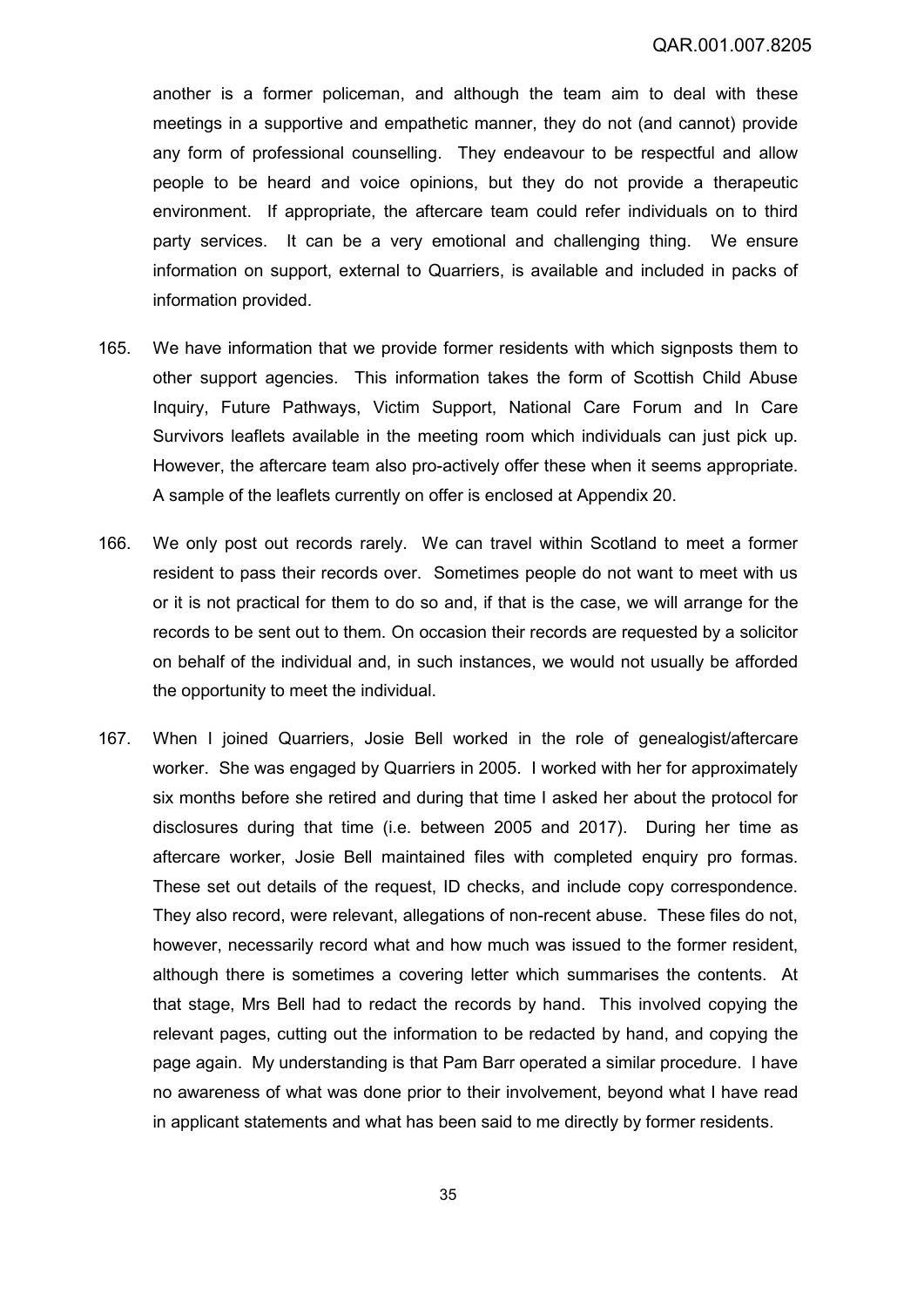- 168. Before the records management policy was introduced, this issue was covered by Quarriers' standard in respect of access to historic records governed which was implemented in April 2006. A copy of that policy is enclosed at Appendix 21.
- 169. Prior to that, I am not aware of there being a specific policy, or whether there would have been any oversight of Bill Dunbar's role as honorary archivist. We have been unable to determine when Mr Dunbar began his role as honorary archivist, but he was certainly in this role in the 1990s. Generally speaking, it appears to have been the procedure that the former resident would call in advance to make an appointment and then Mr Dunbar would have that individual's records ready to be reviewed. The former resident would then be presented with the records, and given the opportunity to review them and request photocopies of particular pages.
- 170. Although we retain the principal records, these are stored off-site in a document storage facility. Most commonly, we do not ask for a former resident's records to be physically returned from storage. If the individual was a Quarriers Village resident, the aftercare team will interrogate Alchemy. The aftercare team will then produce a copy of everything held, redact it as appropriate, and then provide that.
- 171. We continue to keep a log of enquiries which records all interactions relating to records requests. This was modernised in April 2018 and provides a complete paper trail of the process. Previous handwritten records and systems are available, but less robust or detailed.
- 172. On occasion the police have presented warrants for an original file. For example, during Operation Orbana, original files were requisitioned under warrant, and, we believe, never returned. We hold receipts for the files which were taken and not returned. If these files were requisitioned prior to being uploaded to Alchemy, we would not be in a position to provide a copy.
- 173. I am aware that some former residents have been dissatisfied with the service they have received in the past regarding obtaining copies of their records. On occasion, when some former residents have more recently requested their records again having first done so in the 1990s or early 2000s, we have been able to provide further documents which were not provided in the first instance. For example, we were recently able to provide a former resident with a further 77 pages when she initially requested her records approximately 10 years ago. This was because these pages were held in a 'family file' stored under a sibling's name.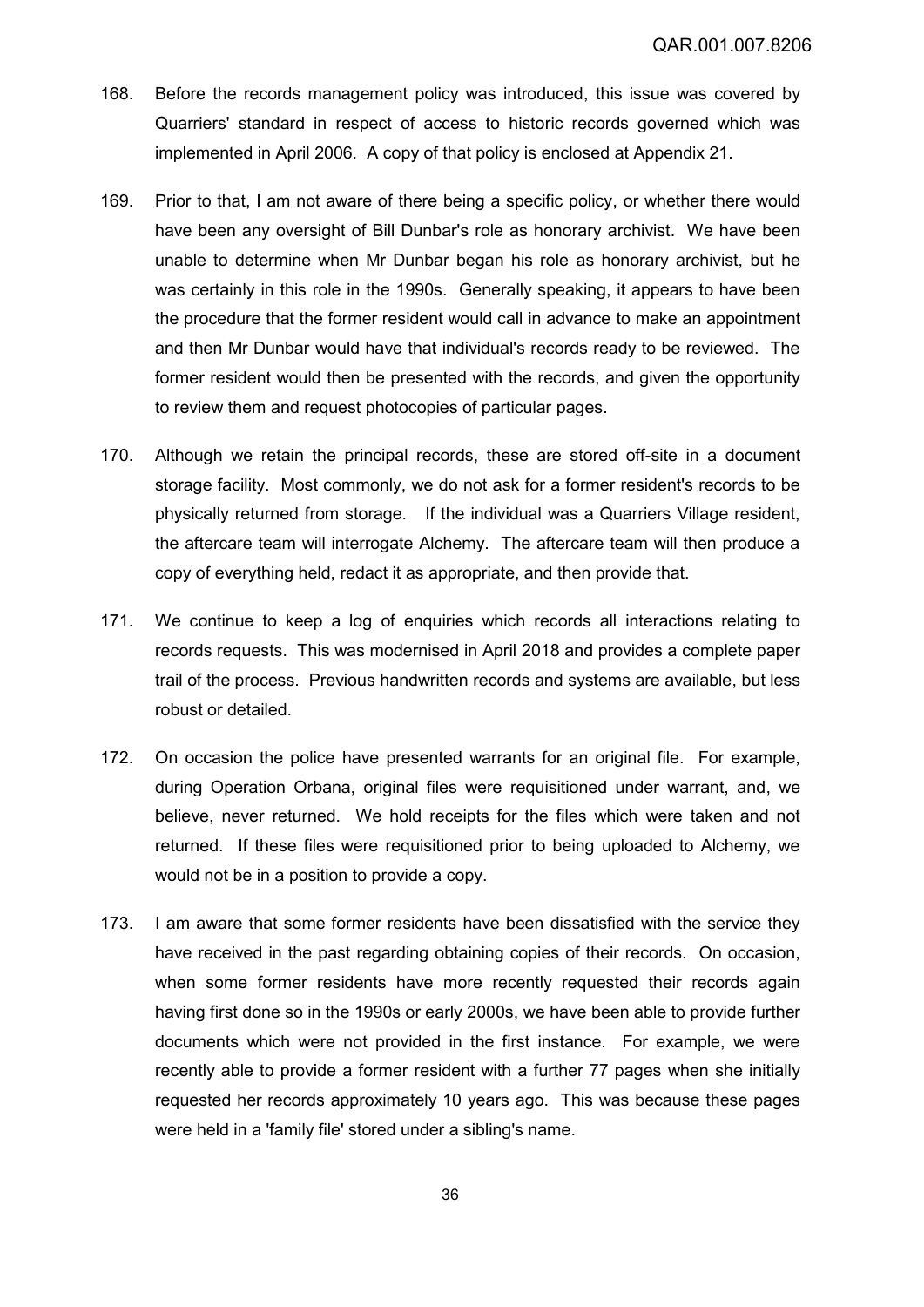- 174. Over time, the organisation has become more adept at checking different sources, for example searching both individual files and family files. Now that these files are stored digitally, they can more easily be reviewed.
- 175. Further, names of former residents have understandably changed over the years, and Alchemy enables us to search for multiple names. As the safeguarding and aftercare team's methods have become more sophisticated, they have been able to cross-reference dates provided by former residents and various sources. This can yield further documentation, such as entries in history books and scroll diaries.
- 176. When I joined Quarriers, I had never worked for an organisation in existence for that long. The closest would have been Glasgow City Council. That being the case, I was initially impressed with the amount and availability of records. However, I accept that some people are disappointed in what we have been able to provide them.
- 177. I am also aware that it is the position of some former residents that they have been told records have been lost over the years due to, for example fires and floods. I find it difficult to reconcile this with my own knowledge as I have no awareness of any incidents which could have caused a loss of records. I am aware that there was a fire in a cottage 32, but this was (I understand) after Quarriers had sold this property. There were three other fires of note (i.e. of significant destruction) but all prior to 1914 as far as I am aware. I have no knowledge that these affected any records. There may have been a leak or a flood in the past, but again I have no information of any specific loss of records. I have been advised by one applicant that they were told by Glasgow City Council that we had no records but we have since been able to provide him with over 700 pages.
- 178. I am also aware that some former residents have inferred that Bill Dunbar has manipulated their records, or gone further and accused him of doing so. I have no direct knowledge of his role as honorary archivist, but where discrepancies between records requested in the 1990s and again more recently have arisen, I can only offer the explanations set out above.

### **Photographs**

179. Quarriers hold in the region of tens of thousands photographs and other media of life in Quarriers Village. Since May 2018, a volunteer has been working his way through this material, digitising and cataloguing photographs. This has included reviewing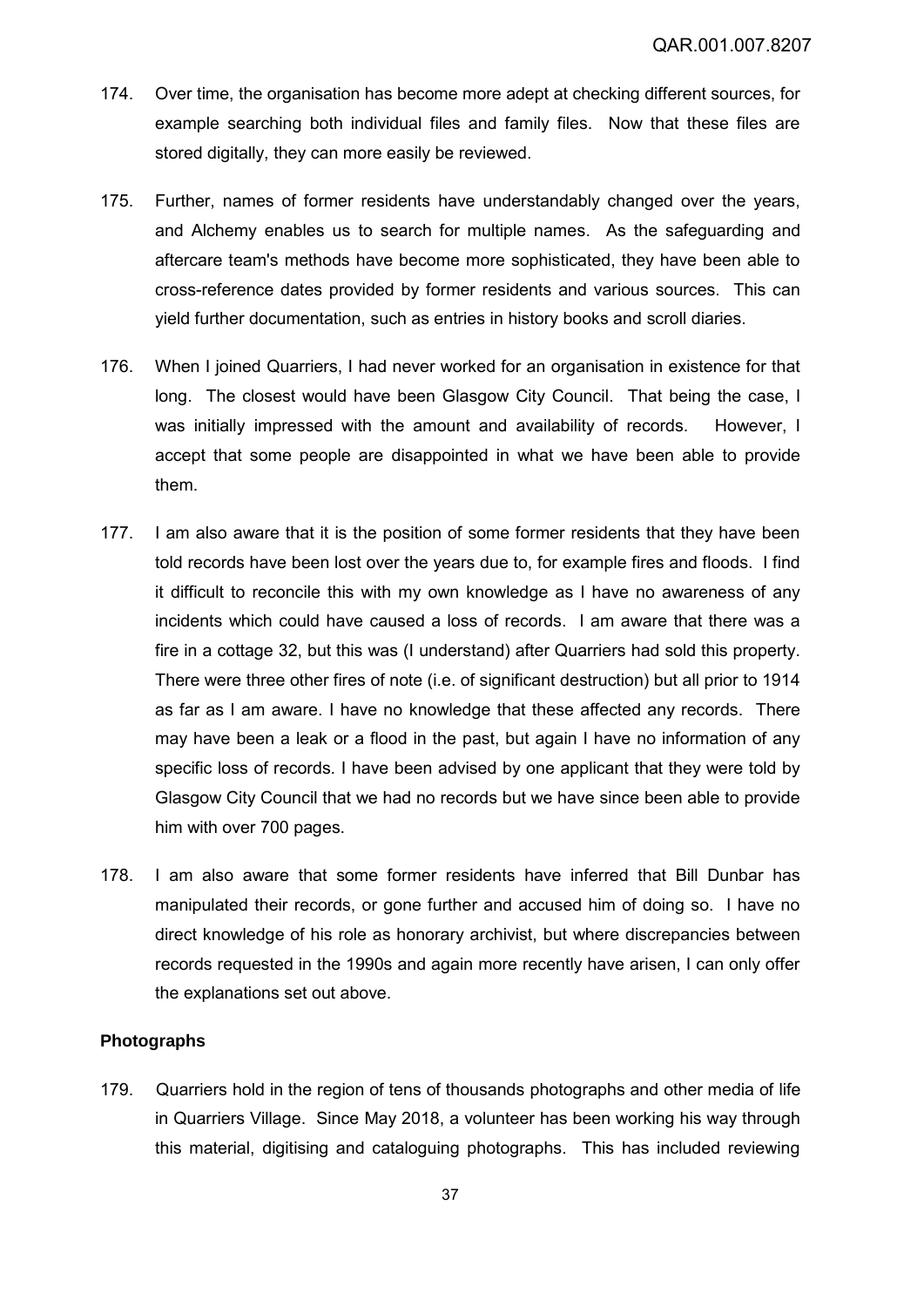cine-films, old glass slides, 35mm prints, though the primary resource is photographs. We have been digitising what we have the equipment to do, and seeking cost estimates for the remaining material. Undeveloped negatives are part of this process, as we currently hold no equipment to process these. In due course, we will either purchase or rent the relevant equipment, or outsource it to an external organisation.

- 180. As of mid-November 2018, we have been in a position to show broad periods to former residents and it is hoped that, in time, and with input from those reviewing the photographs, that we will be able to grow and refine the catalogue, for example by filtering it by cottages.
- 181. These photographs date back to the late 19th century. They depict a wide range of scenarios such as playing football, attending church, Christmas, Halloween and other celebrations. There are also 'passport' photographs which appear to date from around the 1960s onwards. I have seen some examples of these photographs in children's files I have reviewed from around that period.
- 182. Historically, it is possible that Josie Bell highlighted data protection concerns to former residents seeking to review photographs. Prior to 1998 and the advent of the Data Protection Act, I am not sure what the position in respect of access to photographs would have been.
- 183. Former residents have always been free to review the Narratives of Fact for the years during which they were in care in order to identity any potential photographs of themselves within those. These are generally available on the "Golden Bridge" website which provides information about child migration from the Orphan Homes of Scotland/Quarrier's Homes to Canada.

### **DISCLOSURES OF NON-RECENT ABUSE**

- 184. If anyone discloses non-recent abuse during a conversation about their records with the safeguarding and aftercare team, or more generally, we tell them that they can go to the Scottish Child Abuse Inquiry, the police or to support organisations. We will signpost them to local advocacy and victim support services.
- 185. Our approach to disclosures of non-recent abuse in this scenario has recently changed in one respect. Previously, during Josie Bell's time with Quarriers, our approach to these disclosures was to signpost people to the police and other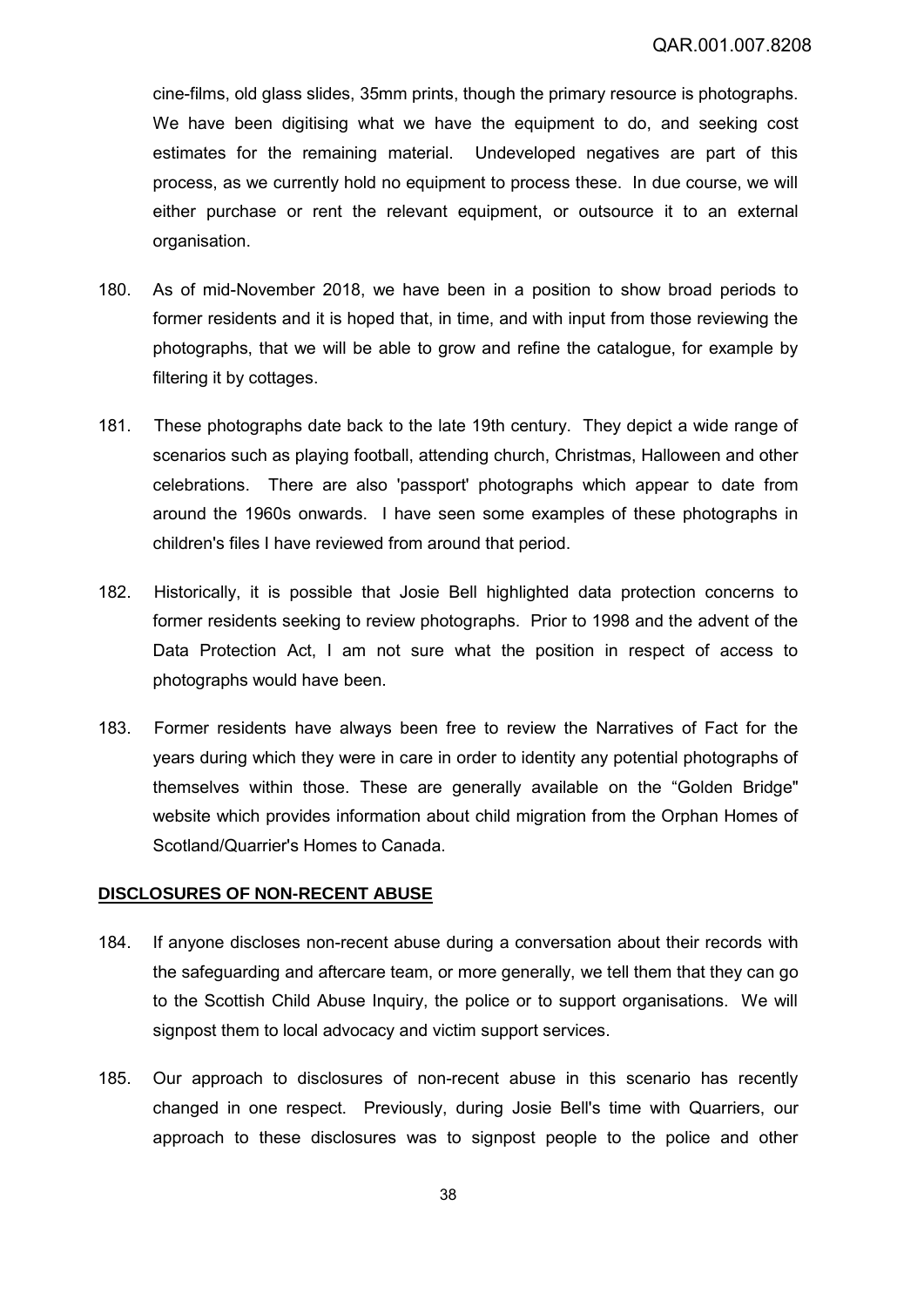agencies and, I believe, on occasion to inform the police directly where the individual had provided consent for us to do so. We would encourage individuals to make a report, advise them where they might seek independent support from and discuss the positive aspects of doing this. Josie Bell was also asked to advise the CEO of the allegation.

- 186. This approach was, I understand ,on the basis that the police were unlikely to do anything unless they were contacted by the individual and that it was within the individuals control, when one of the experiences relayed by survivors is of feeling control is taken away from them.. It was also considered that the allegation was the individual's allegation to make and it was really a matter for them whether they involved the police or not. It could be seen as part of the individual's journey of dealing with the abuse to be empowered and to report it to the police themselves.
- 187. My understanding is that this protocol was never formalised in a written policy and I am unclear as to when this direction was introduced.
- 188. Prior to Josie Bell's involvement, Pam Barr, a part-time after-care worker, dealt with these disclosures. Mrs Barr was engaged by Quarriers in September 2002. It was around this time that Bill Dunbar's role as honorary archivist is discontinued in practice, although he remained nominally in post. Pam Barr retired in March 2008. My understanding is that the protocol during the time Mrs Barr was dealing with disclosures (i.e. between 2002 and 2005) would have been similar to that reported by Josie Bell.
- 189. Prior to 2002, when Bill Dunbar would have dealt with requests for records and disclosures of abuse, I have very limited information to go on, other than what former residents have told me, and what I have read in applicant statements.
- 190. I have recently changed the procedure which we adopt here. That is due to a belief on my part that the police intelligence structure may hold that information and that it may be useful to them in due course. We no longer seek the individual's permission to pass the information on to the police. We say to people early on that if they tell us anything which suggests that a criminal offence has been committed then we will inform the police. The Safeguarding and Aftercare Team will complete a risk assessment to determine if the information disclosed needs to be shared with other public authorities. This is because Quarriers has a duty to contribute to public protection and a survivor may be at risk of on-going harm, or another child or adult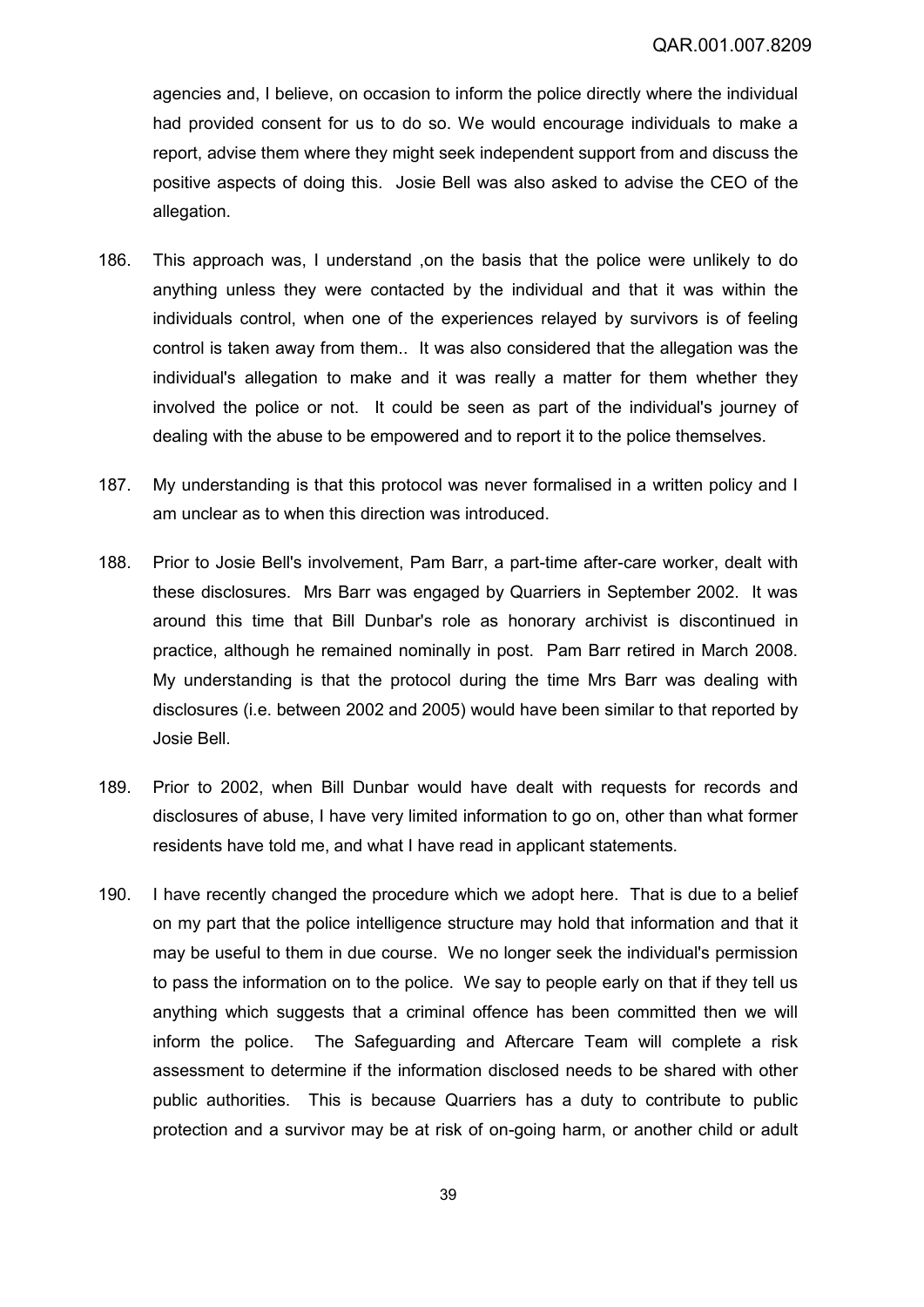may currently be at risk of significant harm. I consider that is the best response and as a result we recently changed our approach to this.

- 191. We have made attempts to obtain a police liaison officer but that has proved very challenging. We have had three or four different units come out to the village saying that they are coordinating things. We have contacts at Osprey House and at the Livingston Police Office. It would be helpful to us to have a police liaison office so that we had a central point of contact to whom we could pass on any such disclosures. It may assist the police for us to provide this information as they could log it on to their system. However, we have developed positive relationships with several officers in Police Scotland which has proved of assistance, in particular with the Operation Charing team, who are the team supporting the Scottish Child Abuse **Inquiry**
- 192. We have recently finalised a policy for responding to disclosures of non-recent abuse and I have enclosed that at Appendix 22. This came into effect in April 2018.

## **CURRENT APPROACH TO HISTORICAL PRACTICES**

### **Physical punishment**

- 193. Physical punishment does not happen anymore in residential children's care.
- 194. There are significant limits to physical interactions with children. There will be agreed manual handling and personal care operations. However, where physical intervention with a child is required, there will be a clear plan about how that will happen. For example with children with disabilities there will be plans for the delivery of personal and intimate care.
- 195. As a further example, children may on occasion require to be restrained. That should be planned and risk assessed with specific minimal restraints or interventions agreed as responses to known circumstances or actions. It would be set out in the care plan which would say "*in certain circumstances Charlie can do a, b and c. If so then we will deal with it by doing x, y and z*." Each such occurrence must be carefully recorded and reviewed, including the pre- and antecedents and frequency. The aim must always be to reduce and remove the need for such interaction.
- 196. We have positive behaviour support plans for children. That approach is designed to encourage positive behaviour and to discourage negative behaviour. We therefore look to prevent the behaviour in the first place. If restraint is necessary then staff are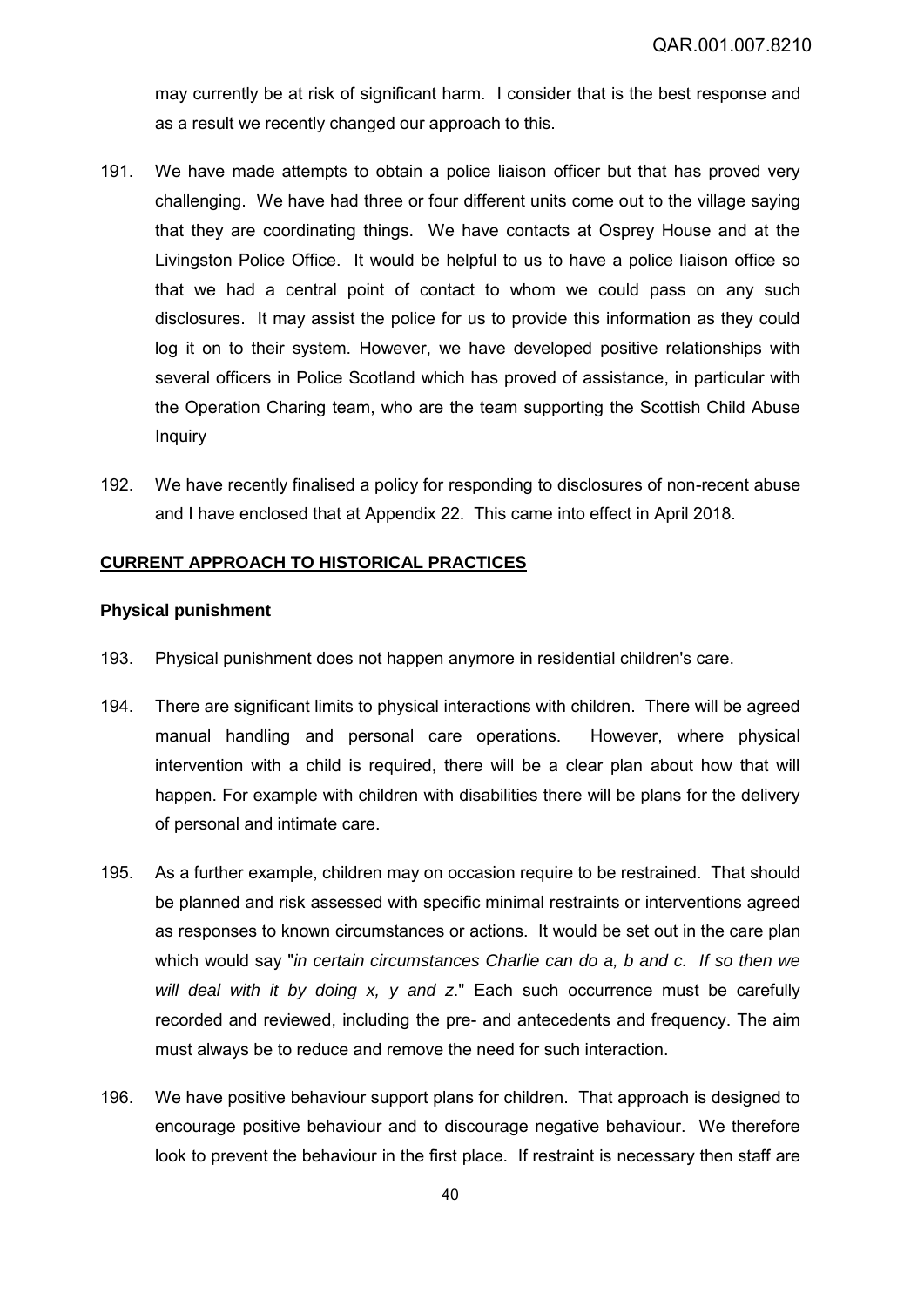trained in restraint techniques. A blank copy of the positive behaviour support plan used in Rivendell is enclosed at Appendix 23.

- 197. CALM procedures and TCI procedures are both proprietary terms that encapsulate particular approaches to restraint holds. They are proprietary and "tiered" systems. Their availability across Scotland can vary; in my previous organisation we used CALM, except in Orkney where support and training was not available, hence we used an alternative system. Their tiers will range from de-escalation techniques, withdrawal and distraction to higher levels which might include limited physical intervention. These systems support staff in knowing precisely what and when they can do and that asserting themselves to, for example, protect property is not required; it is the protection of and prevention of harm to individuals that is the overriding priority.
- 198. To use CALM then you have to pay a licence fee. You have to have your trainers accredited by them. The idea with CALM is to prevent the behaviour escalating in the first instance and then, if necessary, to use minimal intervention. It is important to provide absolute clarity for the child. You explain that they have carried out a particular type of behaviour in the past and if they do it again then it will be responded to in a particular way.
- 199. There are also very specific levels of training which teach you how to execute particular holds. Such systems emphasise the need for physical restraint as a final option and to minimise its use.
- 200. All of these procedures are individualised per child. The key worker should have this information in their head and the plans should be available in the individual child's care plan and notes. The staff should also know the child sufficiently well that they can spot the signs of their behaviour escalating. Hopefully if you get an early intervention you can avoid the need for physical restraint.

## **Bed wetting**

- 201. Bed wetting can be a sign of concern once a child reaches a particular age and stage.
- 202. Clearly, it is not appropriate to respond to bed wetting with any form of punishment. If a child began to have difficulties in this area which did not seem appropriate to their age and were recurring, we would expect a key worker and the support team to look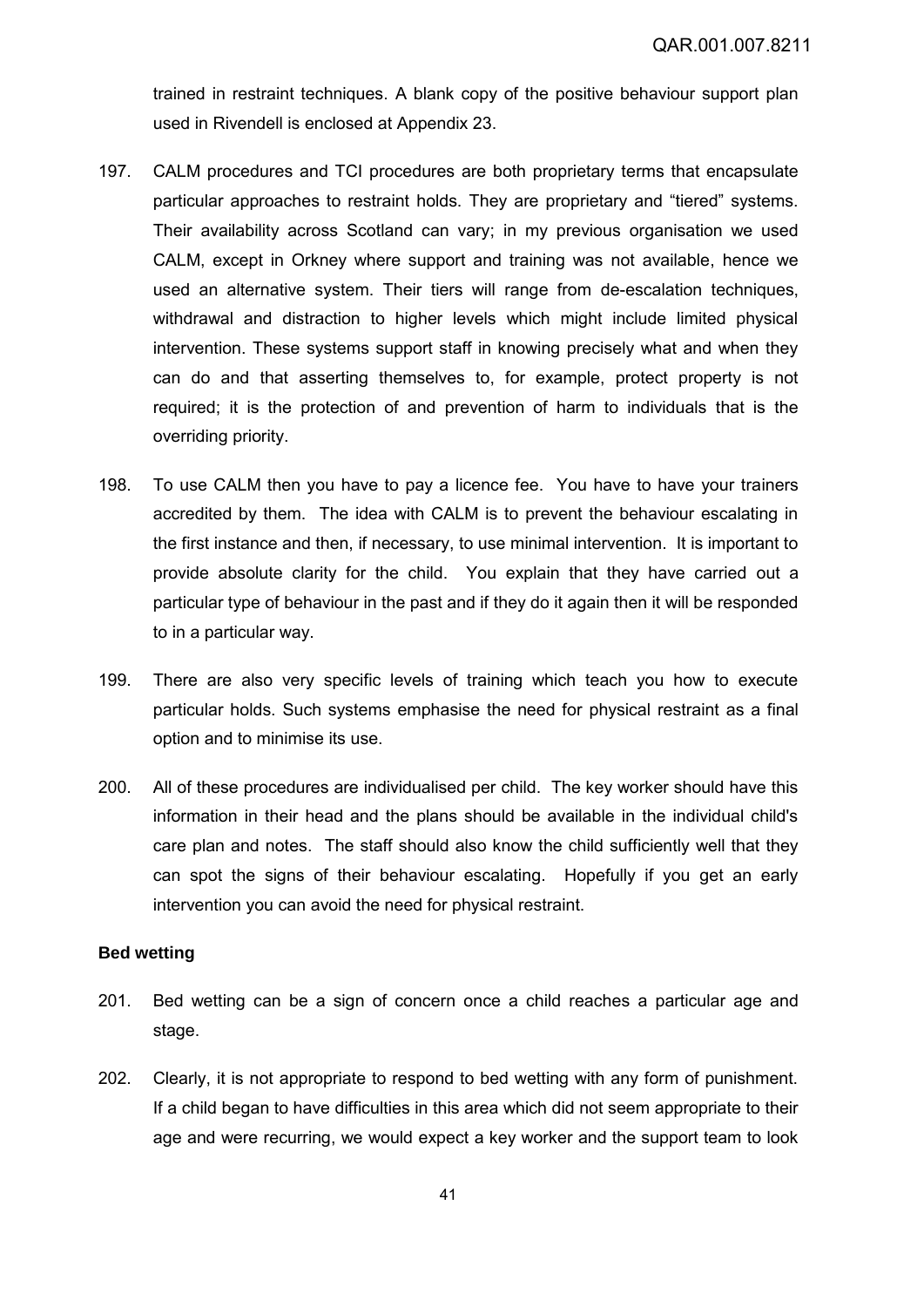at what the underlying issue might be. For example whether the child was unwell and perhaps required medical assistance, or was traumatised in any way. Nowadays children have individual rooms and this would not be made "public" in any way. We would expect that bedwetting would be dealt with in a sympathetic and private way and would certainly not be the subject of ridicule. For some children with disabilities managing their continence may be a lifelong condition and may well be one of their agreed outcomes in terms of keeping them healthy.

- 203. If the problem became persistent and there were no signs of trauma we would be looking to ask whether or not there was any physiological explanation and whether the child needed to be taken to the doctor.
- 204. We would treat bed wetting respectfully. We would try to keep it private and make sure it was dealt with as compassionately as possible. The child would probably only be referred to a general practitioner if it became a recurrent issue, but approaches would be bespoke to each child and agreed on by those people with an interest, for example parents and referring agencies.

### **Force feeding**

205. Some of the children that we look after do require to be fed. They have to have special diets or textured diets. Although Quarriers do not have a specific policy on feeding children, we do have policies in respect of food hygiene and personal care which would address feeding. A copy of the food hygiene and healthy eating policy is enclosed at Appendix 24. A copy of providing personal and intimate care support to the people Quarriers supports policy is enclosed at Appendix 25. These will contain risk assessments in respect of issues such as dysphagia or swallowing difficulties. In respect of individual care plans, there may be sections regarding eating and drinking, and swallowing difficulties. If a child has any issue with swallowing then we involve occupational therapists and dieticians to give very clear guidance on what they can tolerate. Children are encouraged to eat food and there is an emphasis on children eating a healthy balanced diet. Ultimately, however the children can make their own choices and force-feeding a child is absolutely forbidden. Sometimes staff will require to use "parenting tactics", in order to encourage a child to eat their food which would be reflected in the care plan. However, if anything inappropriate happened then nowadays it would be the organisation's expectation that this would be witnessed by other staff and reported; see for example section 4.1 of the Quarriers child protection policy.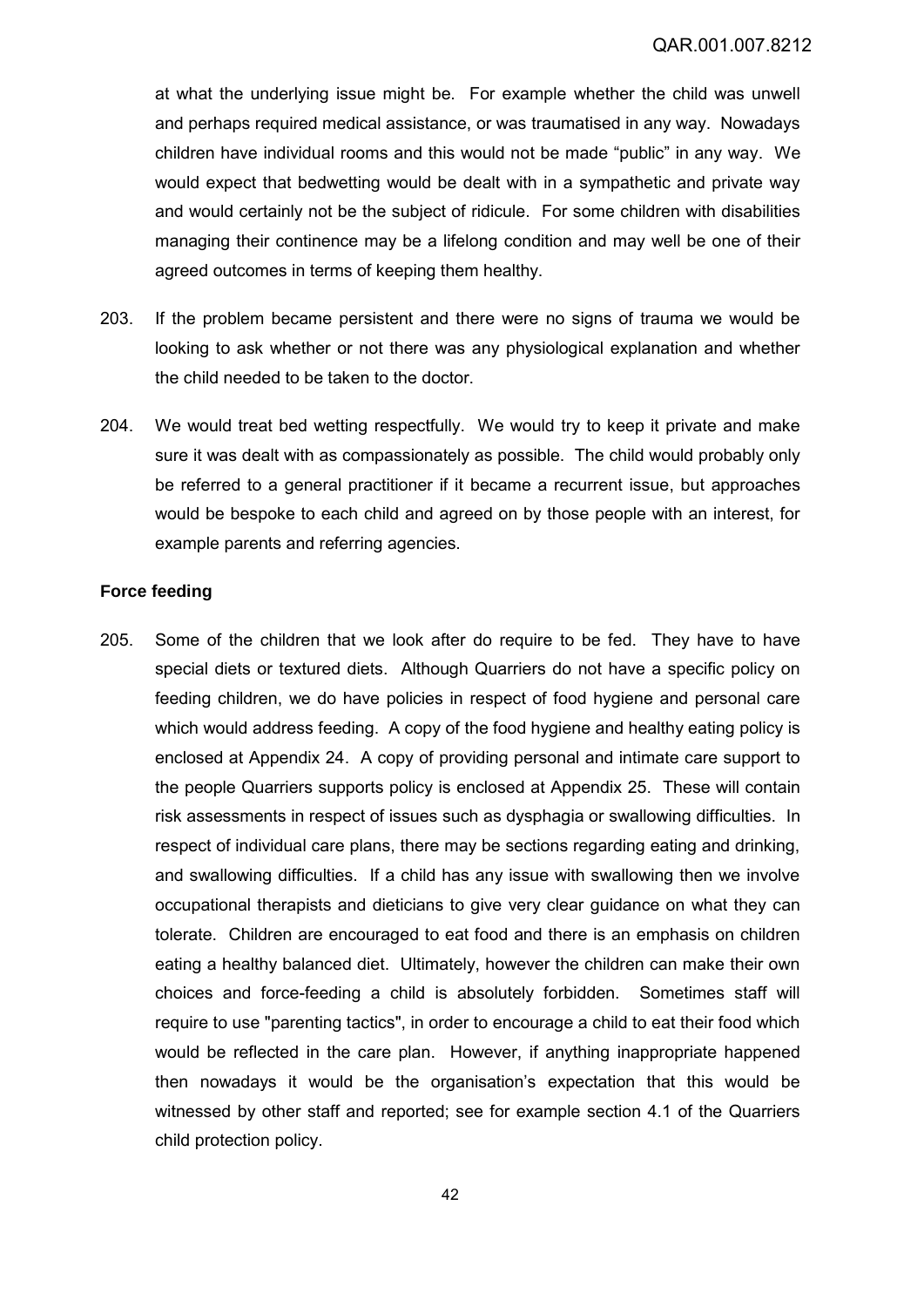QAR.001.007.8213

#### **Family contact and visitors**

- 206. The position in respect of visitors to Quarriers Village (and other Quarriers services) has changed over time. I am conscious that historically the geography and availability of public transport may have influenced access to Quarriers Village. However, where we begin to have fuller children's files from the 1930s onwards, it becomes more common for there to be a sheet or sheets within the file recording family or foster-friend visits. The name of the visitor, date of visit, and any comments would be noted. Visitors would include relatives, foster friends, and social workers (although the latter may not have been recorded in the visitors' log).
- 207. Today, if a family member turned up to a Quarriers service, we would never turn them away as a default (unless they presented a threat to the child, for example if their contact was curtailed by a local authority order of order of the court). However, I do not think that would necessarily have been the case going back a few decades. From the children's files I have read, there seems to have been an effort to control and manage visits. For instance, they were often restricted to one a month on a Saturday. On some occasions, I have seen visits denied and the rationale put forward is timing, showing preference to other children in the cottage, or illness.
- 208. In addition, my understanding is that some visits may have taken place in the Somerville Weir Hall, or outwith the village, and therefore parents may not have been getting a full sense of the environment that their child was living in.
- 209. I have not seen an historic policy describing the approach to family visits, nor am I sure there would have been one. However, my interpretation of what I've read in files is that there may have been a theory is that limited contact would be beneficial for the new, artificial family units within the cottage; would be achieved by cutting off the old family unit. However, over time there appear to have been changes in philosophy surrounding this and Quarriers is now completely open to regular family visits.
- 210. I am aware that a group called the Ladies Committee was formed in 1959, led by Lady Maclay. They had a quasi-inspectoral role and took a particular interest in different cottages and promoted improvements in the conditions, such as the introduction of washing machines. However, they did not have any role in relation to the care of individual children nor would they seem to be a vehicle for taking serious concerns relating to individual children. My understanding of the Ladies Committee is limited. I do not know how individuals were appointed.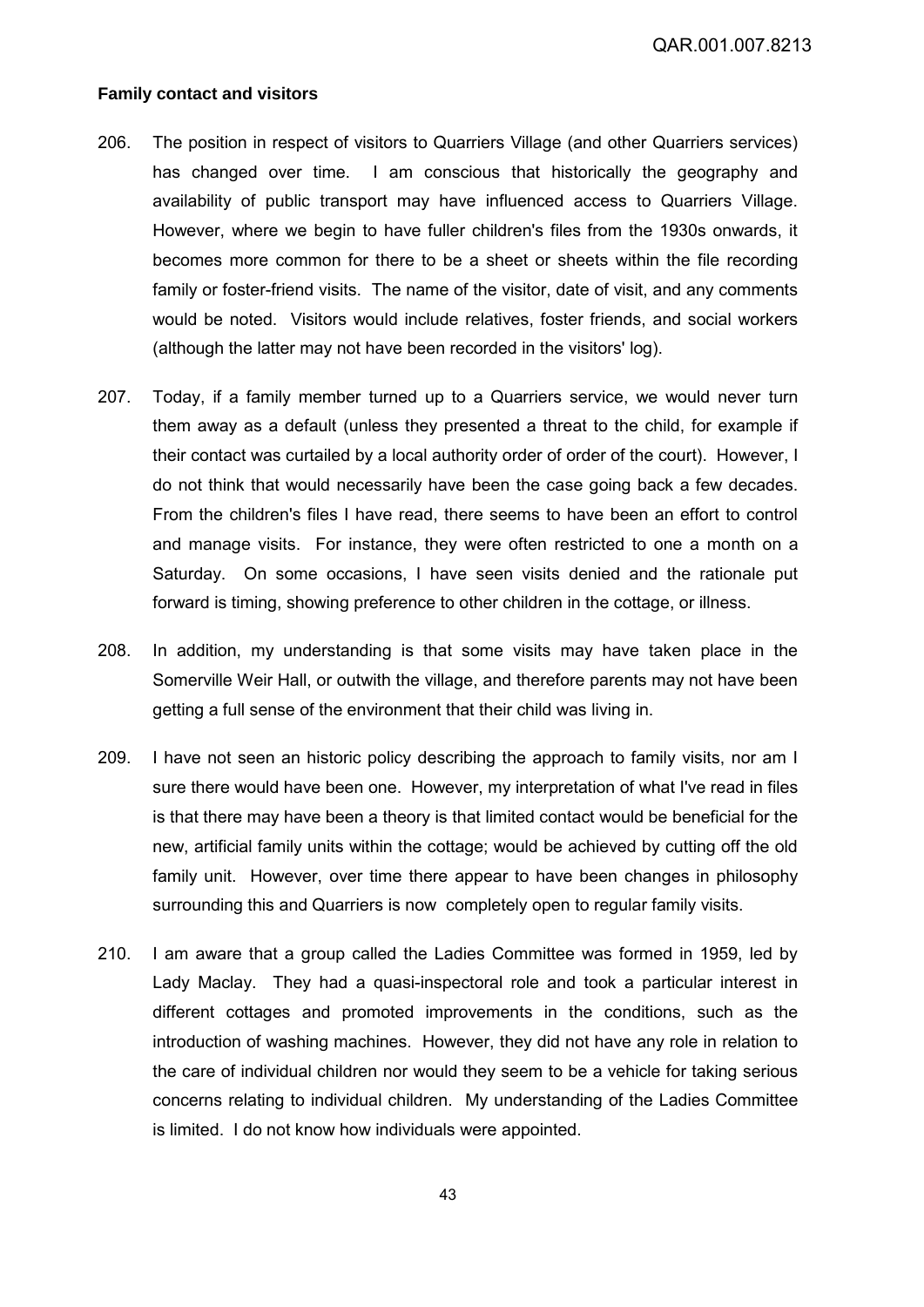- 211. Visiting children in Quarriers' services is now much easier than I understood it to been historically. Culturally and legislatively, there is now an understanding that children are best served by maintaining a family unit. The whole societal focus is to try to avoid children being taken into care in the first place. Part of every child's care plan is to ensure visiting and contact with the family. There are of course situations where that is not appropriate and there may be supervised or monitored contact or no contact at all, for example, if that child had been abused by the family. Family contact needs to be a positive experience. Each service will have a local policy on visitors.
- 212. Contact with family is supported, but requires to be managed if there was a risk to the child. For example, if a child's mother or father was a known abuser, that would be noted in the child's care plan. In addition, the local authority or a children's hearing may well regulate the nature of contact depending on the nature of the placement.
- 213. Quarriers' respite services such as Rivendell also engage with service user's families. They provide important support to the family if, for example, the mother and father have a child with profound disability and it is not possible to support the child in the family home without support and breaks.

# **Children's birthdays**

214. Birthdays are celebrated for the children in Quarriers' care. We will have a note of the date of birth of every child in our care and arrangements will be made to mark their birthday in some way. A child's birthday will be noted in children's plan. A child's key worker would be the driver around planning the celebration and any presents. It is their role to take more thought and responsibility around the planning for that particular child; in particular, thinking about long terms goals, more so than a daily routine. The vast majority of children we engage with still live with families so this would not be pertinent to most.